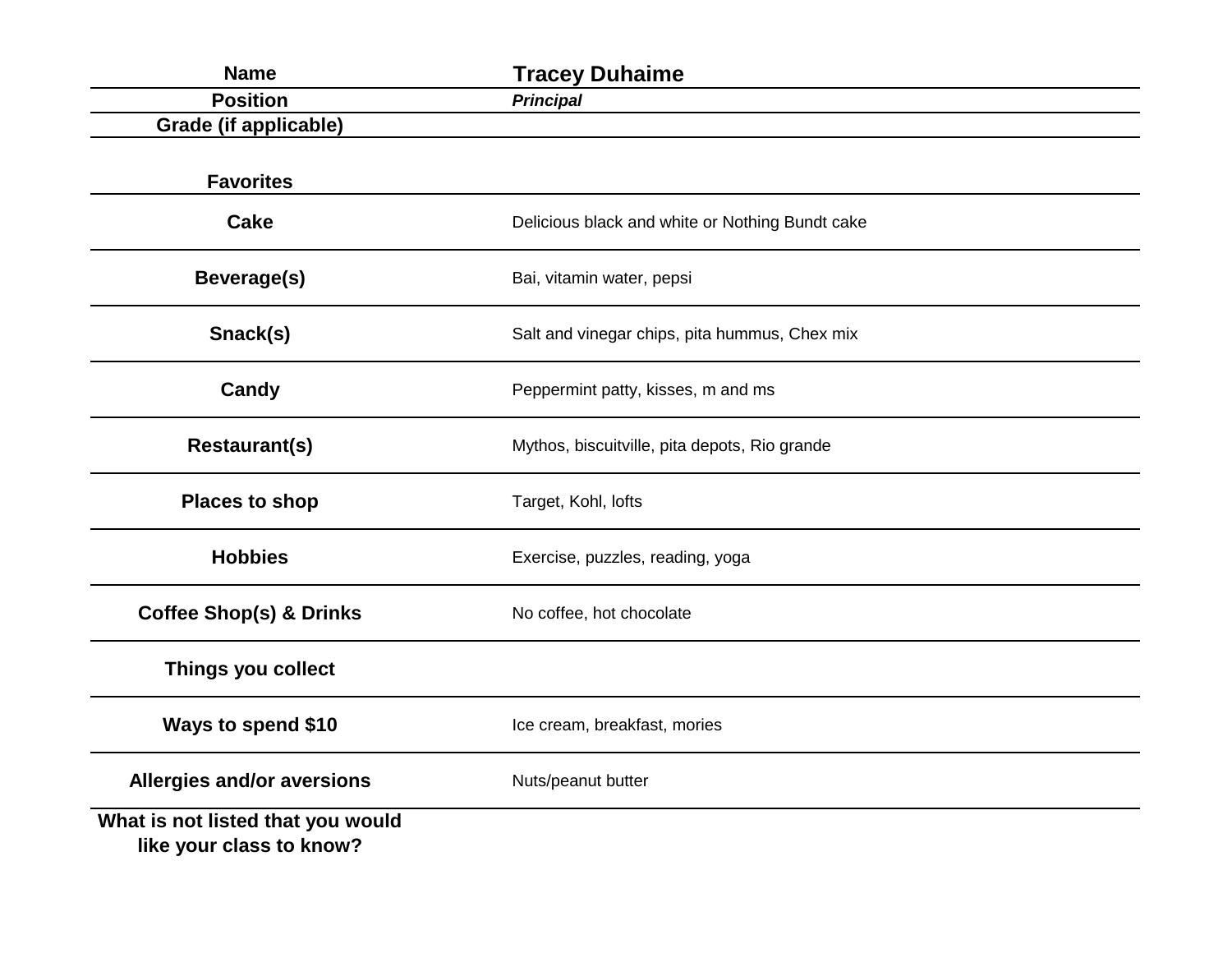| <b>Name</b>                                                   | <b>Becky Schramm</b>                       |
|---------------------------------------------------------------|--------------------------------------------|
| <b>Position</b>                                               | <b>Dean</b>                                |
| <b>Grade (if applicable)</b>                                  | $K-2$                                      |
| <b>Favorites</b>                                              |                                            |
| <b>Cake</b>                                                   | Icing! Cheesecake & Cookie Dough           |
| Beverage(s)                                                   | Diet soda, Fresca, water, red wine         |
| Snack(s)                                                      | Sushi, soup, vegetables, wraos             |
| Candy                                                         | Swedish fish                               |
| <b>Restaurant(s)</b>                                          | Southern Roots, Sushi, Rody's, Chick fil a |
| <b>Places to shop</b>                                         | Amazon                                     |
| <b>Hobbies</b>                                                | Travel- beach & mountains                  |
| <b>Coffee Shop(s) &amp; Drinks</b>                            | Starbucks, Skinny Bites                    |
| Things you collect                                            | Frames, Bath & Body Candies                |
| Ways to spend \$10                                            | Amazon                                     |
| Allergies and/or aversions                                    |                                            |
| What is not listed that you would<br>like your class to know? |                                            |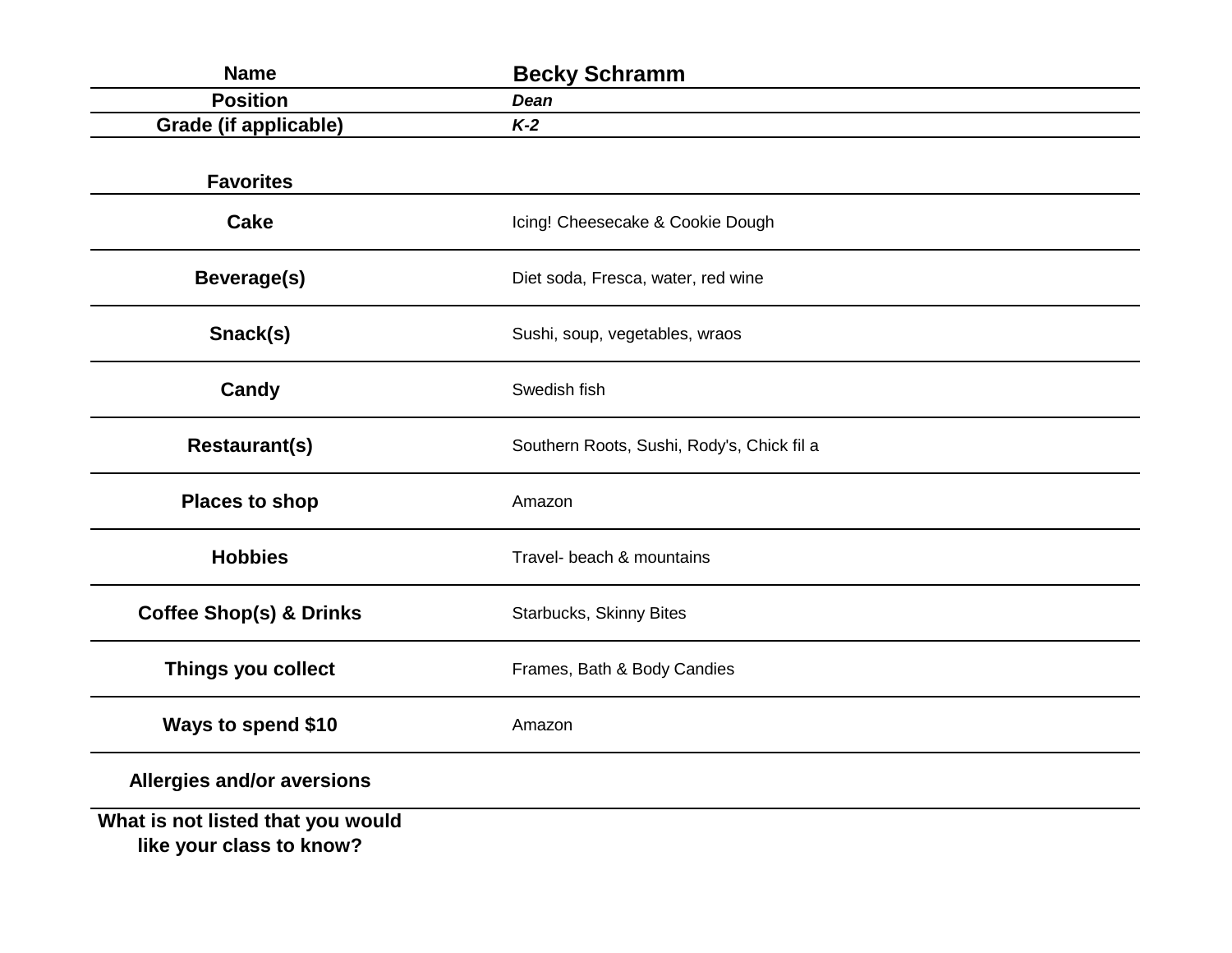| <b>Name</b>                                                   | <b>Tara Chandler</b>                                  |
|---------------------------------------------------------------|-------------------------------------------------------|
| <b>Position</b>                                               | <b>Dean</b>                                           |
| <b>Grade (if applicable)</b>                                  | $3 - 5$                                               |
| <b>Favorites</b>                                              |                                                       |
| <b>Cake</b>                                                   | Cake w/ Whipped frosting - no fruit & no chocolate    |
| Beverage(s)                                                   | Diet Mt. Dew or Diet Dr. Pepper, sweet tea, starbucks |
| Snack(s)                                                      | Twizzlers                                             |
| Candy                                                         | Swedish fish, cow tails                               |
| <b>Restaurant(s)</b>                                          | Lindley Park Filling Station, EC Wings, Chick fil a   |
| <b>Places to shop</b>                                         | Target & Home Goods                                   |
| <b>Hobbies</b>                                                | Reading, crafting                                     |
| <b>Coffee Shop(s) &amp; Drinks</b>                            | Starbucks- Skinny Latte, or anything!                 |
| Things you collect                                            |                                                       |
| Ways to spend \$10                                            | Anything!                                             |
| Allergies and/or aversions                                    | Chocolate!                                            |
| What is not listed that you would<br>like your class to know? |                                                       |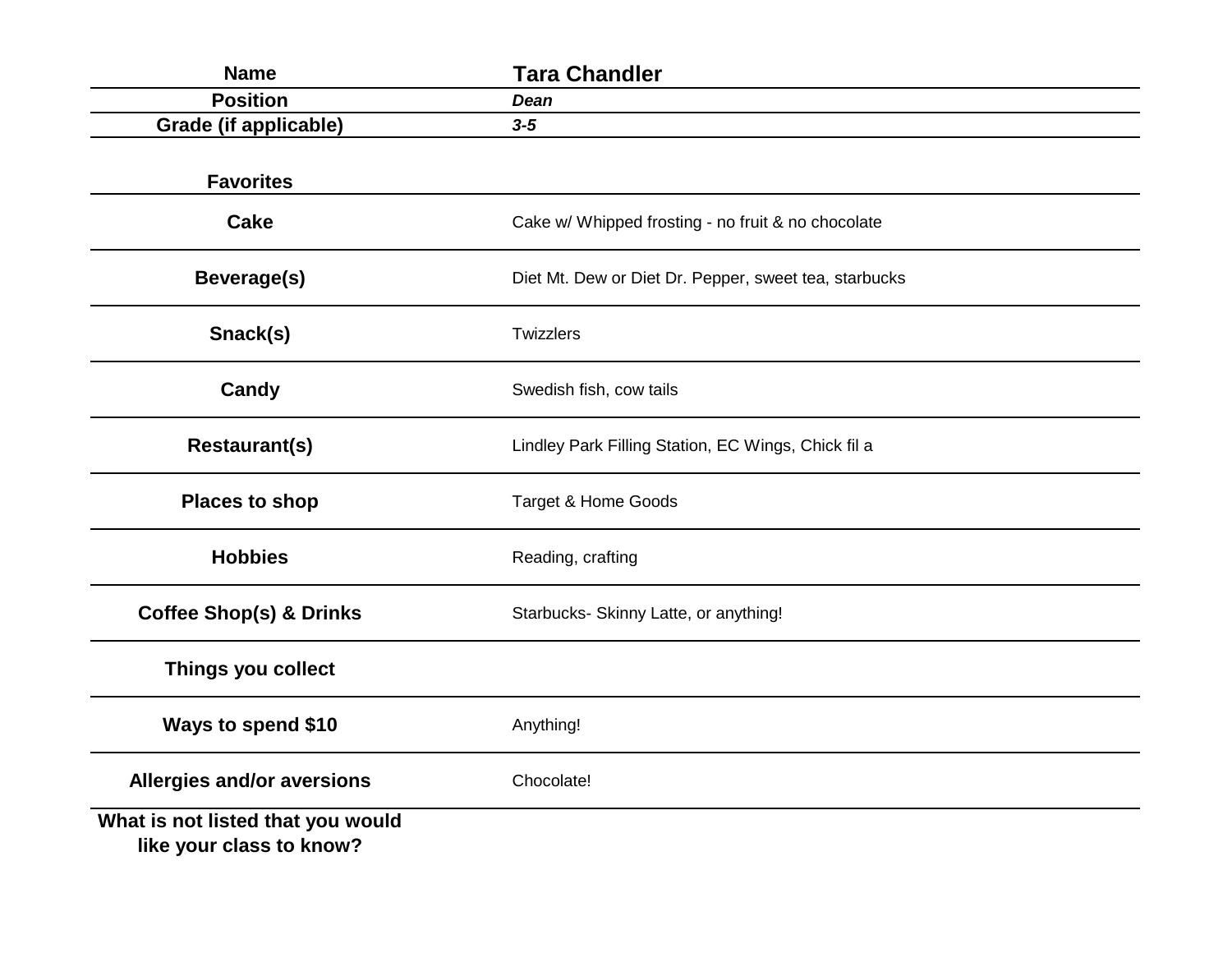| <b>Name</b>                                                   | <b>Jeff Kinlaw</b>          |
|---------------------------------------------------------------|-----------------------------|
| <b>Position</b>                                               | <b>Dean</b>                 |
| <b>Grade (if applicable)</b>                                  | <b>Middle School</b>        |
| <b>Favorites</b>                                              |                             |
| <b>Cake</b>                                                   | Yellow cake, vanilla icing  |
| <b>Beverage(s)</b>                                            | Sweet tea                   |
| Snack(s)                                                      | Anything sweet              |
| Candy                                                         | Reese's Cups                |
| <b>Restaurant(s)</b>                                          |                             |
| <b>Places to shop</b>                                         | <b>Target</b>               |
| <b>Hobbies</b>                                                | Sports                      |
| <b>Coffee Shop(s) &amp; Drinks</b>                            | Starbucks, plain old coffee |
| Things you collect                                            |                             |
| Ways to spend \$10                                            | <b>Starbucks</b>            |
| Allergies and/or aversions                                    |                             |
| What is not listed that you would<br>like your class to know? |                             |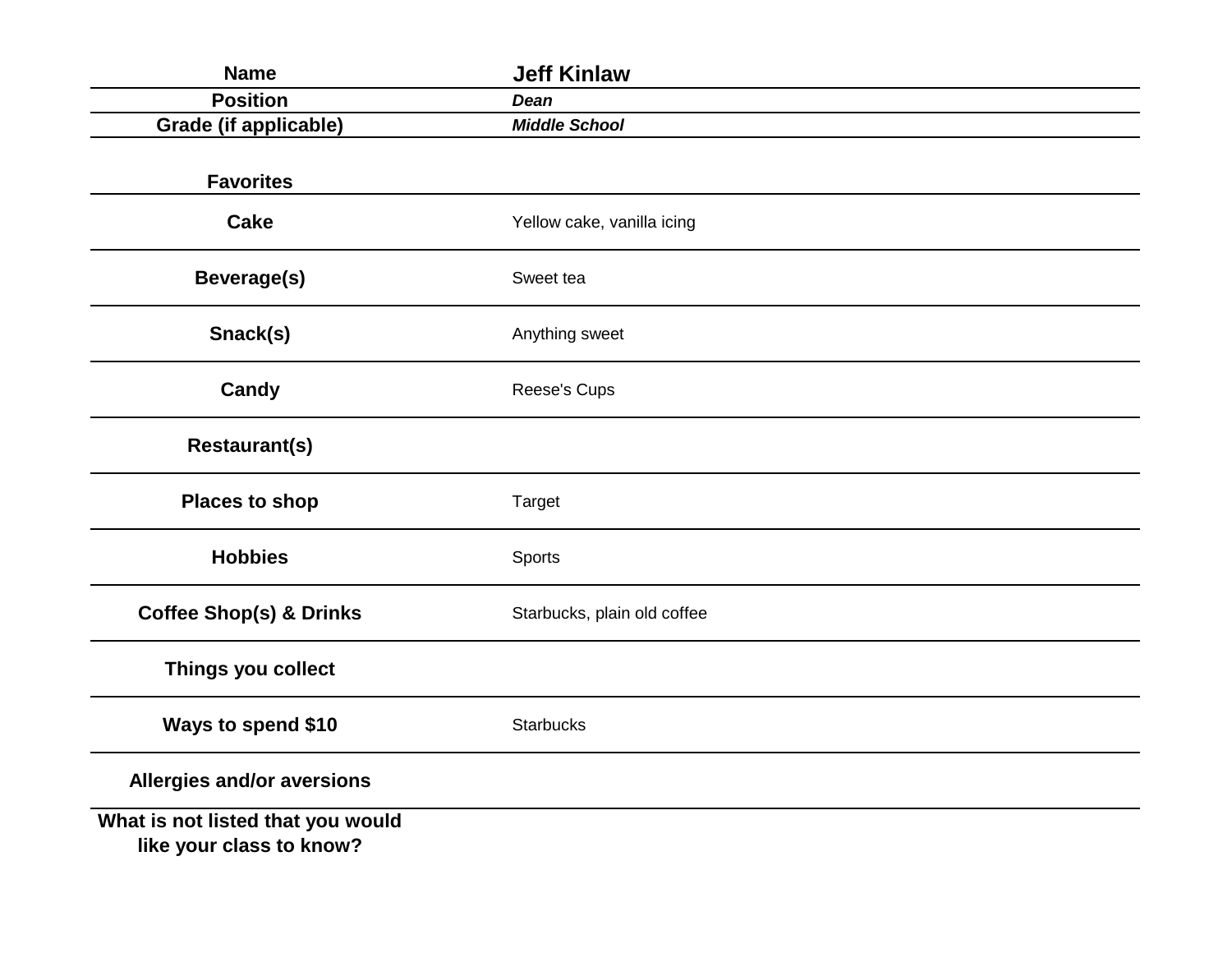| <b>Name</b>                                                   | <b>Jana Ladew</b>                                               |
|---------------------------------------------------------------|-----------------------------------------------------------------|
| <b>Position</b>                                               | <b>Office/Registrar</b>                                         |
| <b>Grade (if applicable)</b>                                  |                                                                 |
| <b>Favorites</b>                                              |                                                                 |
| <b>Cake</b>                                                   | Coconut, Carrot, Rum                                            |
| Beverage(s)                                                   | Carbonated Water, Bold Ginger Ale                               |
| Snack(s)                                                      | Almonds, cashews                                                |
| Candy                                                         | Dark chocolate covered almonds, expresso beans, etc. and Payday |
| <b>Restaurant(s)</b>                                          | Chicken Salad Chick, Chick-fil-A, Bonefish Grille               |
| <b>Places to shop</b>                                         | Target, Marshall's, Amazon                                      |
| <b>Hobbies</b>                                                | Gardening, Puzzles (crossword and jigsaw)                       |
| <b>Coffee Shop(s) &amp; Drinks</b>                            | <b>Starbucks Latte and Peach Green Tea</b>                      |
| Things you collect                                            |                                                                 |
| Ways to spend \$10                                            | Target, Amazon                                                  |
| Allergies and/or aversions                                    | None                                                            |
| What is not listed that you would<br>like your class to know? |                                                                 |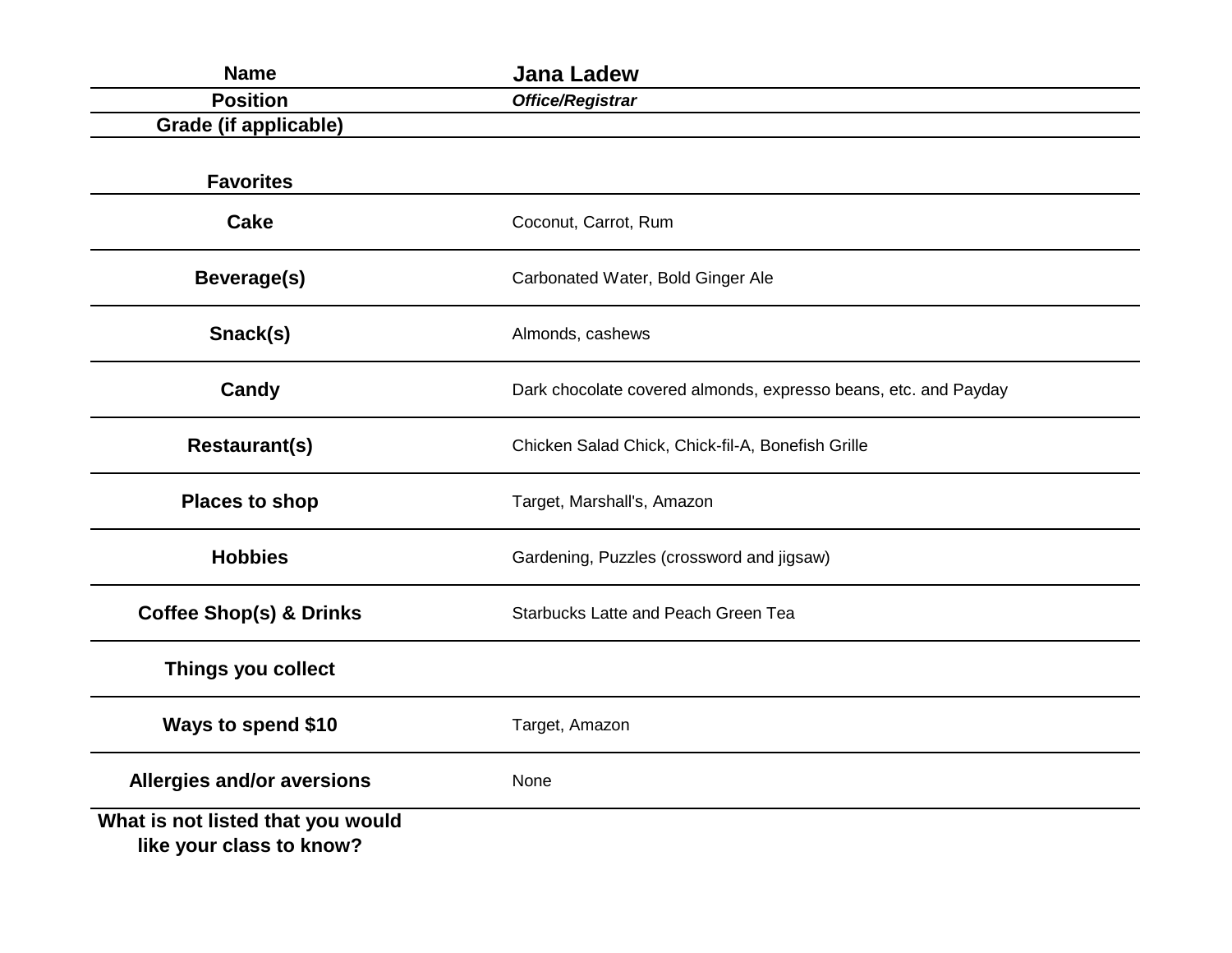| <b>Name</b>                                                   | <b>Kelly Lee</b>                                                                   |
|---------------------------------------------------------------|------------------------------------------------------------------------------------|
| <b>Position</b>                                               | <b>Office - School Ambassador</b>                                                  |
| Grade (if applicable)                                         |                                                                                    |
| <b>Favorites</b>                                              |                                                                                    |
| <b>Cake</b>                                                   | Maxie B's - Strawberry Buttercream Cake                                            |
| Beverage(s)                                                   | <b>Sweet Tea</b>                                                                   |
| Snack(s)                                                      | Chick-fil-A, Trail Mix                                                             |
| Candy                                                         | Mini Reese's, Twix                                                                 |
| <b>Restaurant(s)</b>                                          | Chick-fil-A, Long Horn, Olive Garden                                               |
| <b>Places to shop</b>                                         | Target, Amazon                                                                     |
| <b>Hobbies</b>                                                | Time w/family, Beach, Organizing                                                   |
| <b>Coffee Shop(s) &amp; Drinks</b>                            | Starbucks Tall Caramel Frappuccino w/Whipped Cream or Hot White Chocolate<br>Mocha |
| Things you collect                                            | Cute clothes for baby girl!                                                        |
| Ways to spend \$10                                            | Target, Amazon, Chick-fil-A                                                        |
| <b>Allergies and/or aversions</b>                             | Dark Chocolate, Coconut                                                            |
| What is not listed that you would<br>like your class to know? | Mrs. Simmons is my sister!                                                         |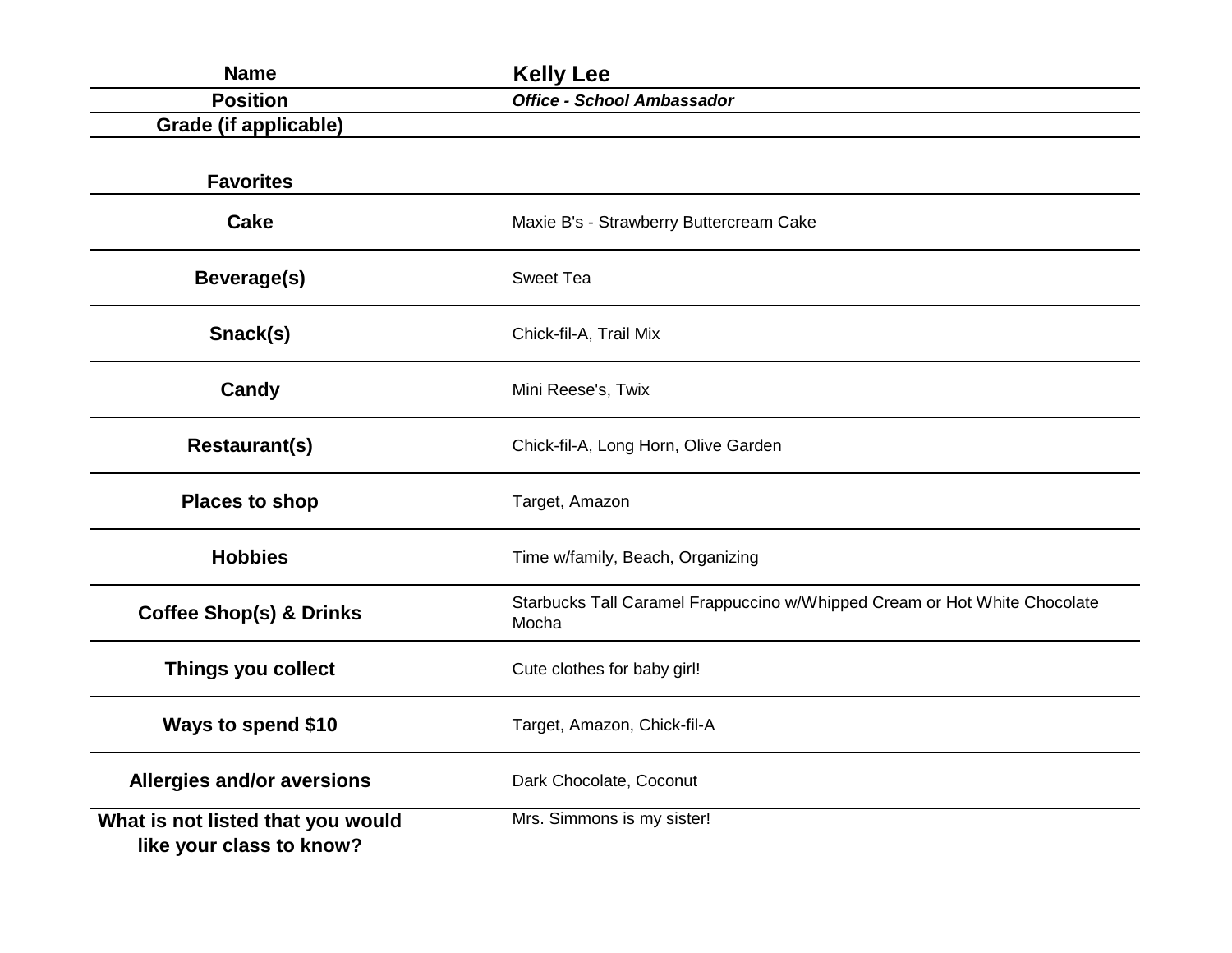| <b>Name</b>                                                   | <b>Michelle Fuller</b>                |
|---------------------------------------------------------------|---------------------------------------|
| <b>Position</b>                                               | <b>Office</b>                         |
| <b>Grade (if applicable)</b>                                  |                                       |
| <b>Favorites</b>                                              |                                       |
| <b>Cake</b>                                                   | Cheesecake                            |
| <b>Beverage(s)</b>                                            | Water, zevia, no caffeine             |
| Snack(s)                                                      | Trail mix with m and ms               |
| Candy                                                         | Peanut m and ms                       |
| <b>Restaurant(s)</b>                                          | Mykonos grill                         |
| <b>Places to shop</b>                                         | Amazon                                |
| <b>Hobbies</b>                                                | Color street                          |
| <b>Coffee Shop(s) &amp; Drinks</b>                            | Starbucks no caffeine any Frappuccino |
| Things you collect                                            | Beach stuff                           |
| <b>Ways to spend \$10</b>                                     | Amazon                                |
| Allergies and/or aversions                                    |                                       |
| What is not listed that you would<br>like your class to know? |                                       |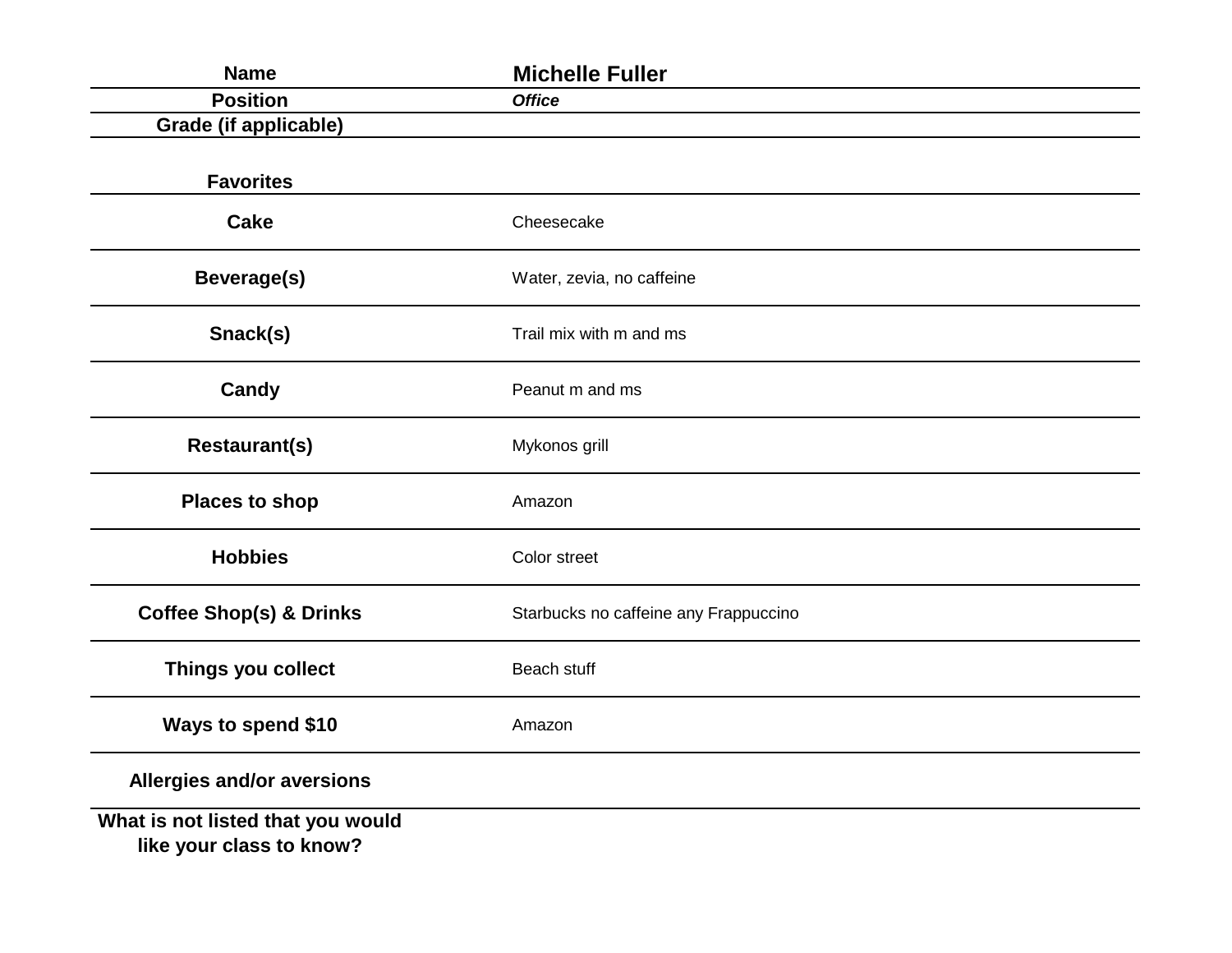| <b>Name</b>                                                   | <b>Michelle Sahol</b>                                                                |
|---------------------------------------------------------------|--------------------------------------------------------------------------------------|
| <b>Position</b>                                               | <b>Office</b>                                                                        |
| <b>Grade (if applicable)</b>                                  |                                                                                      |
| <b>Favorites</b>                                              |                                                                                      |
| <b>Cake</b>                                                   | Key Lime - anything, Cheesecake, Pumpkin - anything                                  |
| Beverage(s)                                                   | Greens/Blues                                                                         |
| Snack(s)                                                      | Non-fat Latte, Unsweet Tea - any flavor, Iced Non-fat Coffee, Diet Coke, Lime Selzer |
| Candy                                                         | Heath Bar, Almond Joy, Chocolate Almonds, Peanut/Almond M&Ms, Dark Chocolate         |
| <b>Restaurant(s)</b>                                          | Yamato, Zoe's Kitchen, Mythos, Sixty Six Pizza, Village Tavern                       |
| <b>Places to shop</b>                                         | Boho Blu, Target, Cracker Barrel, Amazon                                             |
| <b>Hobbies</b>                                                | Scrap Booking, Family Time activities                                                |
| <b>Coffee Shop(s) &amp; Drinks</b>                            | Non-fat Latte, Iced Non-fat Pumpkin, Unsweet Green Tea                               |
| Things you collect                                            | Notecards to write                                                                   |
| Ways to spend \$10                                            | Feeney's Starbucks, Notecards, Trader Joe's flowers                                  |
| <b>Allergies and/or aversions</b>                             | Does not like strong scents                                                          |
| What is not listed that you would<br>like your class to know? |                                                                                      |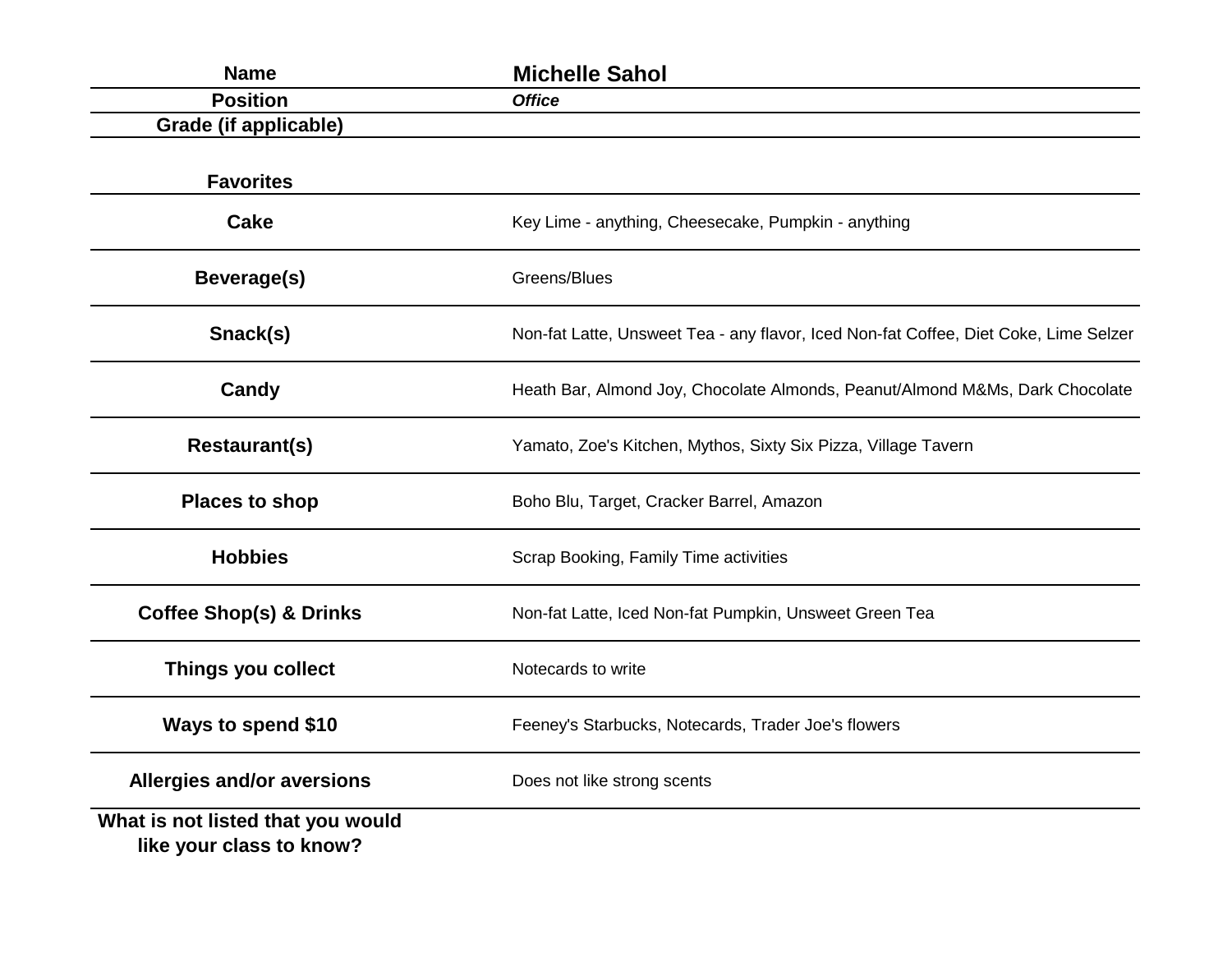| <b>Name</b>                                                   | <b>Treasure Williams</b>                     |
|---------------------------------------------------------------|----------------------------------------------|
| <b>Position</b>                                               | <b>School Social Worker</b>                  |
| <b>Grade (if applicable)</b>                                  |                                              |
| <b>Favorites</b>                                              |                                              |
| <b>Cake</b>                                                   | Chocolate                                    |
| <b>Beverage(s)</b>                                            | Sweet Tea                                    |
| Snack(s)                                                      | <b>Little Debbie Cakes</b>                   |
| Candy                                                         | Reese's                                      |
| <b>Restaurant(s)</b>                                          | Sapporo                                      |
| <b>Places to shop</b>                                         | <b>Walmart or Dollar Tree</b>                |
| <b>Hobbies</b>                                                | Reading, Traveling                           |
| <b>Coffee Shop(s) &amp; Drinks</b>                            | Starbucks - Caramel ribbon crunch frappucino |
| Things you collect                                            | Postcards                                    |
| <b>Ways to spend \$10</b>                                     | <b>Sweets</b>                                |
| Allergies and/or aversions                                    |                                              |
| What is not listed that you would<br>like your class to know? |                                              |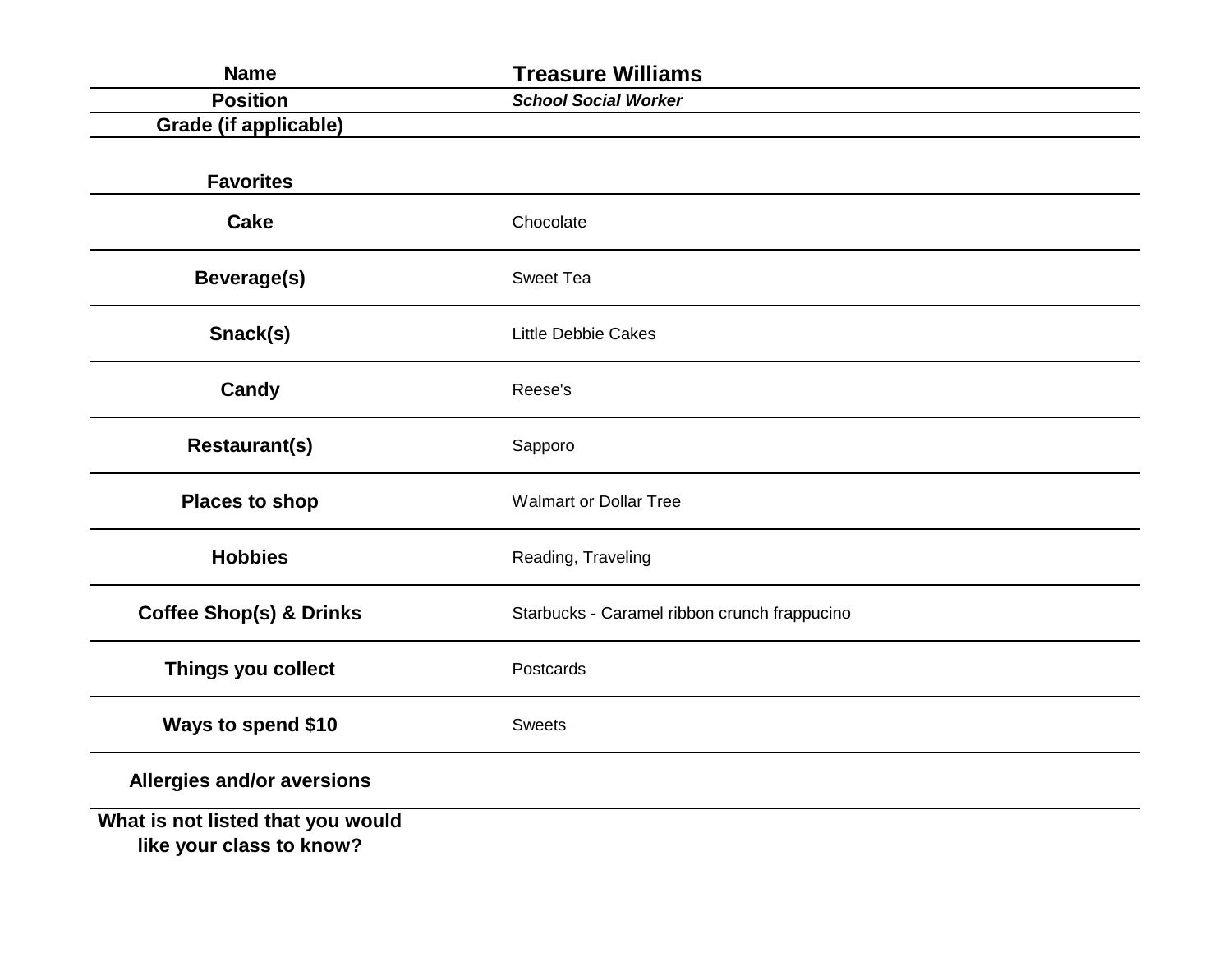| <b>Name</b>                                                   | <b>Ashley Rice</b>                |
|---------------------------------------------------------------|-----------------------------------|
| <b>Position</b>                                               | <b>EC</b>                         |
| <b>Grade (if applicable)</b>                                  | <b>Middle School</b>              |
| <b>Favorites</b>                                              |                                   |
| <b>Cake</b>                                                   | vanilla whip icing                |
| Beverage(s)                                                   | orange soda or pink lemonade      |
| Snack(s)                                                      | bakery chocolate chip cookies     |
| Candy                                                         | Reese's Cups or Snickers          |
| <b>Restaurant(s)</b>                                          | Logons, Mythos                    |
| <b>Places to shop</b>                                         | walmart                           |
| <b>Hobbies</b>                                                | bath bombs and making bath scrubs |
| <b>Coffee Shop(s) &amp; Drinks</b>                            | starbucks, ribbon caramel Frappe  |
| Things you collect                                            |                                   |
| Ways to spend \$10                                            | lunch                             |
| Allergies and/or aversions                                    |                                   |
| What is not listed that you would<br>like your class to know? | I enjoy massages                  |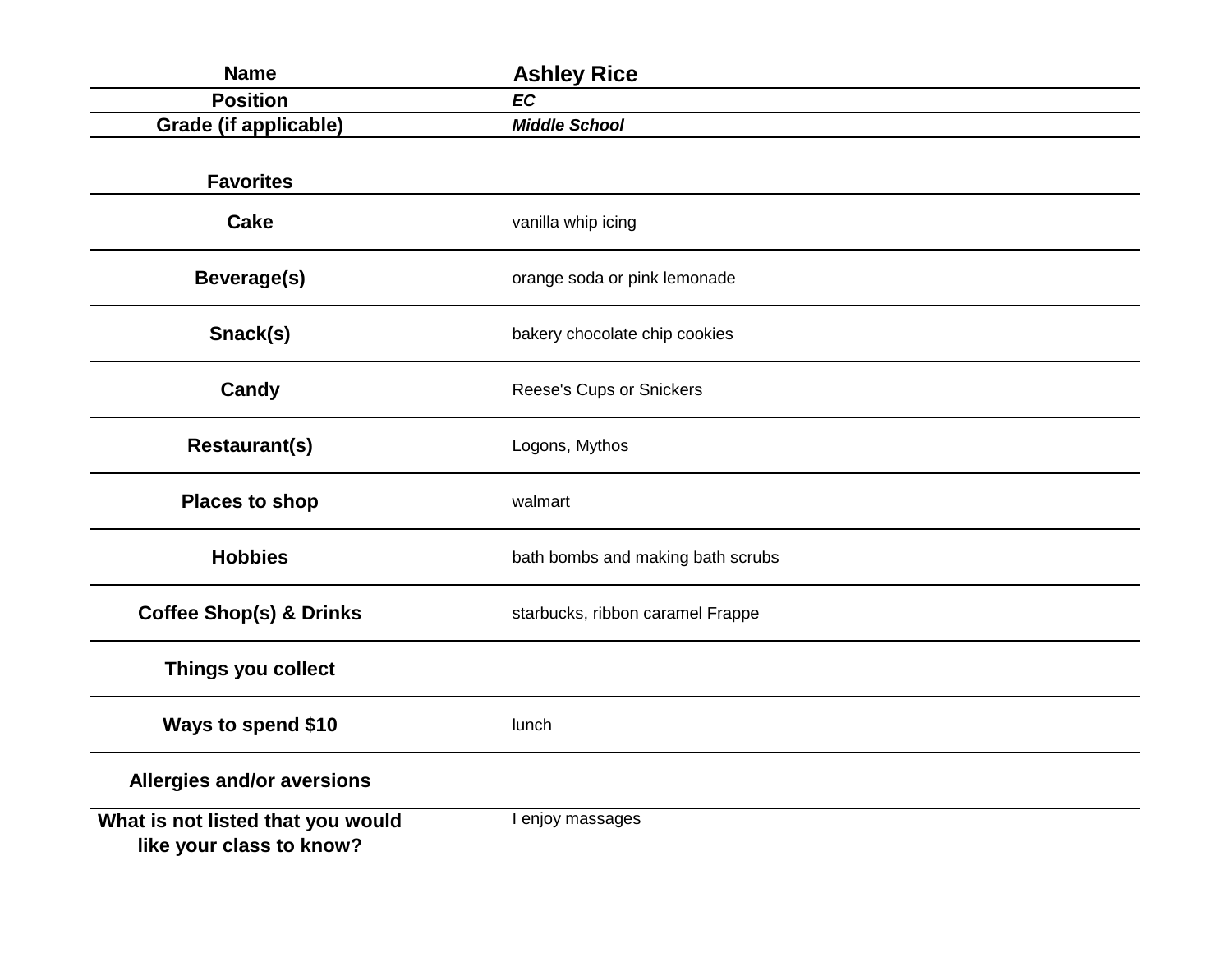| <b>Name</b>                                                   | <b>April Stewart</b>          |  |
|---------------------------------------------------------------|-------------------------------|--|
| <b>Position</b>                                               | <b>EC</b>                     |  |
| <b>Grade (if applicable)</b>                                  | <b>Occupational Therapist</b> |  |
| <b>Favorites</b>                                              |                               |  |
| <b>Cake</b>                                                   | Chocolate                     |  |
| <b>Beverage(s)</b>                                            | water                         |  |
| Snack(s)                                                      | hummus                        |  |
| Candy                                                         | dark chocolate                |  |
| <b>Restaurant(s)</b>                                          | Rio                           |  |
| <b>Places to shop</b>                                         | target, walmart               |  |
| <b>Hobbies</b>                                                |                               |  |
| <b>Coffee Shop(s) &amp; Drinks</b>                            |                               |  |
| Things you collect                                            |                               |  |
| Ways to spend \$10                                            |                               |  |
| Allergies and/or aversions                                    | gluten                        |  |
| What is not listed that you would<br>like your class to know? |                               |  |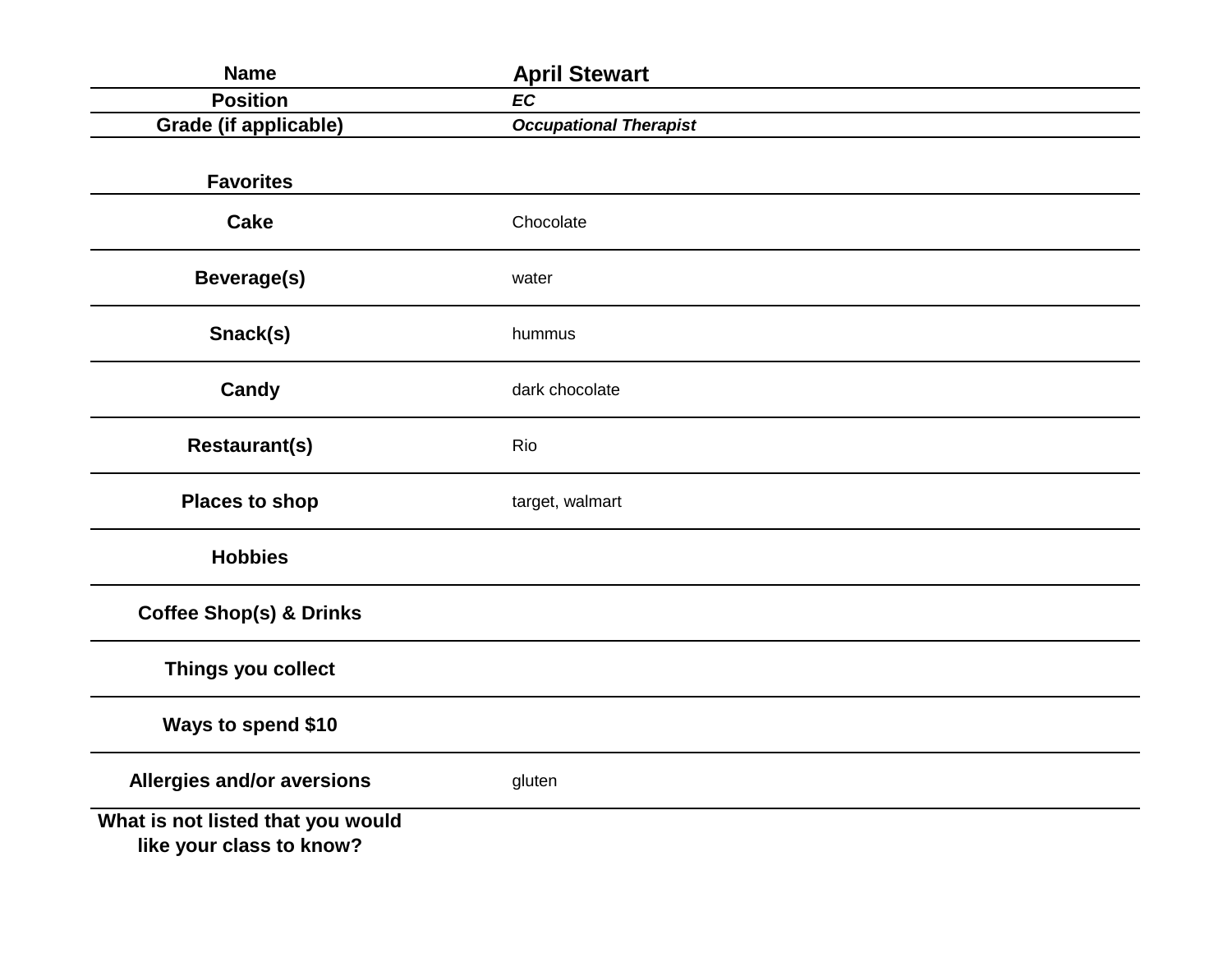| <b>Name</b>                                                   | <b>Debbie Vance</b>        |  |
|---------------------------------------------------------------|----------------------------|--|
| <b>Position</b>                                               | <b>EC</b>                  |  |
| <b>Grade (if applicable)</b>                                  | <b>Speech</b>              |  |
| <b>Favorites</b>                                              |                            |  |
| <b>Cake</b>                                                   | Chocolate                  |  |
| <b>Beverage(s)</b>                                            | Water, Gatorade            |  |
| Snack(s)                                                      |                            |  |
| Candy                                                         | Good & Plenty              |  |
| <b>Restaurant(s)</b>                                          | Chick-Fil-A, Pheonix Asian |  |
| <b>Places to shop</b>                                         | Talbot, Target             |  |
| <b>Hobbies</b>                                                | Books, Music               |  |
| <b>Coffee Shop(s) &amp; Drinks</b>                            |                            |  |
| Things you collect                                            |                            |  |
| Ways to spend \$10                                            | Anything                   |  |
| Allergies and/or aversions                                    | None                       |  |
| What is not listed that you would<br>like your class to know? |                            |  |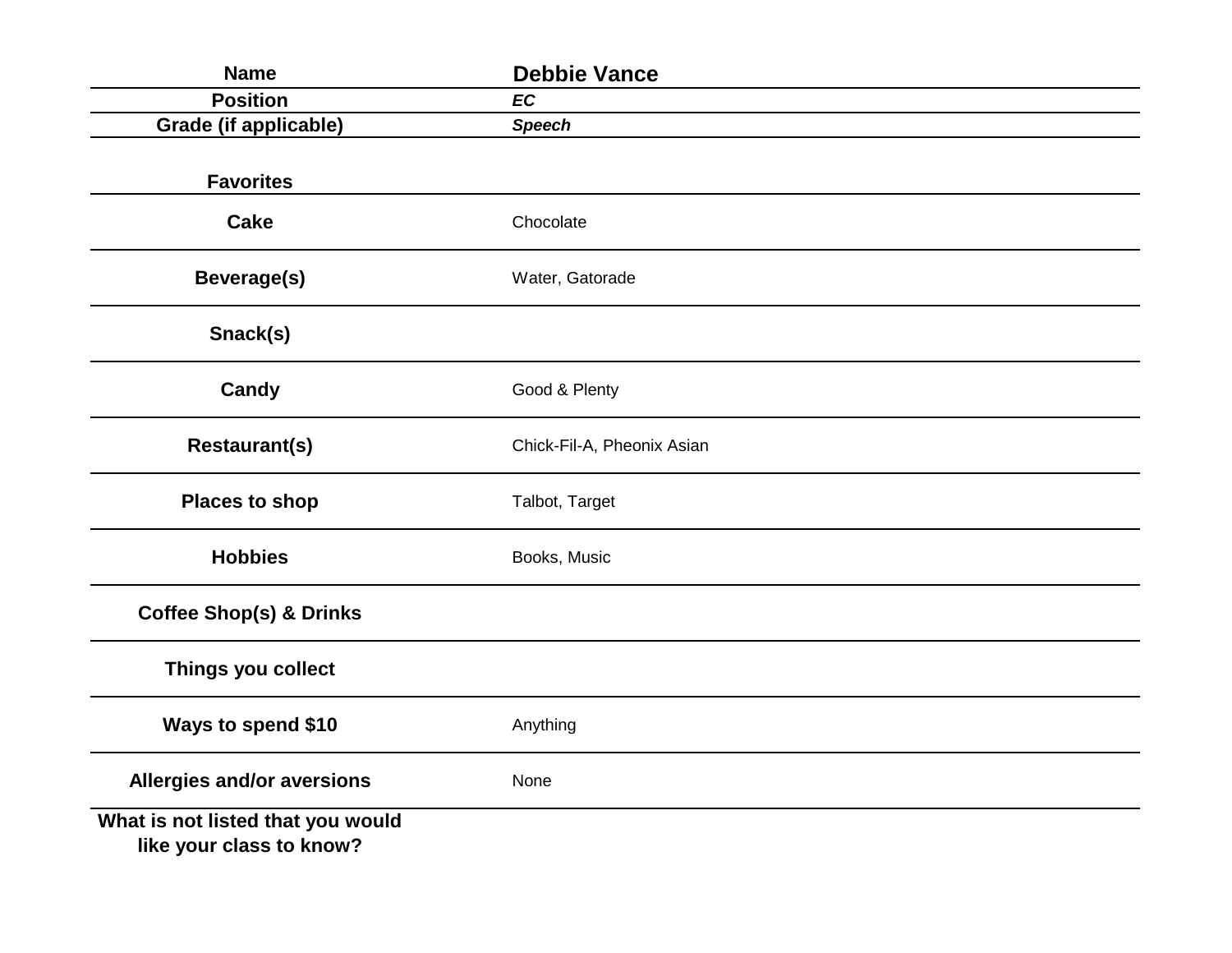| <b>Name</b>                                                   | Linda J Moon                      |
|---------------------------------------------------------------|-----------------------------------|
| <b>Position</b>                                               | <b>EC</b>                         |
| <b>Grade (if applicable)</b>                                  | Paraprofessional                  |
| <b>Favorites</b>                                              |                                   |
| <b>Cake</b>                                                   | carrot cake                       |
| Beverage(s)                                                   | la croix                          |
| Snack(s)                                                      | trail mix                         |
| Candy                                                         | dark chocolate                    |
| <b>Restaurant(s)</b>                                          | mythos                            |
| <b>Places to shop</b>                                         | bed, bath, and beyond or big lots |
| <b>Hobbies</b>                                                | swimming, piano                   |
| <b>Coffee Shop(s) &amp; Drinks</b>                            | half caf w/ whipped cream         |
| Things you collect                                            |                                   |
| Ways to spend \$10                                            | Goodwiill                         |
| Allergies and/or aversions                                    | <b>NSAIDS</b>                     |
| What is not listed that you would<br>like your class to know? |                                   |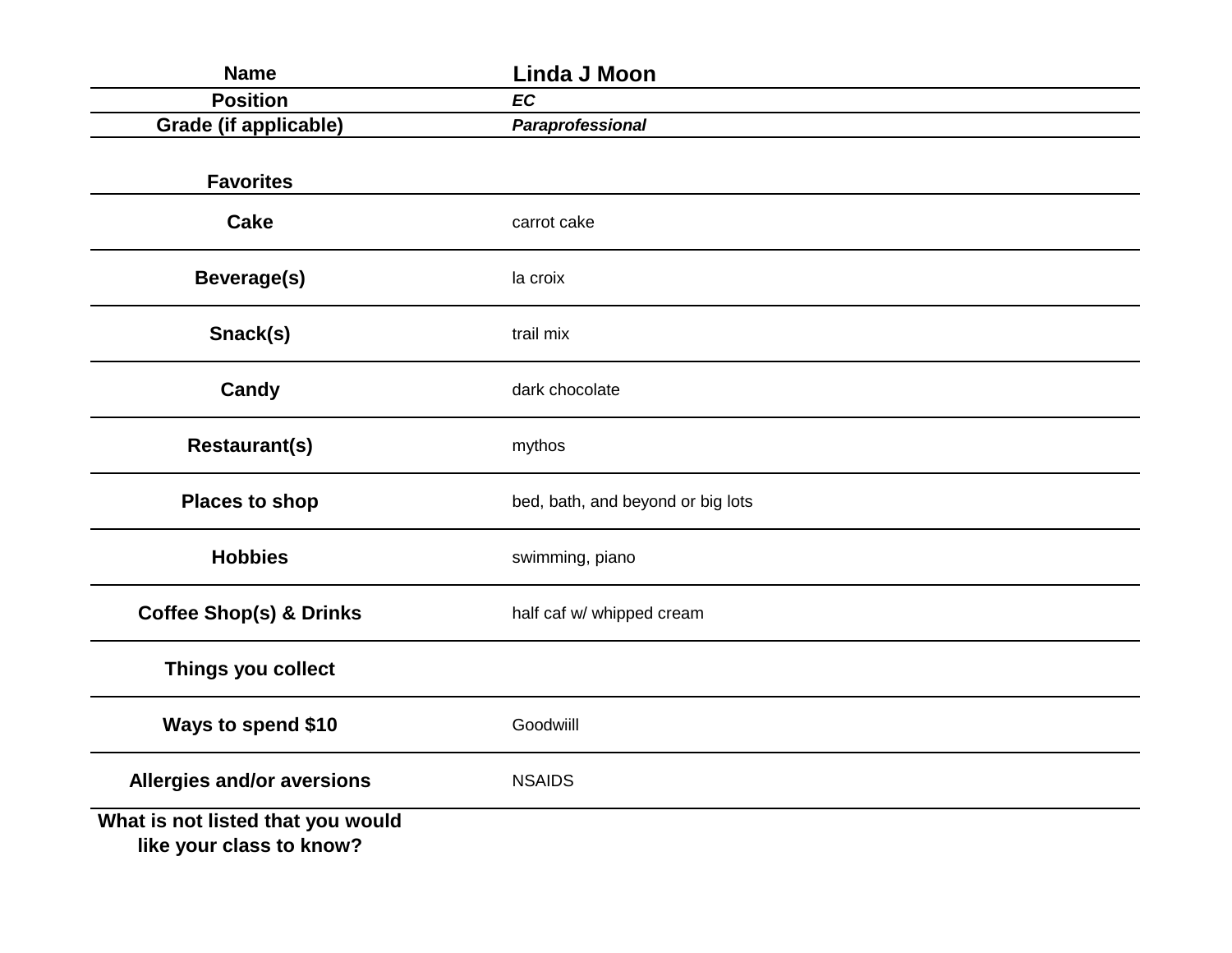| <b>Name</b>                                                   | <b>Kathy Biles</b>              |
|---------------------------------------------------------------|---------------------------------|
| <b>Position</b>                                               | <b>EC</b>                       |
| <b>Grade (if applicable)</b>                                  | <b>Reading Intervention 3-5</b> |
| <b>Favorites</b>                                              |                                 |
| <b>Cake</b>                                                   | Stawberry, lemon, or vanilla    |
| Beverage(s)                                                   | sweet tea, smoothies            |
| Snack(s)                                                      | any chips                       |
| Candy                                                         | love all candy except licorice  |
| <b>Restaurant(s)</b>                                          | love all restaurants!           |
| <b>Places to shop</b>                                         | target, amazon, kohl's          |
| <b>Hobbies</b>                                                | vacationing with family         |
| <b>Coffee Shop(s) &amp; Drinks</b>                            | not a coffee drinker            |
| Things you collect                                            |                                 |
| Ways to spend \$10                                            | smoothie places, target         |
| Allergies and/or aversions                                    |                                 |
| What is not listed that you would<br>like your class to know? |                                 |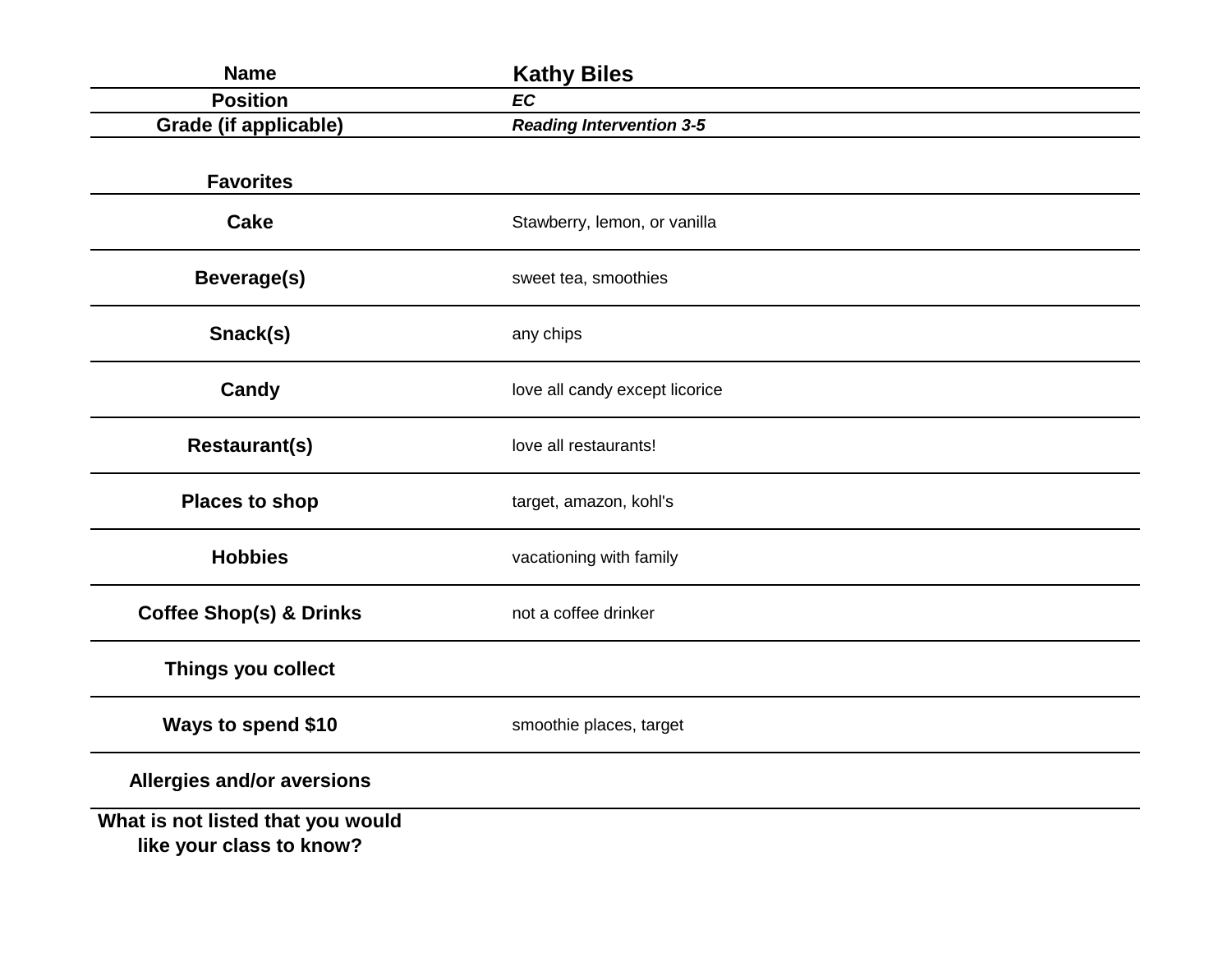| <b>Name</b>                                                   | <b>Kerry Meyers</b>                                         |
|---------------------------------------------------------------|-------------------------------------------------------------|
| <b>Position</b>                                               | <b>EC</b>                                                   |
| <b>Grade (if applicable)</b>                                  | <b>Reading Intervention K-2</b>                             |
| <b>Favorites</b>                                              |                                                             |
| <b>Cake</b>                                                   | White cake with cream cheese frosting                       |
| Beverage(s)                                                   | diet coke, iced green tea unsweetened (starbucks), coffee   |
| Snack(s)                                                      | cinnamon rolls, anything with cheese                        |
| Candy                                                         | regular and pb m&m's, chocolate anything                    |
| <b>Restaurant(s)</b>                                          | Fishbones, The Sage Mule                                    |
| <b>Places to shop</b>                                         |                                                             |
| <b>Hobbies</b>                                                | hiking, stand up paddleboarding, nascar, music (live shows) |
| <b>Coffee Shop(s) &amp; Drinks</b>                            | starbucks (iced green tea unsweeteened, cafe americano)     |
| Things you collect                                            | pens                                                        |
| Ways to spend \$10                                            | a drink and a yummy treat                                   |
| <b>Allergies and/or aversions</b>                             |                                                             |
| What is not listed that you would<br>like your class to know? |                                                             |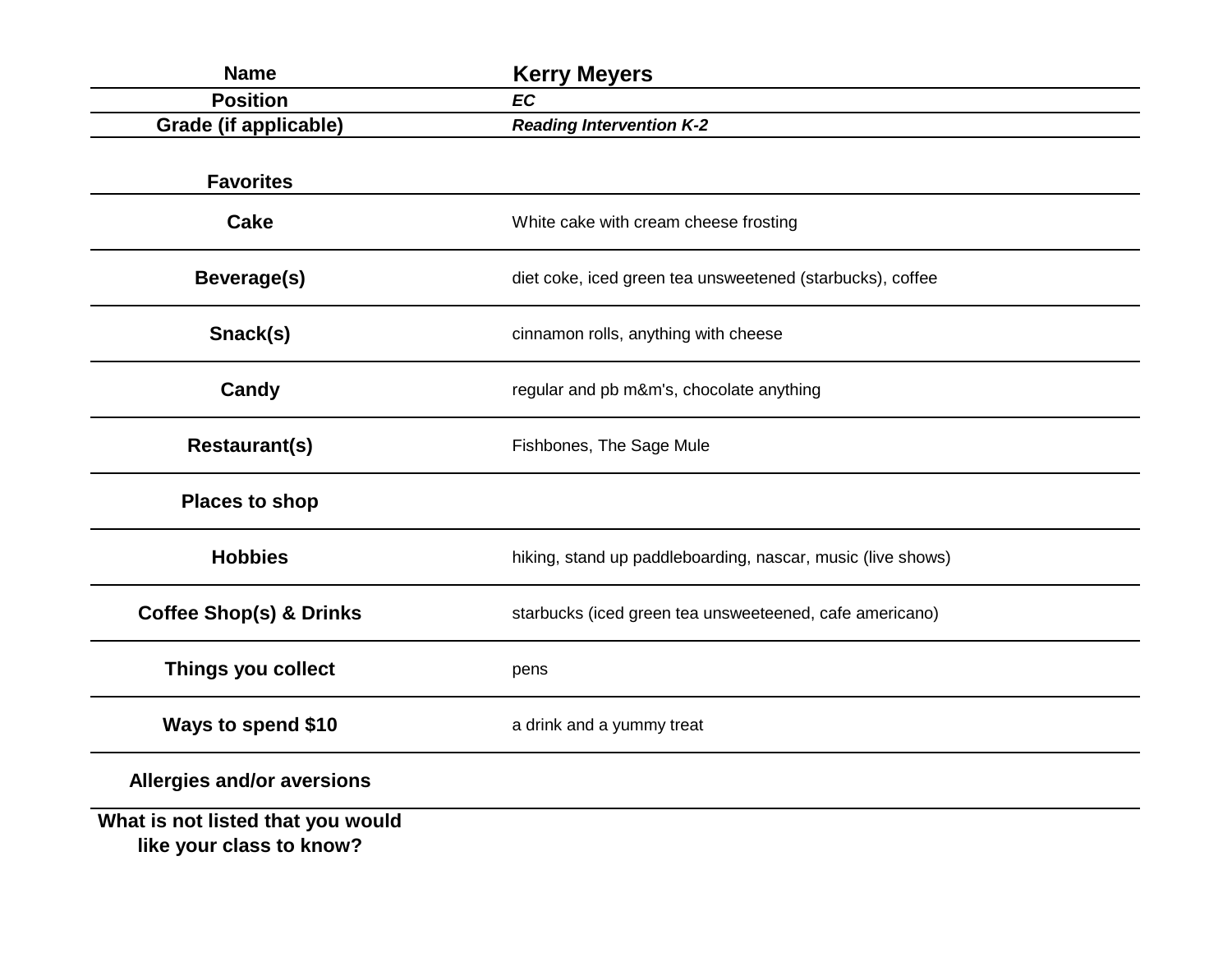| <b>Name</b>                                                   | <b>Rob Harmon</b>                                       |
|---------------------------------------------------------------|---------------------------------------------------------|
| <b>Position</b>                                               | <b>EC</b>                                               |
| <b>Grade (if applicable)</b>                                  | <b>School Psychologist</b>                              |
| <b>Favorites</b>                                              |                                                         |
| <b>Cake</b>                                                   | strawberry, chocolate, or carrot cake                   |
| Beverage(s)                                                   | mango smoothie or dr. pepper                            |
| Snack(s)                                                      | doritos, pretzels, chips                                |
| Candy                                                         | licorice, m&m's, reese's pb cups                        |
| <b>Restaurant(s)</b>                                          | Chez Genese, Mythos, Lucky 32                           |
| <b>Places to shop</b>                                         | eddie bauer, target, nike, adidas online                |
| <b>Hobbies</b>                                                | sports, games, reading                                  |
| <b>Coffee Shop(s) &amp; Drinks</b>                            | special blend - hot chocolate w/ hazelnut or juice shop |
| Things you collect                                            | books, shot glasses, St. Louis Cardinals memorabilia    |
| Ways to spend \$10                                            | lunch, drinks w/ friends, movie                         |
| <b>Allergies and/or aversions</b>                             | erythromycin                                            |
| What is not listed that you would<br>like your class to know? | mystery novel fan                                       |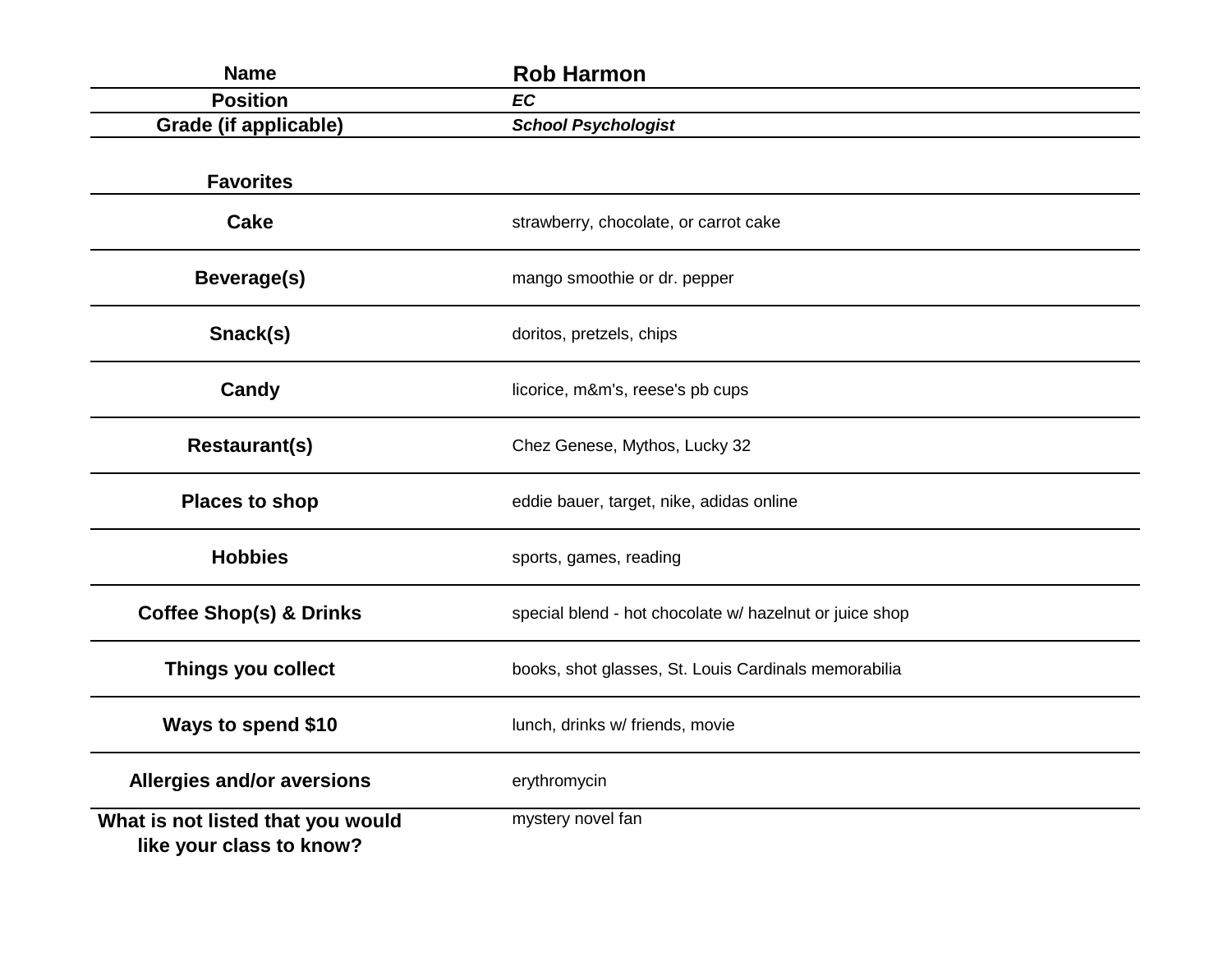| <b>Name</b>                                                   | <b>Brittany Javier</b>              |
|---------------------------------------------------------------|-------------------------------------|
| <b>Position</b>                                               | <b>EC</b>                           |
| <b>Grade (if applicable)</b>                                  |                                     |
| <b>Favorites</b>                                              |                                     |
| <b>Cake</b>                                                   | Red velvet                          |
| <b>Beverage(s)</b>                                            | Lemonade? nothing with caffeine!    |
| Snack(s)                                                      | Fruit, lays                         |
| Candy                                                         | 3 musketeers, m&ms                  |
| <b>Restaurant(s)</b>                                          | Chick fil a, Olive Garden, Yamato   |
| <b>Places to shop</b>                                         | Amazon or Target                    |
| <b>Hobbies</b>                                                | Hiking, traveling, time with family |
| <b>Coffee Shop(s) &amp; Drinks</b>                            | Smoothies!!! no coffee!             |
| Things you collect                                            | Sweatshirts                         |
| Ways to spend \$10                                            | Maxi b's                            |
| <b>Allergies and/or aversions</b>                             | Peanut butter & nuts                |
| What is not listed that you would<br>like your class to know? |                                     |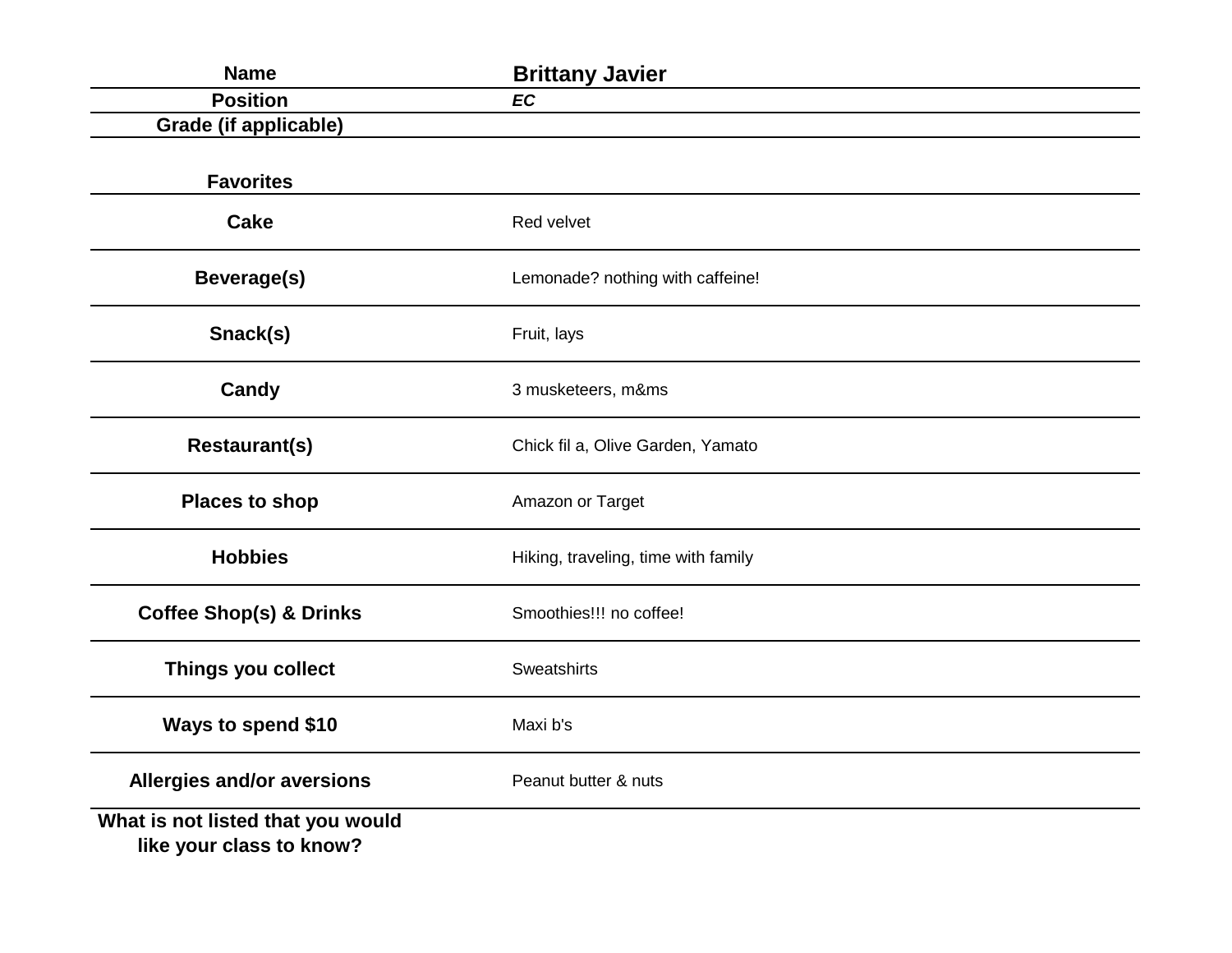| <b>Name</b>                                                   | <b>Caroline Kilgannon</b>                                         |
|---------------------------------------------------------------|-------------------------------------------------------------------|
| <b>Position</b>                                               | <b>EC</b>                                                         |
| <b>Grade (if applicable)</b>                                  |                                                                   |
| <b>Favorites</b>                                              |                                                                   |
| <b>Cake</b>                                                   | Chocolate                                                         |
| Beverage(s)                                                   | La Croix or Diet Dr. Pepper                                       |
| Snack(s)                                                      | salty crunchy stuff. doritos, cheese doodles, bbq chips           |
| Candy                                                         | sea salt dark chocolate                                           |
| <b>Restaurant(s)</b>                                          | The Melt or NY Pizza                                              |
| <b>Places to shop</b>                                         | amazon                                                            |
| <b>Hobbies</b>                                                | reading/puzzles                                                   |
| <b>Coffee Shop(s) &amp; Drinks</b>                            | chocolate hazelnut macchiato/hot chocolate                        |
| Things you collect                                            |                                                                   |
| Ways to spend \$10                                            | scented candles or body sprays                                    |
| Allergies and/or aversions                                    |                                                                   |
| What is not listed that you would<br>like your class to know? | I do yoga and have 3 dogs. I love driving my new VW Beetle car :) |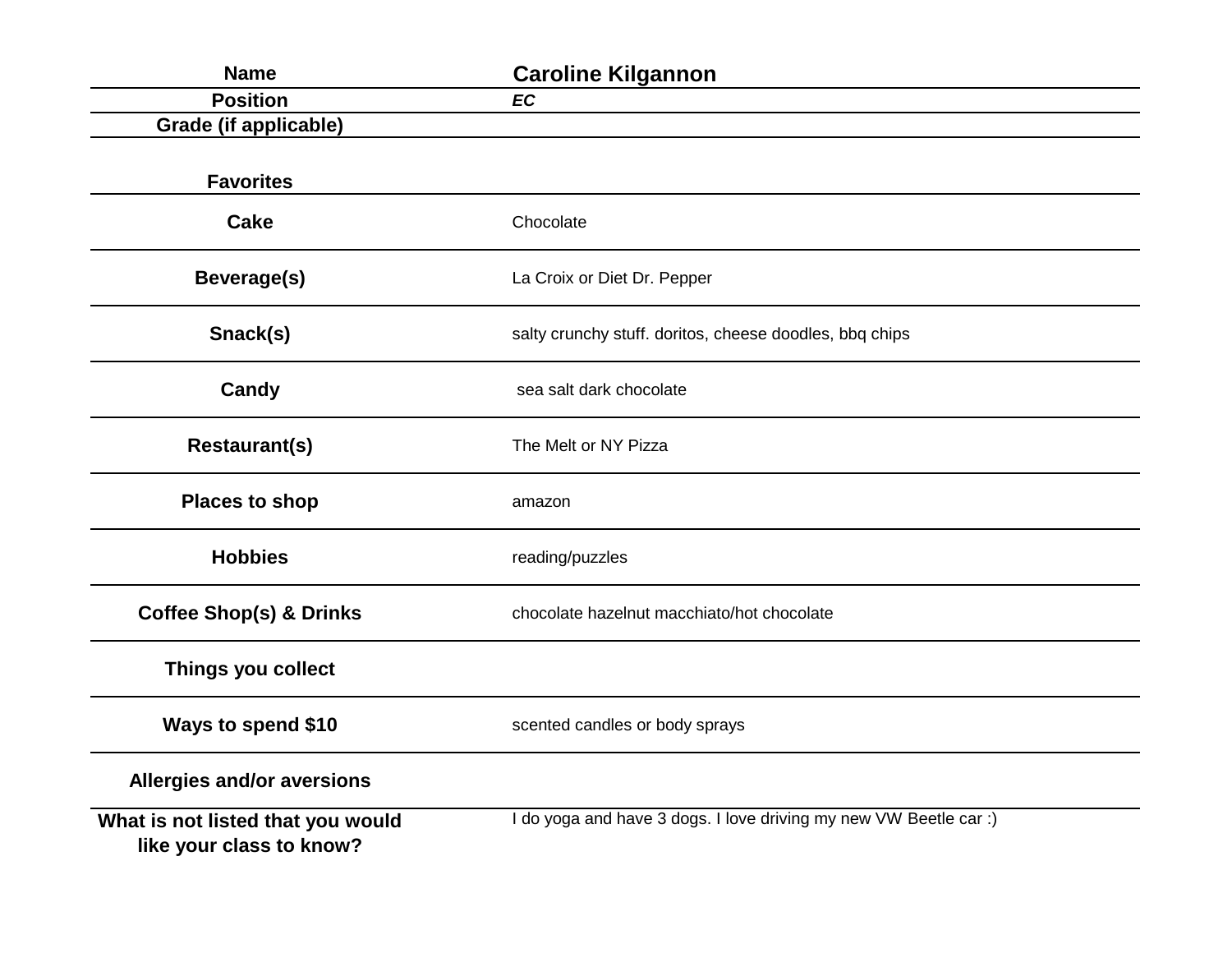| <b>Name</b>                                                   | <b>Gia Marx</b>         |
|---------------------------------------------------------------|-------------------------|
| <b>Position</b>                                               | <b>EC</b>               |
| <b>Grade (if applicable)</b>                                  |                         |
| <b>Favorites</b>                                              |                         |
| <b>Cake</b>                                                   | ice cream               |
| Beverage(s)                                                   | crystal lite (lemonade) |
| Snack(s)                                                      | pizza                   |
| Candy                                                         | sour patch              |
| <b>Restaurant(s)</b>                                          | Sante Fe                |
| <b>Places to shop</b>                                         | <b>Target</b>           |
| <b>Hobbies</b>                                                | exercise, dance, cheer  |
| <b>Coffee Shop(s) &amp; Drinks</b>                            | starbucks frappe        |
| Things you collect                                            | coins                   |
| Ways to spend \$10                                            | lunch                   |
| Allergies and/or aversions                                    |                         |
| What is not listed that you would<br>like your class to know? |                         |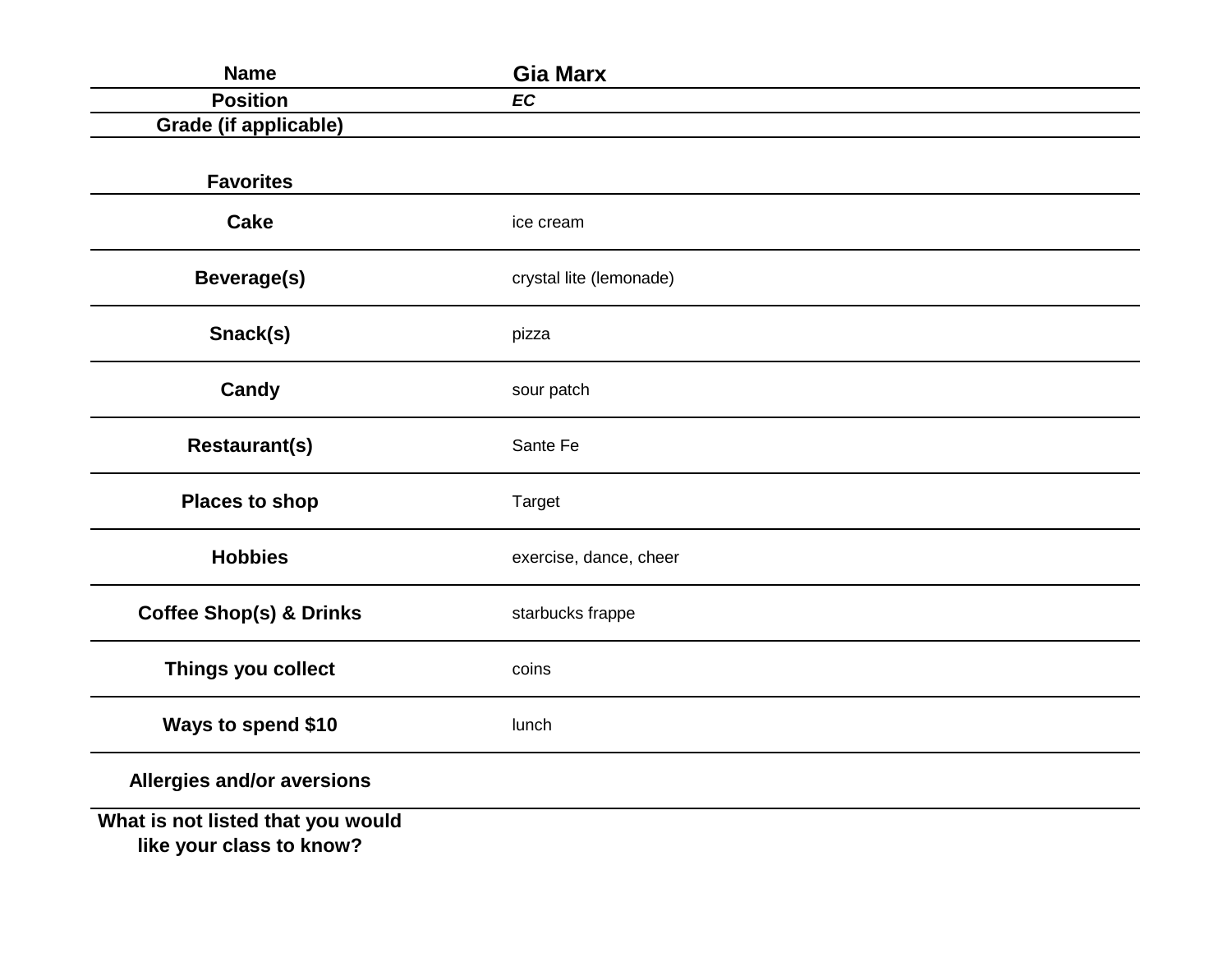| <b>Name</b>                                                   | <b>Jenny Beale</b>                    |
|---------------------------------------------------------------|---------------------------------------|
| <b>Position</b>                                               | <b>EC</b>                             |
| <b>Grade (if applicable)</b>                                  |                                       |
| <b>Favorites</b>                                              |                                       |
| <b>Cake</b>                                                   | Carrot                                |
| <b>Beverage(s)</b>                                            | Unsweet tea/water                     |
| Snack(s)                                                      | whisps, sweet & salty trail mix       |
| Candy                                                         | twizzlers, gum, lifesavers            |
| <b>Restaurant(s)</b>                                          | Chipotle, East Coast Wings, Homeslice |
| <b>Places to shop</b>                                         | Target, Old Navy                      |
| <b>Hobbies</b>                                                | Keep Kids Alive:)                     |
| <b>Coffee Shop(s) &amp; Drinks</b>                            |                                       |
| Things you collect                                            | $dust:$ )                             |
| Ways to spend \$10                                            | amazon, target, walmart               |
| Allergies and/or aversions                                    |                                       |
| What is not listed that you would<br>like your class to know? |                                       |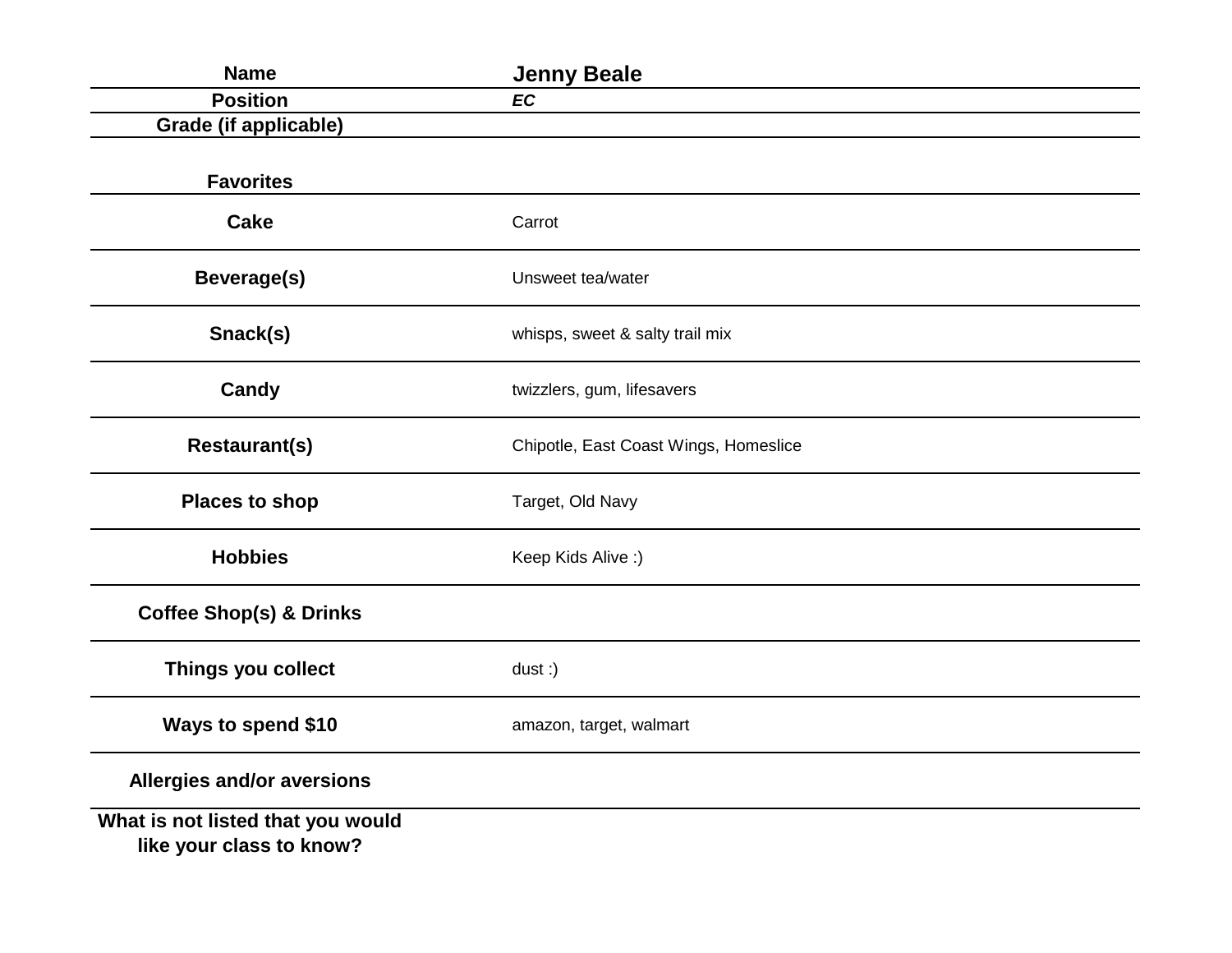| <b>Name</b>                                                   | <b>Amy Quintana</b>                          |
|---------------------------------------------------------------|----------------------------------------------|
| <b>Position</b>                                               | <b>EC</b>                                    |
| <b>Grade (if applicable)</b>                                  | 3-5 Math Intervention                        |
| <b>Favorites</b>                                              |                                              |
| <b>Cake</b>                                                   | Red Velvet w/ cream cheese icing             |
| <b>Beverage(s)</b>                                            | Coke Zero + water                            |
| Snack(s)                                                      | Anything                                     |
| Candy                                                         | <b>Fruit Gummies</b>                         |
| <b>Restaurant(s)</b>                                          | Chick-Fil-A, Elizabeth's, Cheesecake Factory |
| <b>Places to shop</b>                                         | <b>Target</b>                                |
| <b>Hobbies</b>                                                | My kids                                      |
| <b>Coffee Shop(s) &amp; Drinks</b>                            | Sugar free, no foam vanilla latte            |
| Things you collect                                            | Art supplies for my kids                     |
| Ways to spend \$10                                            | <b>Target</b>                                |
| <b>Allergies and/or aversions</b>                             | Vanilla and floral scented lotions           |
| What is not listed that you would<br>like your class to know? |                                              |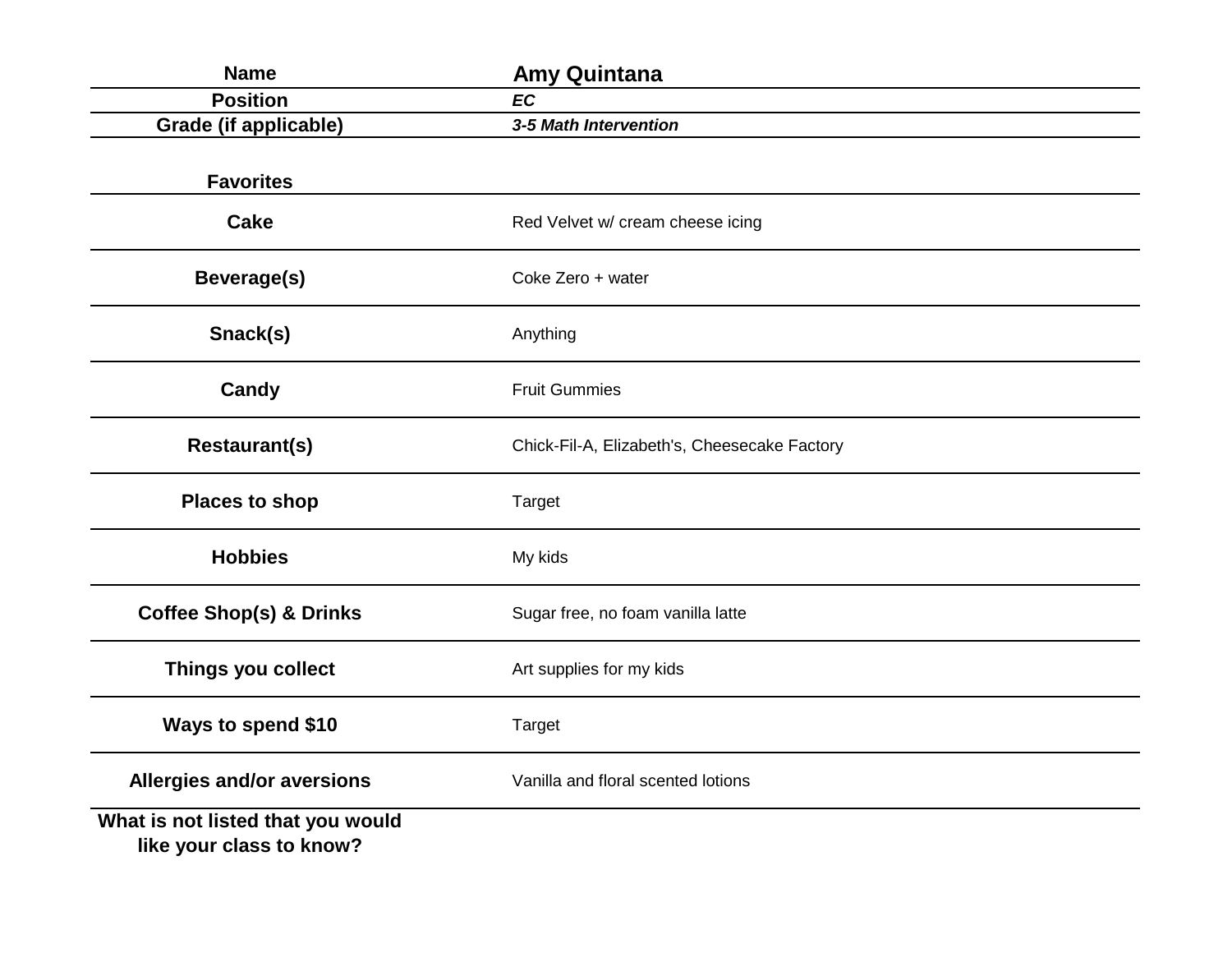| <b>Name</b>                                                   | <b>Penny Shackleford</b>                    |
|---------------------------------------------------------------|---------------------------------------------|
| <b>Position</b>                                               | <b>EC</b>                                   |
| <b>Grade (if applicable)</b>                                  |                                             |
| <b>Favorites</b>                                              |                                             |
| <b>Cake</b>                                                   | bundt cake                                  |
| <b>Beverage(s)</b>                                            | coffee                                      |
| Snack(s)                                                      | sunflower seeds (dill pickle/takis) flavors |
| Candy                                                         | chocolate                                   |
| <b>Restaurant(s)</b>                                          | starbucks, Rody's                           |
| <b>Places to shop</b>                                         | Amazon                                      |
| <b>Hobbies</b>                                                | walking, hiking, boating                    |
| <b>Coffee Shop(s) &amp; Drinks</b>                            | starbucks: regular coffee with cream        |
| Things you collect                                            | yeti mugs, coffee mugs                      |
| Ways to spend \$10                                            | Amazon/Starbucks                            |
| Allergies and/or aversions                                    | none                                        |
| What is not listed that you would<br>like your class to know? | I love them all!                            |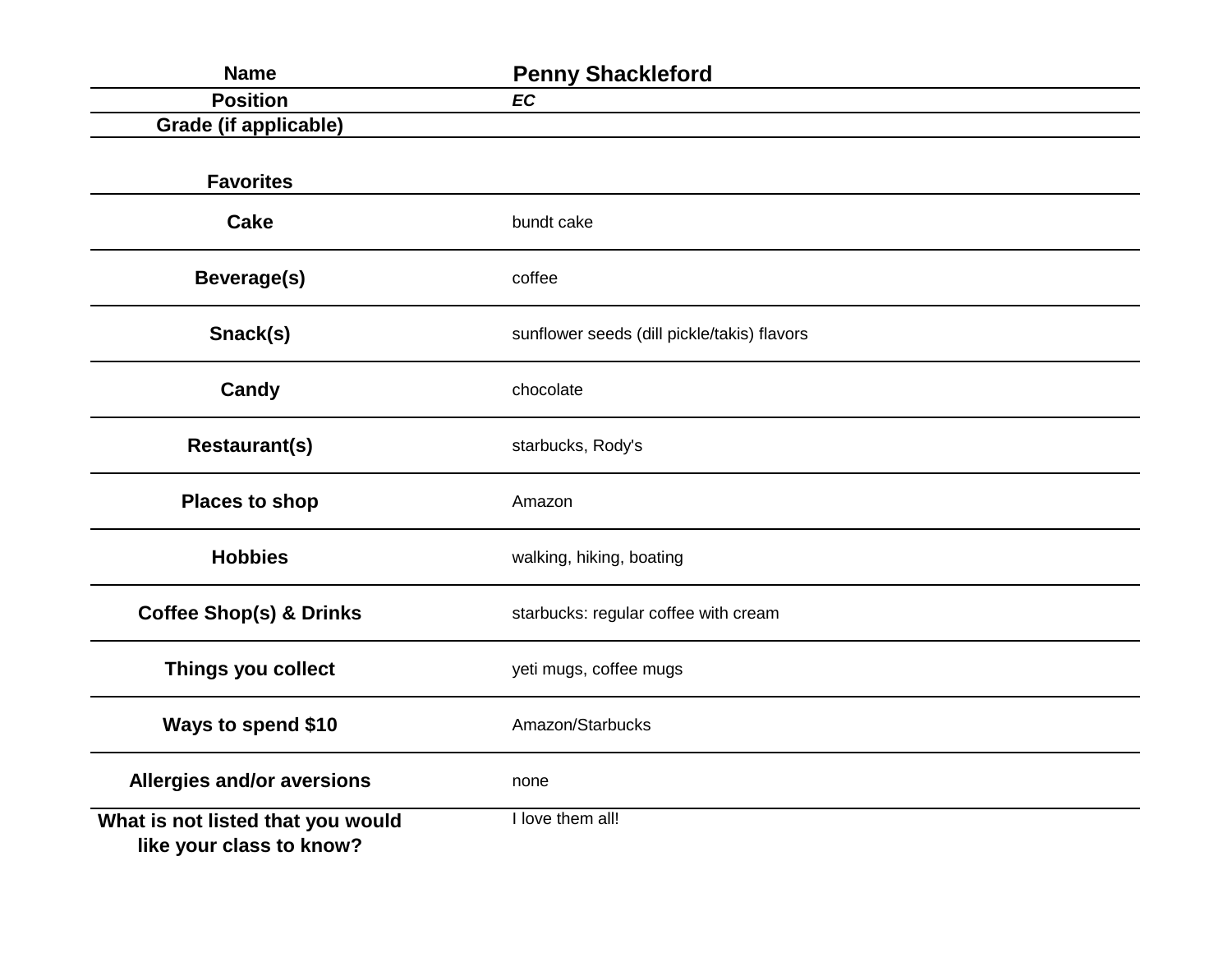| <b>Name</b>                                                   | <b>Priyana Pande</b>             |
|---------------------------------------------------------------|----------------------------------|
| <b>Position</b>                                               | <b>EC</b>                        |
| <b>Grade (if applicable)</b>                                  |                                  |
|                                                               |                                  |
| <b>Favorites</b>                                              |                                  |
| <b>Cake</b>                                                   | Fruit w/ fresh cream             |
| <b>Beverage(s)</b>                                            | tea                              |
| Snack(s)                                                      | protein bar or mexicasian food   |
| Candy                                                         | chocolate                        |
| <b>Restaurant(s)</b>                                          | Taza, Mexico, Phoenix            |
| <b>Places to shop</b>                                         | Target, Marshalls, TJ Max        |
| <b>Hobbies</b>                                                | Traveling, kick boxing           |
| <b>Coffee Shop(s) &amp; Drinks</b>                            | starbucks and dunkin donuts      |
| Things you collect                                            | magnets and wall sayings         |
| Ways to spend \$10                                            | walmart, target, coffee          |
| <b>Allergies and/or aversions</b>                             | not a fan of soda                |
| What is not listed that you would<br>like your class to know? | I'm a vegetarian that eats eggs. |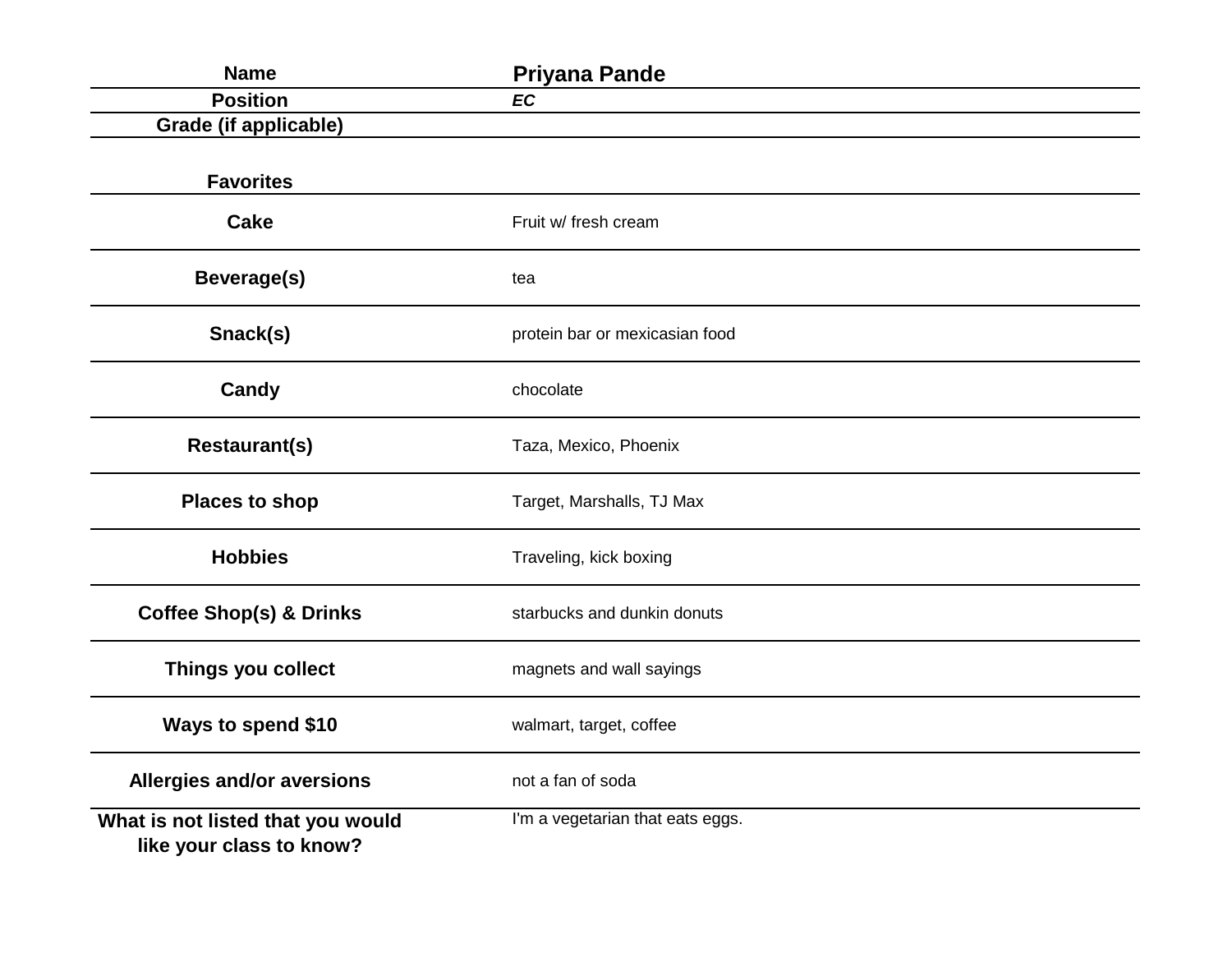| <b>Name</b>                                                   | <b>Melissa Gleiser</b>                         |
|---------------------------------------------------------------|------------------------------------------------|
| <b>Position</b>                                               | <b>Specials - Art Teacher</b>                  |
| <b>Grade (if applicable)</b>                                  | $K-8$                                          |
| <b>Favorites</b>                                              |                                                |
| <b>Cake</b>                                                   | Cheesecake, anything salted caramel            |
| Beverage(s)                                                   | Cheerwine, body armor, margaritas              |
| Snack(s)                                                      | Chips and dip, cheetos                         |
| Candy                                                         | Reese's fastbreal                              |
| <b>Restaurant(s)</b>                                          | Rodys, Texas Roadhouse                         |
| <b>Places to shop</b>                                         | Hobby lobby, amazon                            |
| <b>Hobbies</b>                                                | Reading, art                                   |
| <b>Coffee Shop(s) &amp; Drinks</b>                            | Starbucks brown sugar oat milk shaken espresso |
| Things you collect                                            | Books, artist t shirts                         |
| Ways to spend \$10                                            | Amazon                                         |
| <b>Allergies and/or aversions</b>                             | None                                           |
| What is not listed that you would<br>like your class to know? |                                                |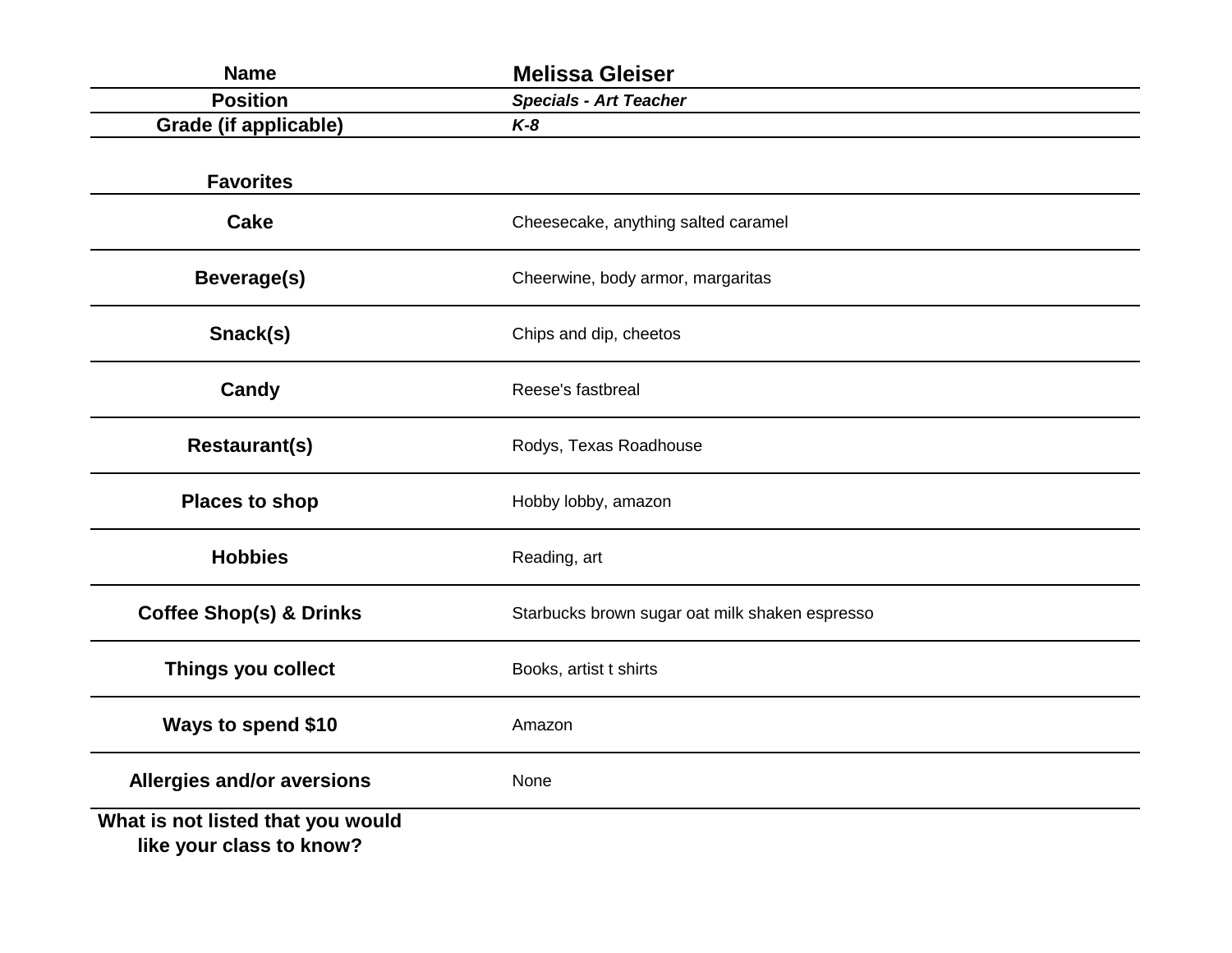| <b>Name</b>                                                   | <b>Rachel Sowers</b>                 |
|---------------------------------------------------------------|--------------------------------------|
| <b>Position</b>                                               | <b>Specials - Music/Band Teacher</b> |
| <b>Grade (if applicable)</b>                                  | $K-8$                                |
| <b>Favorites</b>                                              |                                      |
| <b>Cake</b>                                                   | <b>Chocolate Cheesecake</b>          |
| Beverage(s)                                                   | Expresso                             |
| Snack(s)                                                      | <b>Cheese and Crackers</b>           |
| Candy                                                         | Heath Bars/toffee                    |
| <b>Restaurant(s)</b>                                          | Sage Mule                            |
| <b>Places to shop</b>                                         | Madewell/JCrew                       |
| <b>Hobbies</b>                                                | Hiking/Baking/Traveling              |
| <b>Coffee Shop(s) &amp; Drinks</b>                            | Starbucks - White Mocha Latte w/Whip |
| Things you collect                                            |                                      |
| Ways to spend \$10                                            | <b>Target</b>                        |
| Allergies and/or aversions                                    |                                      |
| What is not listed that you would<br>like your class to know? |                                      |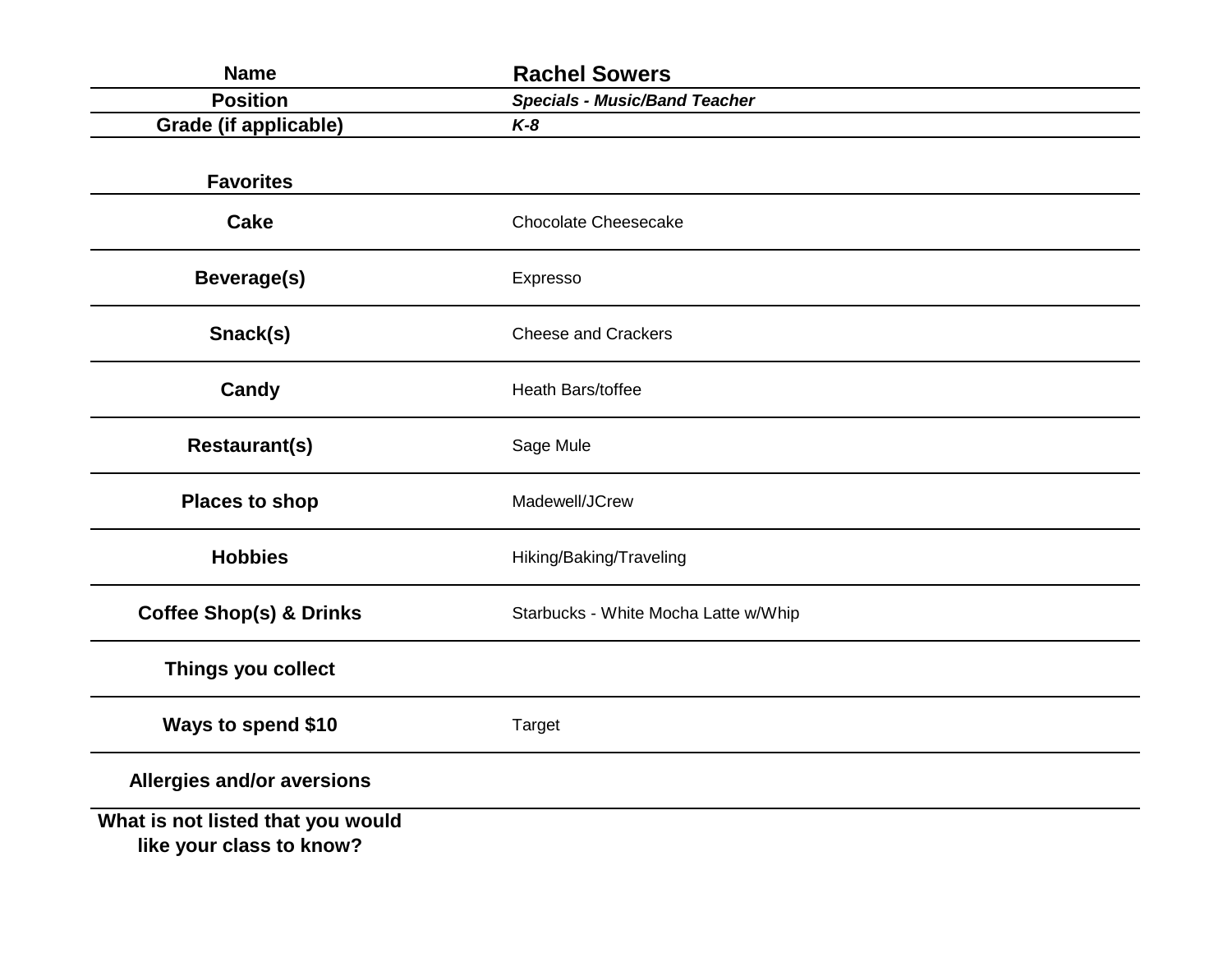| <b>Name</b>                                                   | <b>Tyrik Agnew</b>                 |
|---------------------------------------------------------------|------------------------------------|
| <b>Position</b>                                               | <b>Specials - PE Teacher</b>       |
| <b>Grade (if applicable)</b>                                  | $K-8$                              |
| <b>Favorites</b>                                              |                                    |
| <b>Cake</b>                                                   | Strawberry, red velvet, cheesecake |
| Beverage(s)                                                   | Sweet tea                          |
| Snack(s)                                                      | Raisinets                          |
| Candy                                                         | Flipz                              |
| <b>Restaurant(s)</b>                                          | <b>Bandits Bodega</b>              |
| <b>Places to shop</b>                                         | Michaels                           |
| <b>Hobbies</b>                                                | Painting & sports                  |
| <b>Coffee Shop(s) &amp; Drinks</b>                            | Juice shop                         |
| Things you collect                                            |                                    |
| Ways to spend \$10                                            | Michaels                           |
| Allergies and/or aversions                                    |                                    |
| What is not listed that you would<br>like your class to know? |                                    |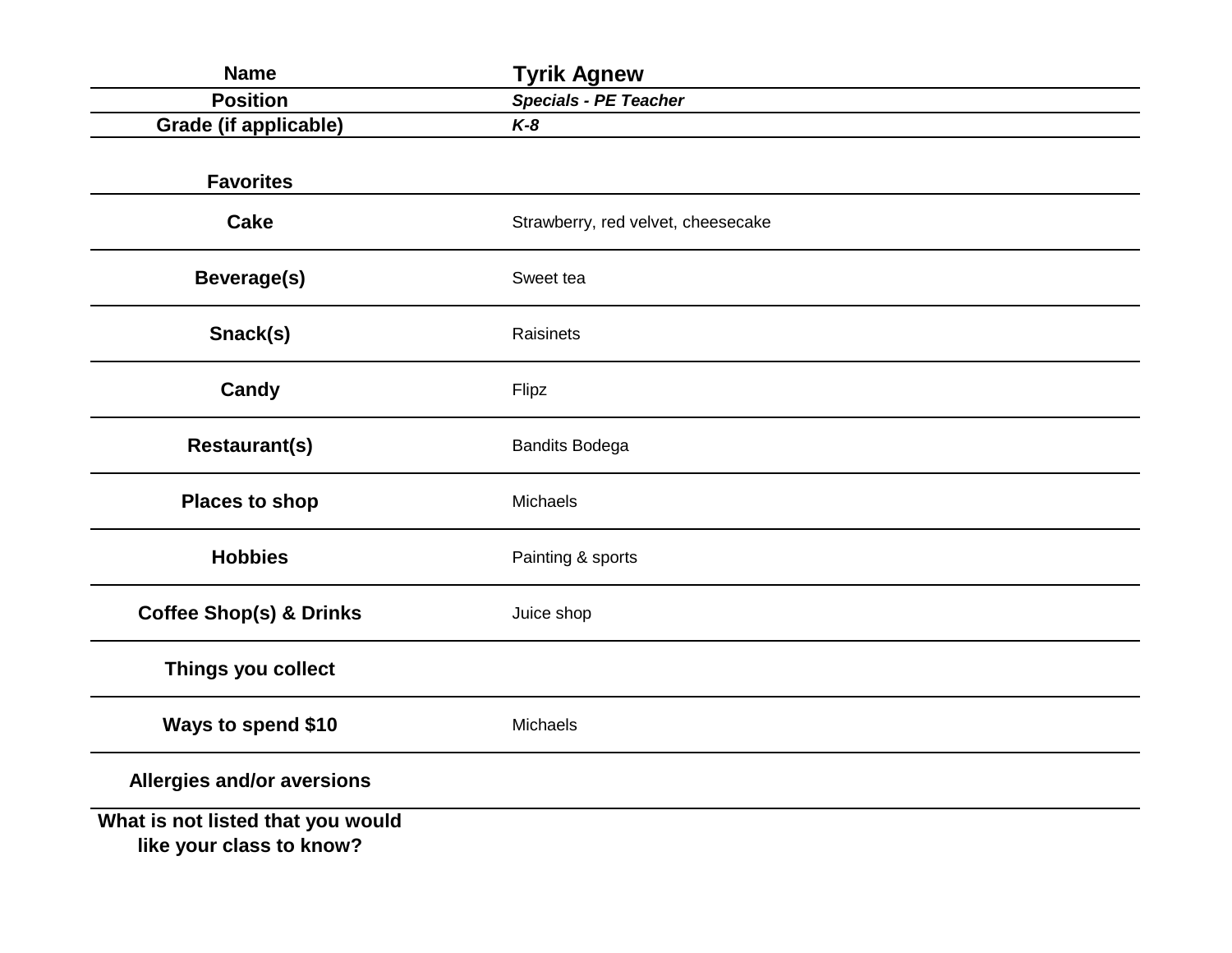| <b>Name</b>                                                   | <b>Tara Dollyhigh</b>                                 |
|---------------------------------------------------------------|-------------------------------------------------------|
| <b>Position</b>                                               | <b>Specials - Spanish Teacher</b>                     |
| <b>Grade (if applicable)</b>                                  | $K-8$                                                 |
| <b>Favorites</b>                                              |                                                       |
| <b>Cake</b>                                                   | Chocolate Chip cookies                                |
| Beverage(s)                                                   | Shaken brown sugar expresso, diet Mt. Dew, Craft beer |
| Snack(s)                                                      | <b>Trail Mix</b>                                      |
| Candy                                                         | Twizzlers, gum                                        |
| <b>Restaurant(s)</b>                                          | Melt, Lindley Park Filling Station                    |
| <b>Places to shop</b>                                         | Amazon, Target                                        |
| <b>Hobbies</b>                                                | Walking, reading                                      |
| <b>Coffee Shop(s) &amp; Drinks</b>                            | Coffee with cream, no sugar                           |
| Things you collect                                            | Cute graphic tees                                     |
| Ways to spend \$10                                            | Headband                                              |
| Allergies and/or aversions                                    | None                                                  |
| What is not listed that you would<br>like your class to know? | I love my job!                                        |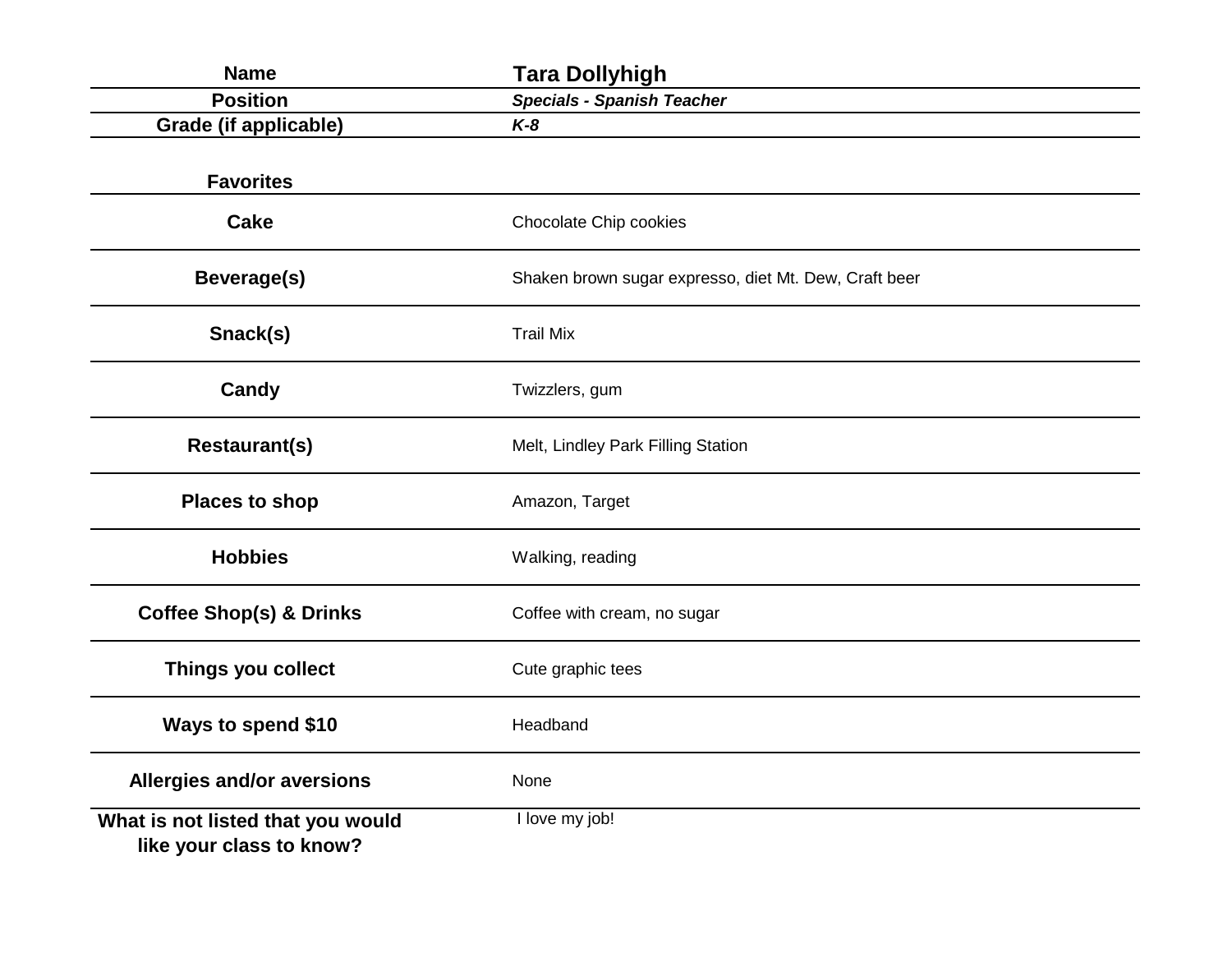| <b>Name</b>                                                   | <b>Angie Murray</b>                   |  |
|---------------------------------------------------------------|---------------------------------------|--|
| <b>Position</b>                                               | Specials - Technology/Library Teacher |  |
| <b>Grade (if applicable)</b>                                  |                                       |  |
| <b>Favorites</b>                                              |                                       |  |
| <b>Cake</b>                                                   | Yellow w/chocolate icing              |  |
| <b>Beverage(s)</b>                                            | <b>Sweet Tea</b>                      |  |
| Snack(s)                                                      | Kettle Chips, Kettle Corn             |  |
| Candy                                                         | M&M's                                 |  |
| <b>Restaurant(s)</b>                                          | Kau                                   |  |
| <b>Places to shop</b>                                         | Amazon                                |  |
| <b>Hobbies</b>                                                | Reading/Photography                   |  |
| <b>Coffee Shop(s) &amp; Drinks</b>                            | Sweet Tea, Lemonade                   |  |
| Things you collect                                            | Watches                               |  |
| Ways to spend \$10                                            | <b>Books</b>                          |  |
| Allergies and/or aversions                                    |                                       |  |
| What is not listed that you would<br>like your class to know? |                                       |  |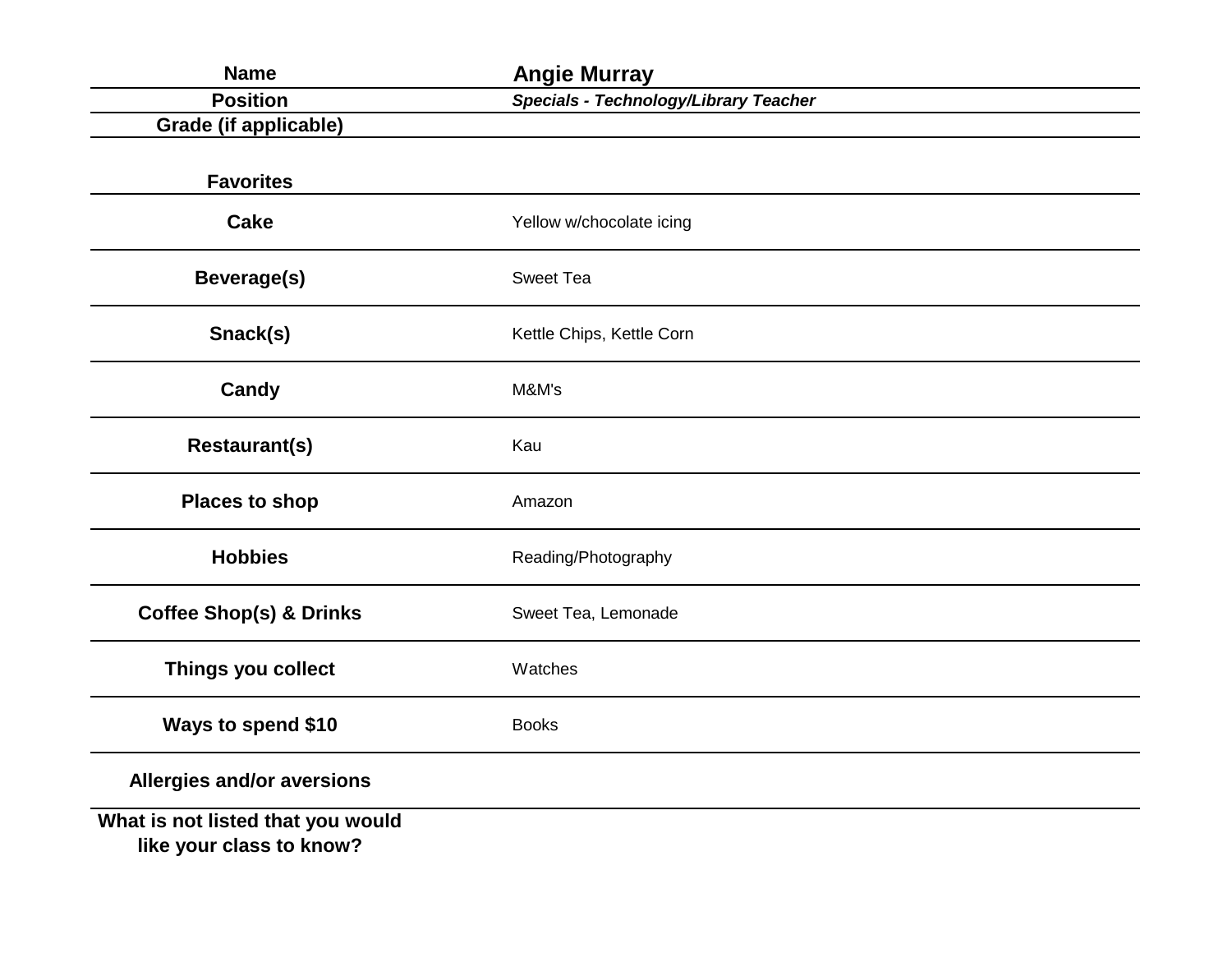| <b>Name</b>                                                   | <b>Anne Shaw</b>                                              |
|---------------------------------------------------------------|---------------------------------------------------------------|
| <b>Position</b>                                               | <b>Teacher</b>                                                |
| <b>Grade (if applicable)</b>                                  | Kindergarten                                                  |
| <b>Favorites</b>                                              |                                                               |
| <b>Cake</b>                                                   | white on white (or surprise me)                               |
| Beverage(s)                                                   | Diet Coke, sweet tea                                          |
| Snack(s)                                                      | chocolate covered pretzels, BBQ chips                         |
| Candy                                                         | Starburst, chocolate kisses, white chocolate pretzels         |
| <b>Restaurant(s)</b>                                          | East Coast Wings, like all restaurants, fun and not expensive |
| <b>Places to shop</b>                                         | Target, Belk, Loft, Kohl's, Kirklands                         |
| <b>Hobbies</b>                                                | Scrapbooking when I find time                                 |
| <b>Coffee Shop(s) &amp; Drinks</b>                            | Starbucks - flat white 2 pumps vanilla, tropical smoothie     |
| Things you collect                                            |                                                               |
| Ways to spend \$10                                            | Ice cream, Chick-Fil-A milkshake                              |
| <b>Allergies and/or aversions</b>                             |                                                               |
| What is not listed that you would<br>like your class to know? | Likes tropical things/beachy, not hard to please.             |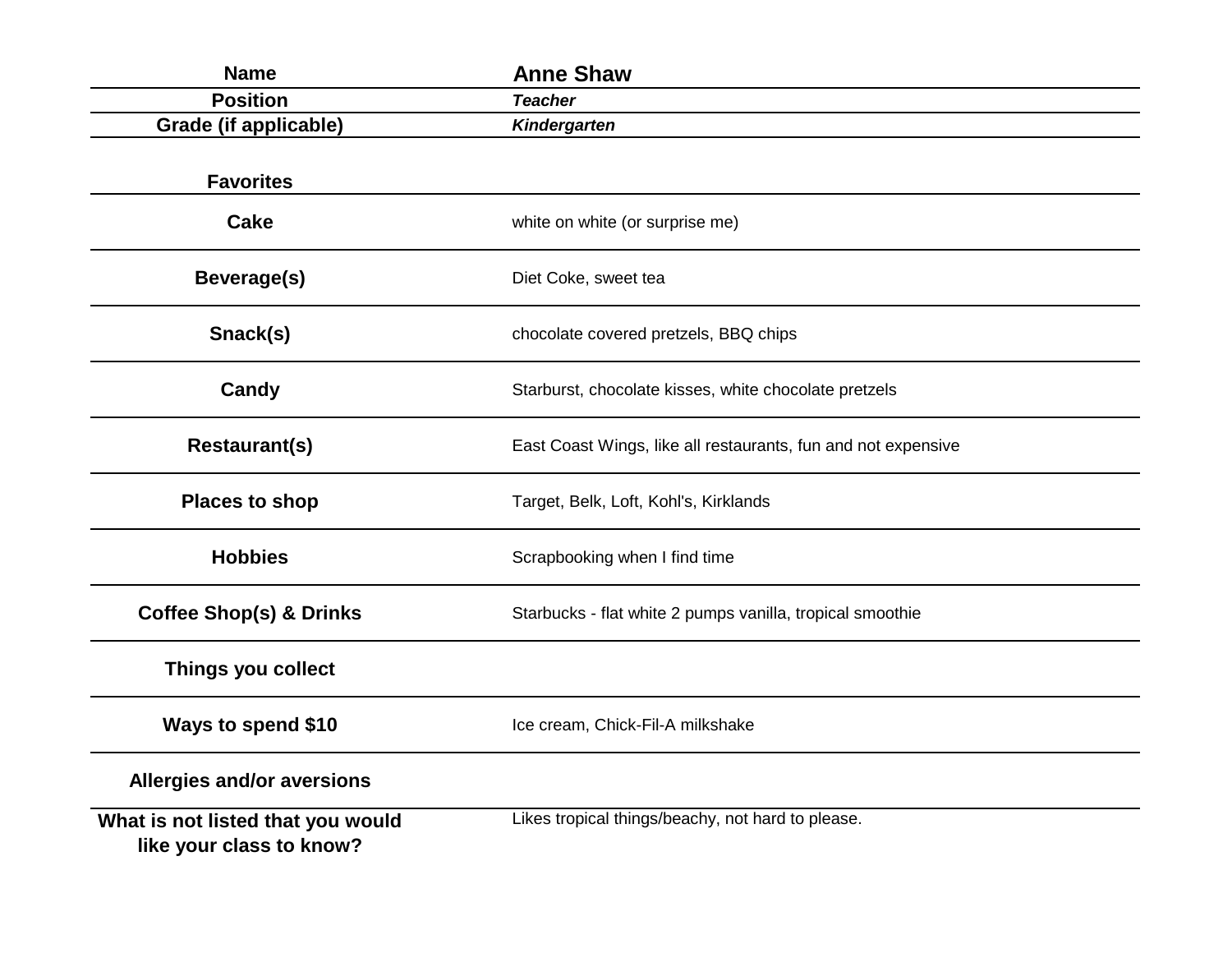| <b>Name</b>                                                   | <b>Martha lott</b>             |
|---------------------------------------------------------------|--------------------------------|
| <b>Position</b>                                               | <b>Teacher</b>                 |
| <b>Grade (if applicable)</b>                                  | Kindergarten                   |
| <b>Favorites</b>                                              |                                |
| <b>Cake</b>                                                   |                                |
| <b>Beverage(s)</b>                                            | Coffee                         |
| Snack(s)                                                      | <b>Mixed Nuts</b>              |
| Candy                                                         | Dark Chocolate                 |
| <b>Restaurant(s)</b>                                          |                                |
| <b>Places to shop</b>                                         | Target                         |
| <b>Hobbies</b>                                                | Reading                        |
| <b>Coffee Shop(s) &amp; Drinks</b>                            | Starbucks Skinny Vanilla Latte |
| Things you collect                                            | Dr. Seuss anything             |
| Ways to spend \$10                                            | <b>Starbucks</b>               |
| Allergies and/or aversions                                    |                                |
| What is not listed that you would<br>like your class to know? |                                |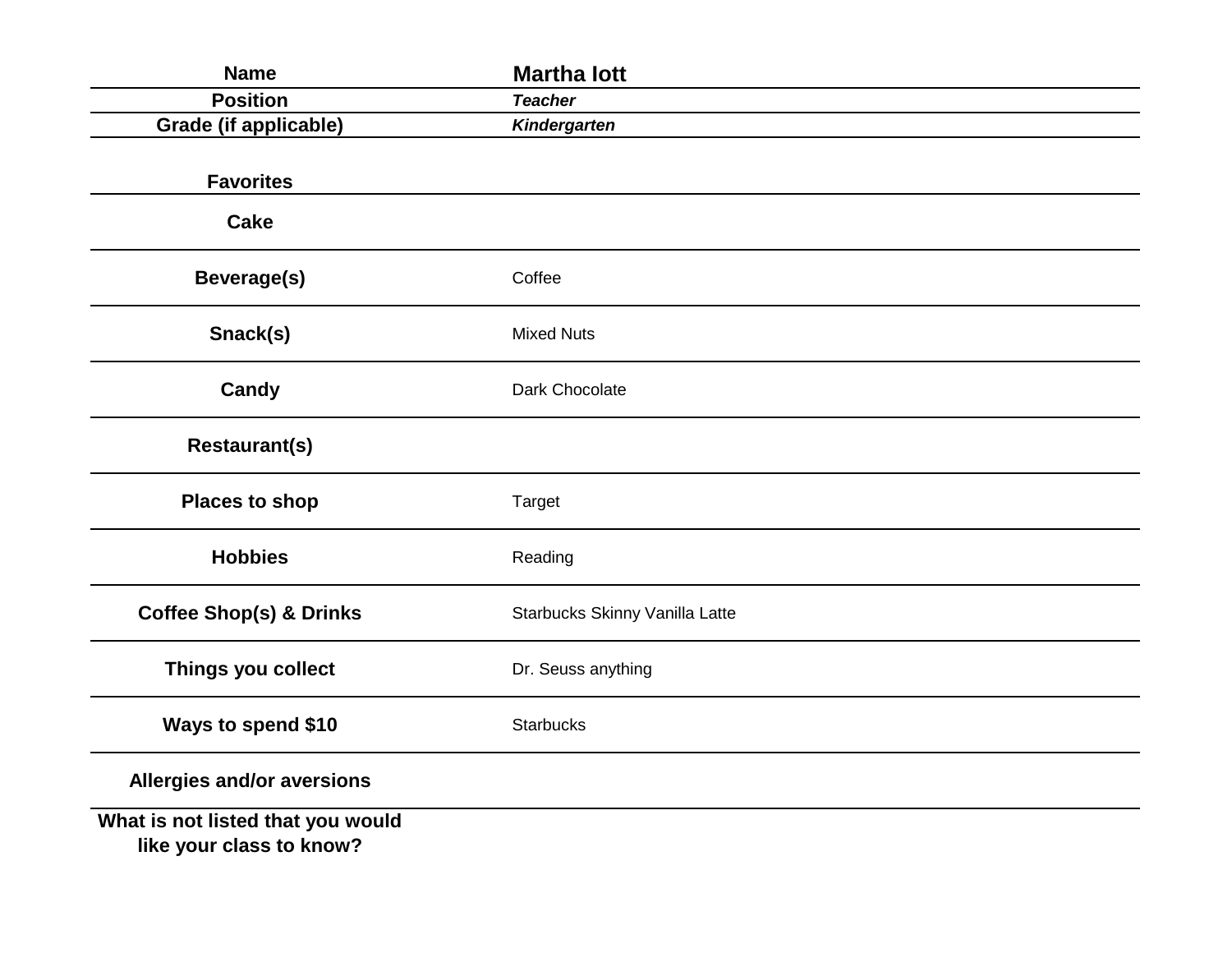| <b>Name</b>                                                   | <b>Sarah Hicks</b>                                         |
|---------------------------------------------------------------|------------------------------------------------------------|
| <b>Position</b>                                               | <b>Teacher</b>                                             |
| <b>Grade (if applicable)</b>                                  | Kindergarten                                               |
|                                                               |                                                            |
| <b>Favorites</b>                                              |                                                            |
| <b>Cake</b>                                                   |                                                            |
| Beverage(s)                                                   | Flavored H2O / Chick-Fil-A 1/2 sweet tea + 1/2 lemonade    |
| Snack(s)                                                      | Sweet & Salty / Kettle Corn / Dried Mango/ Dried Pineapple |
| Candy                                                         | Twix / Dove's Milk Chocolate                               |
| <b>Restaurant(s)</b>                                          | Sapporas / Texas Roadhouse                                 |
| <b>Places to shop</b>                                         | Kohl's / Walmart / Bath & Body Works                       |
| <b>Hobbies</b>                                                | Seasonal Knick-Knacks                                      |
| <b>Coffee Shop(s) &amp; Drinks</b>                            | No Coffee / Loves Hot Chocolate                            |
| Things you collect                                            | Seasonal Birds (Target) / Seasonal Decor                   |
| Ways to spend \$10                                            | Kohl's / Michaels                                          |
| <b>Allergies and/or aversions</b>                             | Onions                                                     |
| What is not listed that you would<br>like your class to know? | I love teaching!                                           |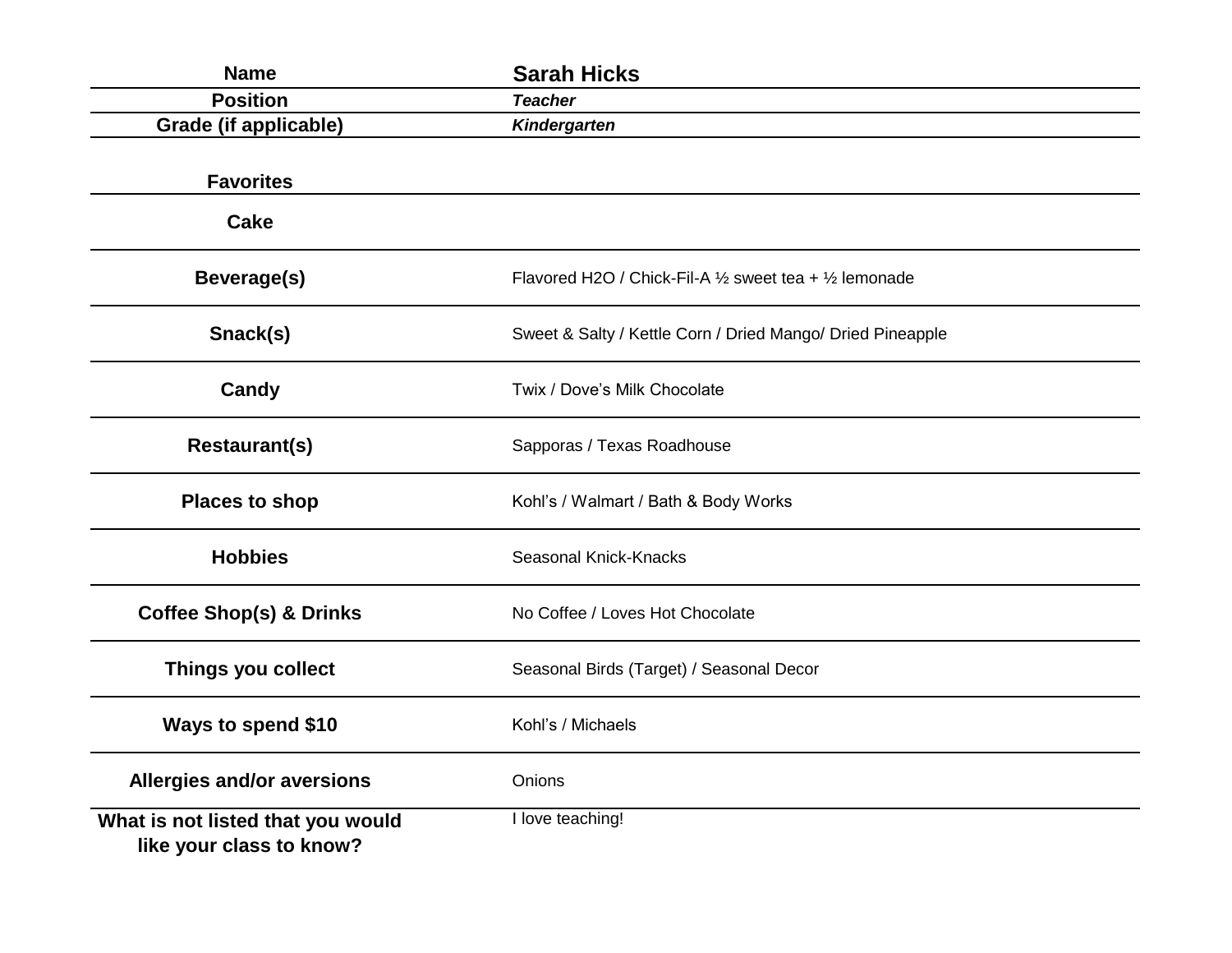| <b>Name</b>                                                   | <b>Stephanie Hamilton</b>                                           |
|---------------------------------------------------------------|---------------------------------------------------------------------|
| <b>Position</b>                                               | <b>Teacher</b>                                                      |
| Grade (if applicable)                                         | Kindergarten                                                        |
| <b>Favorites</b>                                              |                                                                     |
| <b>Cake</b>                                                   |                                                                     |
| Beverage(s)                                                   | Hot Cocoa (when cold outside) / Milkshakes (when hot outside)       |
| Snack(s)                                                      | All sorts of things                                                 |
| Candy                                                         | Chocolate                                                           |
| <b>Restaurant(s)</b>                                          | Any place that will cook for me and do the dishes                   |
| <b>Places to shop</b>                                         | Walmart / Aldi / Target                                             |
| <b>Hobbies</b>                                                | Reading / Time with Grandkids                                       |
| <b>Coffee Shop(s) &amp; Drinks</b>                            | Chocolatey Chip Fappacino - No Coffee / Hot Cocoa                   |
| Things you collect                                            | Dust                                                                |
| Ways to spend \$10                                            | Sweets to share                                                     |
| <b>Allergies and/or aversions</b>                             | No coffee or tea                                                    |
| What is not listed that you would<br>like your class to know? | The best gifts are intangible - kind words, a hug, a note, a smile. |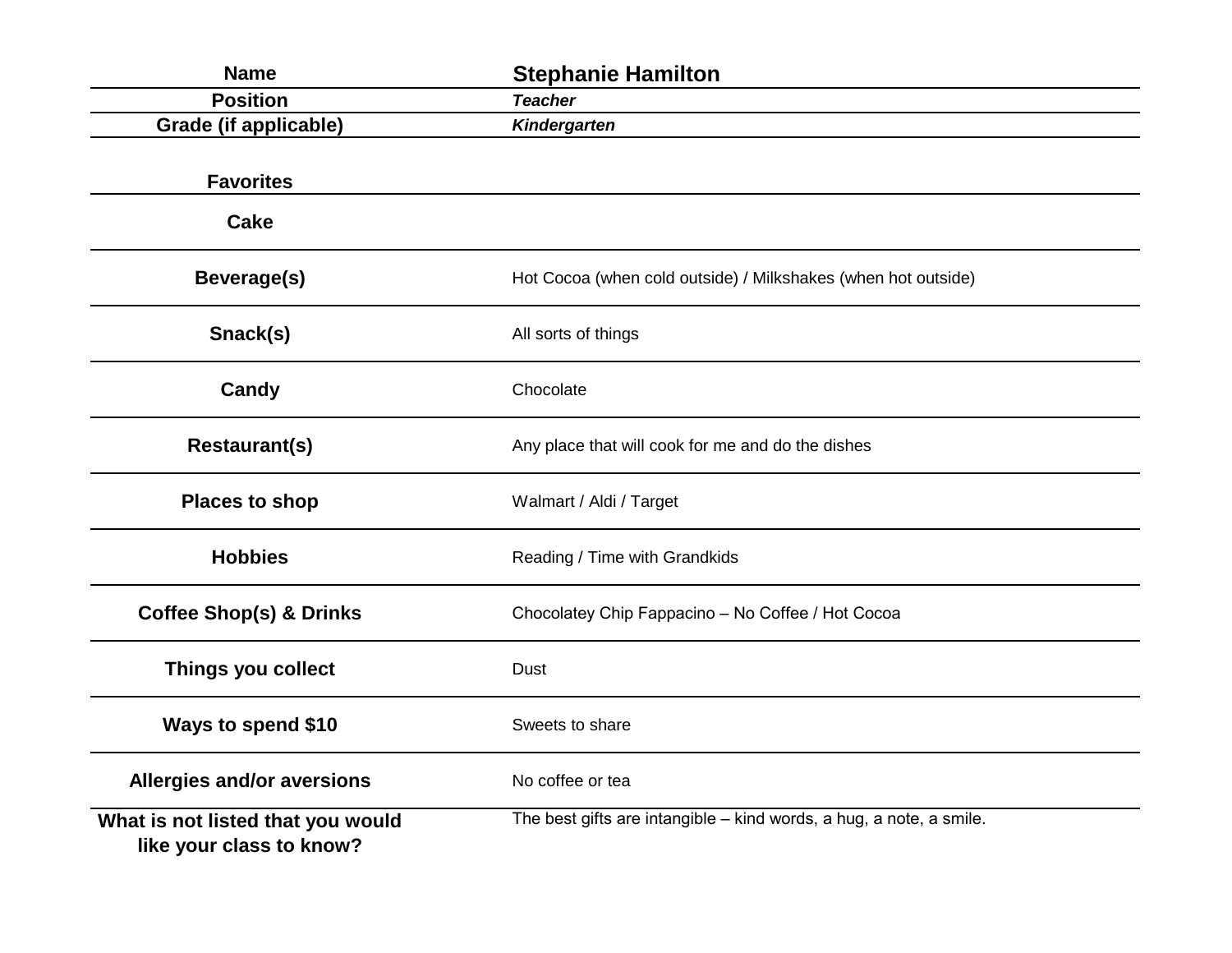| <b>Name</b>                                                   | <b>Amanda Yates</b>                                                                       |
|---------------------------------------------------------------|-------------------------------------------------------------------------------------------|
| <b>Position</b>                                               | <b>Teacher</b>                                                                            |
| <b>Grade (if applicable)</b>                                  | 1st                                                                                       |
| <b>Favorites</b>                                              |                                                                                           |
| <b>Cake</b>                                                   | Yellow cake with chocolate icing                                                          |
| Beverage(s)                                                   | Diet Coke, Orange MiO                                                                     |
| Snack(s)                                                      | White cheddar popcorn                                                                     |
| Candy                                                         | chocolate - Reese Cups, Heath                                                             |
| <b>Restaurant(s)</b>                                          | PrintWorks, Kickback Jacks                                                                |
| <b>Places to shop</b>                                         | Target, Maurices, Amazon                                                                  |
| <b>Hobbies</b>                                                | running, date nights, outdoor adventures with family                                      |
| <b>Coffee Shop(s) &amp; Drinks</b>                            | Skinny vanilla latte                                                                      |
| Things you collect                                            | Moose, gnomes                                                                             |
| Ways to spend \$10                                            |                                                                                           |
| <b>Allergies and/or aversions</b>                             | anything malt (like whoppers)                                                             |
| What is not listed that you would<br>like your class to know? | my family is my everything and we do LOTS of weekend adventures/travel (we camp<br>A LOT) |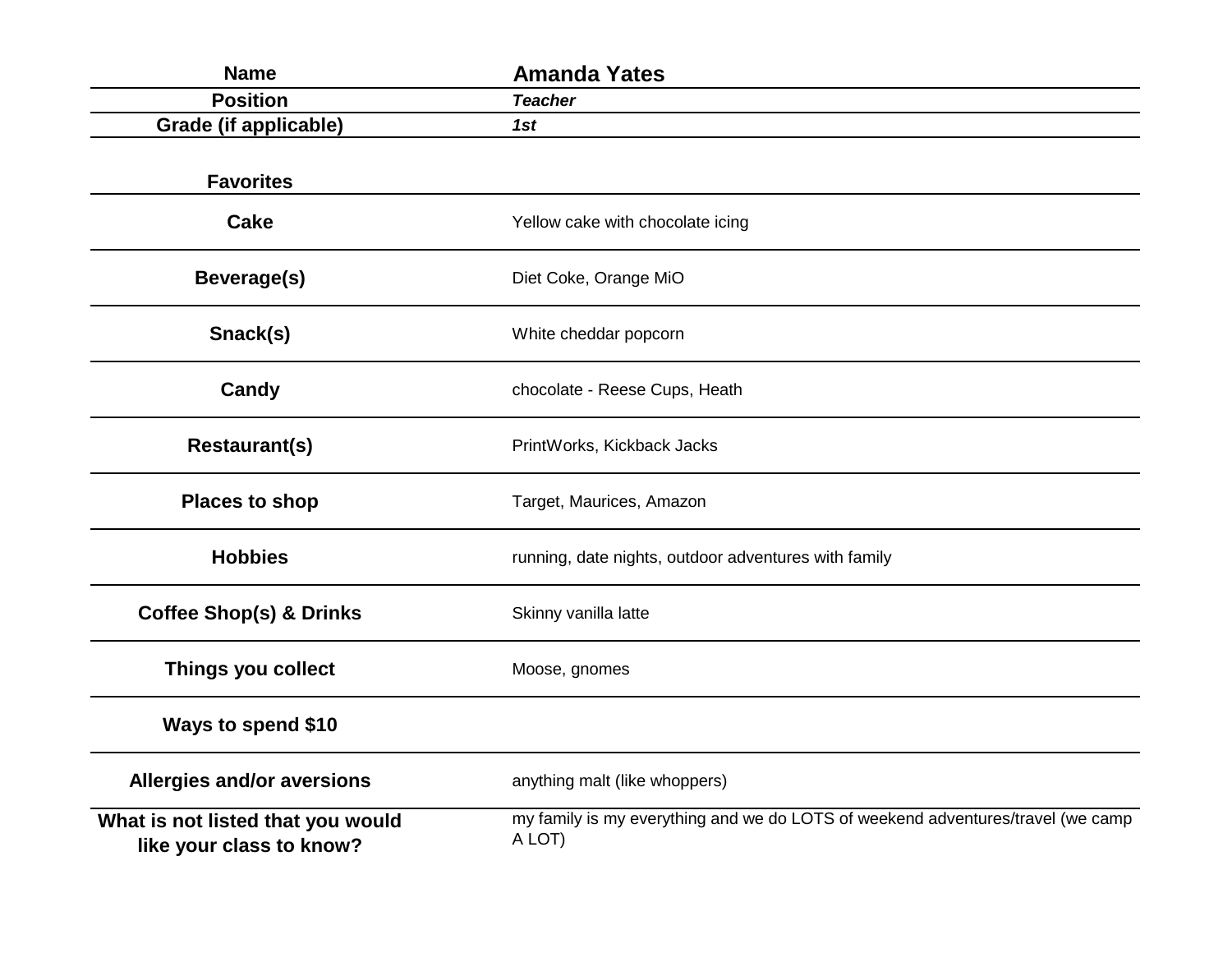| <b>Name</b>                                                   | <b>Lauren Duncan</b>                                                                                                                                                                                                                                                                         |
|---------------------------------------------------------------|----------------------------------------------------------------------------------------------------------------------------------------------------------------------------------------------------------------------------------------------------------------------------------------------|
| <b>Position</b>                                               | <b>Teacher</b>                                                                                                                                                                                                                                                                               |
| Grade (if applicable)                                         | 1st                                                                                                                                                                                                                                                                                          |
| <b>Favorites</b>                                              |                                                                                                                                                                                                                                                                                              |
| Cake                                                          | Strawberry, Any dessert from Nothing Bundt Cakes                                                                                                                                                                                                                                             |
| Beverage(s)                                                   | Sweet Tea, Black raspberry Sparkling Ice                                                                                                                                                                                                                                                     |
| Snack(s)                                                      | Sweet and salty, Trail mix, C & H Popcorn, Kettle Corn                                                                                                                                                                                                                                       |
| Candy                                                         | Reese's Cups, Butterfingers                                                                                                                                                                                                                                                                  |
| <b>Restaurant(s)</b>                                          | Village Tavern, Longhorn Steakhouse, Bravo, Carrabba's                                                                                                                                                                                                                                       |
| <b>Places to shop</b>                                         | HomeGoods, TJ Maxx, Kohl's, Marshall's, Michael's, At Home, Swoozies                                                                                                                                                                                                                         |
| <b>Hobbies</b>                                                | Playing tennis, teacher Zumba, walking, being by the ocean                                                                                                                                                                                                                                   |
| <b>Coffee Shop(s) &amp; Drinks</b>                            | Starbucks: Ices Chai Tea Latte, Juice Shop: Polar Peach                                                                                                                                                                                                                                      |
| Things you collect                                            | Happy Everything: big and small attachments, Ginger Jars or vases                                                                                                                                                                                                                            |
| Ways to spend \$10                                            | Target, Juice Shop, Gas card, Anything towards mani pedi                                                                                                                                                                                                                                     |
| Allergies and/or aversions                                    | do not like spicy or scents that smell like vanilla                                                                                                                                                                                                                                          |
| What is not listed that you would<br>like your class to know? | I love treating myself to nice dinners with my husband or family, manicures/pedicures<br>with my girlfriends or teaching buddies, and also the occasional massage or facial. I<br>love spending time with my son outside and I love reading various devotional books<br>throughout the year. |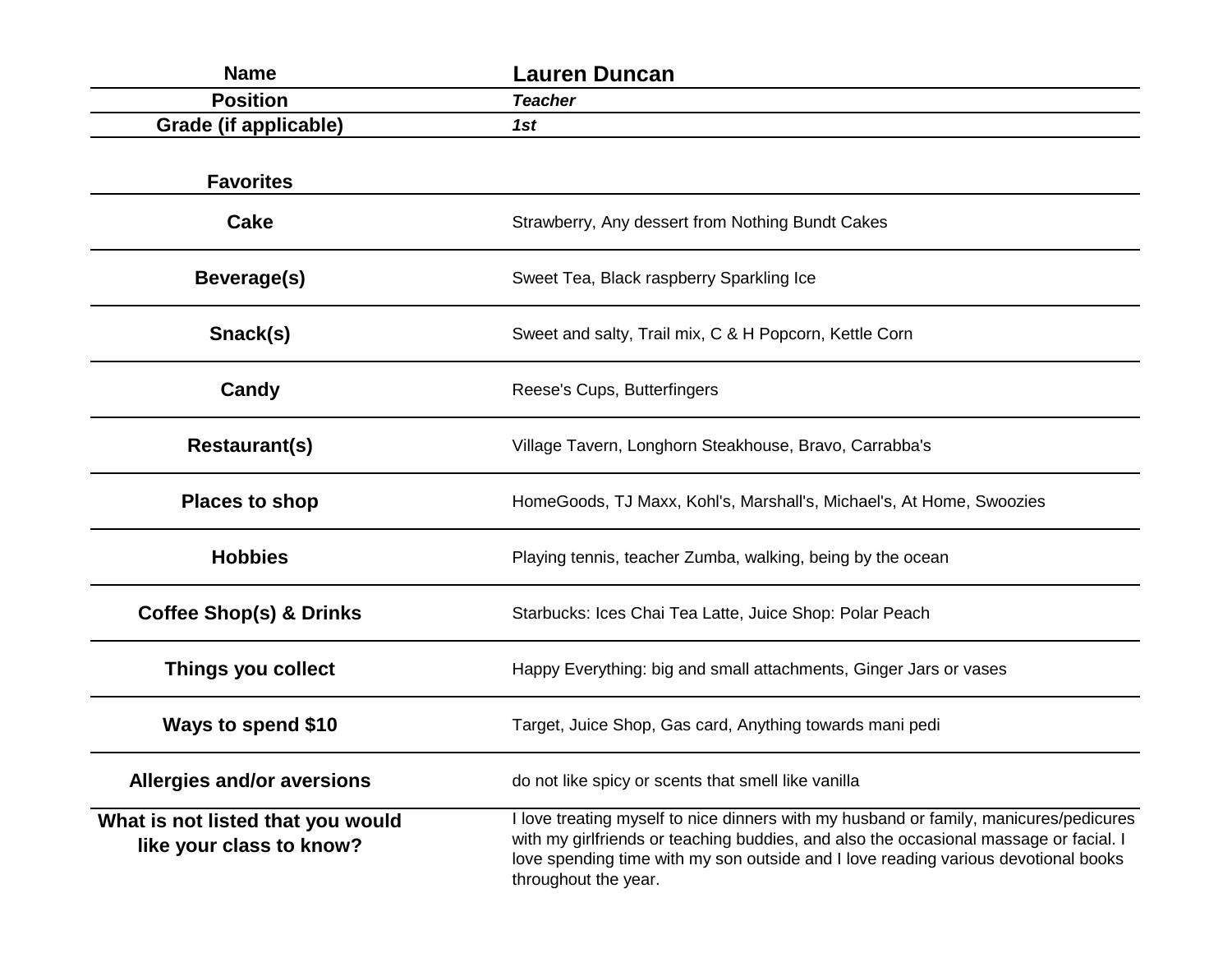| <b>Name</b>                                                   | <b>Sarah Carroll</b>                                 |
|---------------------------------------------------------------|------------------------------------------------------|
| <b>Position</b>                                               | <b>Teacher</b>                                       |
| Grade (if applicable)                                         | 1st                                                  |
| <b>Favorites</b>                                              |                                                      |
| Cake                                                          | Any; Yellow with Chocolate, Lemon, Carrot            |
| <b>Beverage(s)</b>                                            | Tea, Lemonade                                        |
| Snack(s)                                                      | ChexMix, Nuts, Caramel popcorn                       |
| Candy                                                         | Reese's, Mike and Ike's, Tamales, Skittles           |
| <b>Restaurant(s)</b>                                          | 1618 Midtown, Lucky 32, Village Tavern               |
| <b>Places to shop</b>                                         | TJ Maxx, Homegoods, Macy's                           |
| <b>Hobbies</b>                                                | reading, traveling, date nights are my favorite!     |
| <b>Coffee Shop(s) &amp; Drinks</b>                            | Any; I love all vanilla or caramel sugar free drinks |
| Things you collect                                            | gold frames, gold or silver bracelets (thin ones)    |
| Ways to spend \$10                                            | towards a pedicure                                   |
| <b>Allergies and/or aversions</b>                             | peppermint                                           |
| What is not listed that you would<br>like your class to know? |                                                      |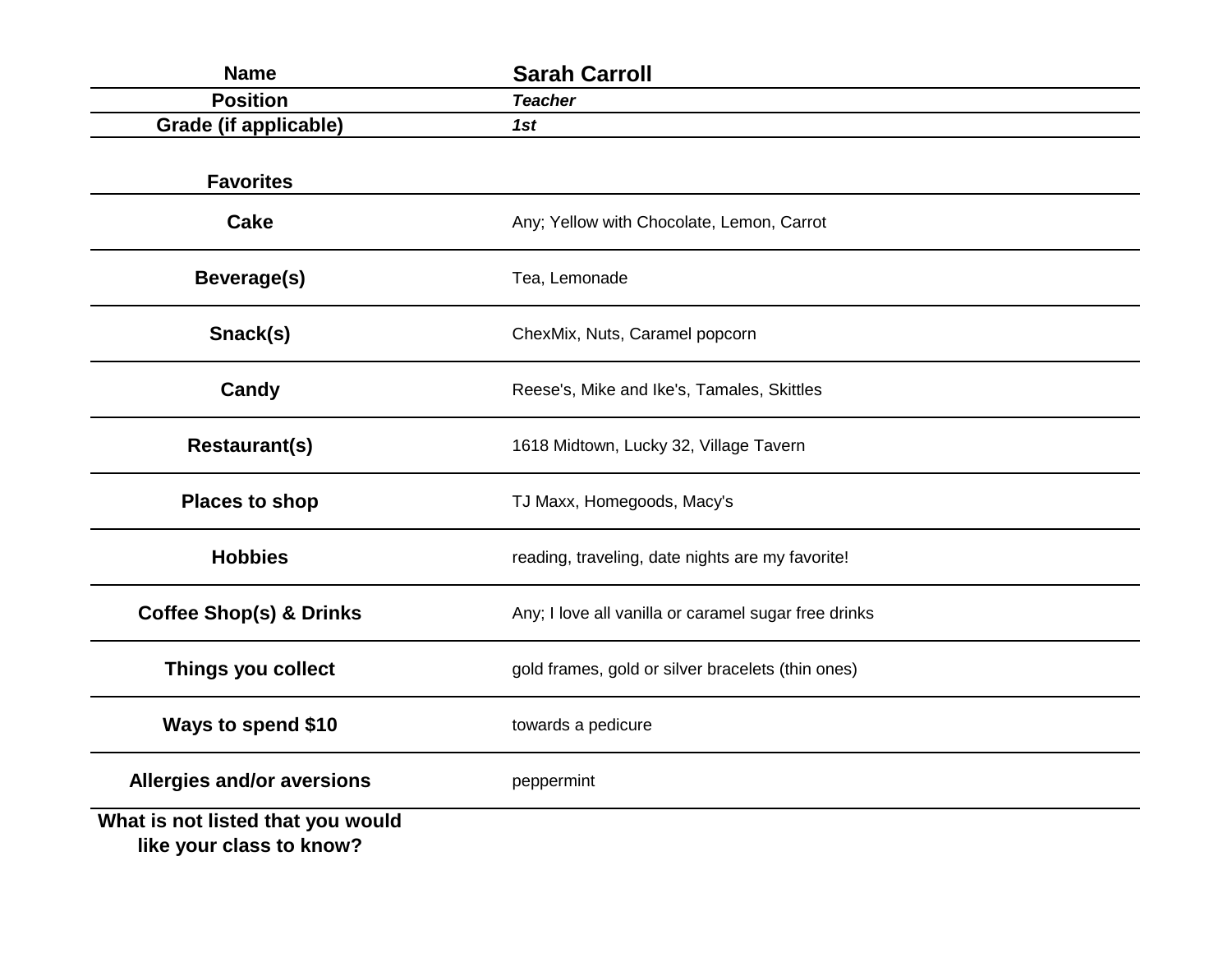| <b>Name</b>                                                   | <b>Jenna Comer</b>                                                      |
|---------------------------------------------------------------|-------------------------------------------------------------------------|
| <b>Position</b>                                               | <b>Teacher</b>                                                          |
| <b>Grade (if applicable)</b>                                  | 2nd                                                                     |
| <b>Favorites</b>                                              |                                                                         |
| Cake                                                          | Oatmeal Chocolate chip cookies/ heath cookies                           |
| <b>Beverage(s)</b>                                            | sweet tea                                                               |
| Snack(s)                                                      | Cheeze-It's                                                             |
| Candy                                                         | heath, milk chocolate (never dark!) with caramel (Milkyway, Twix, etc.) |
| <b>Restaurant(s)</b>                                          | Outback                                                                 |
| <b>Places to shop</b>                                         | Amazon, Wal-Mart                                                        |
| <b>Hobbies</b>                                                |                                                                         |
| <b>Coffee Shop(s) &amp; Drinks</b>                            | Caramel Frap, white chocolate mocha, peppermint mocha                   |
| Things you collect                                            |                                                                         |
| Ways to spend \$10                                            |                                                                         |
| Allergies and/or aversions                                    | anything spicy                                                          |
| What is not listed that you would<br>like your class to know? |                                                                         |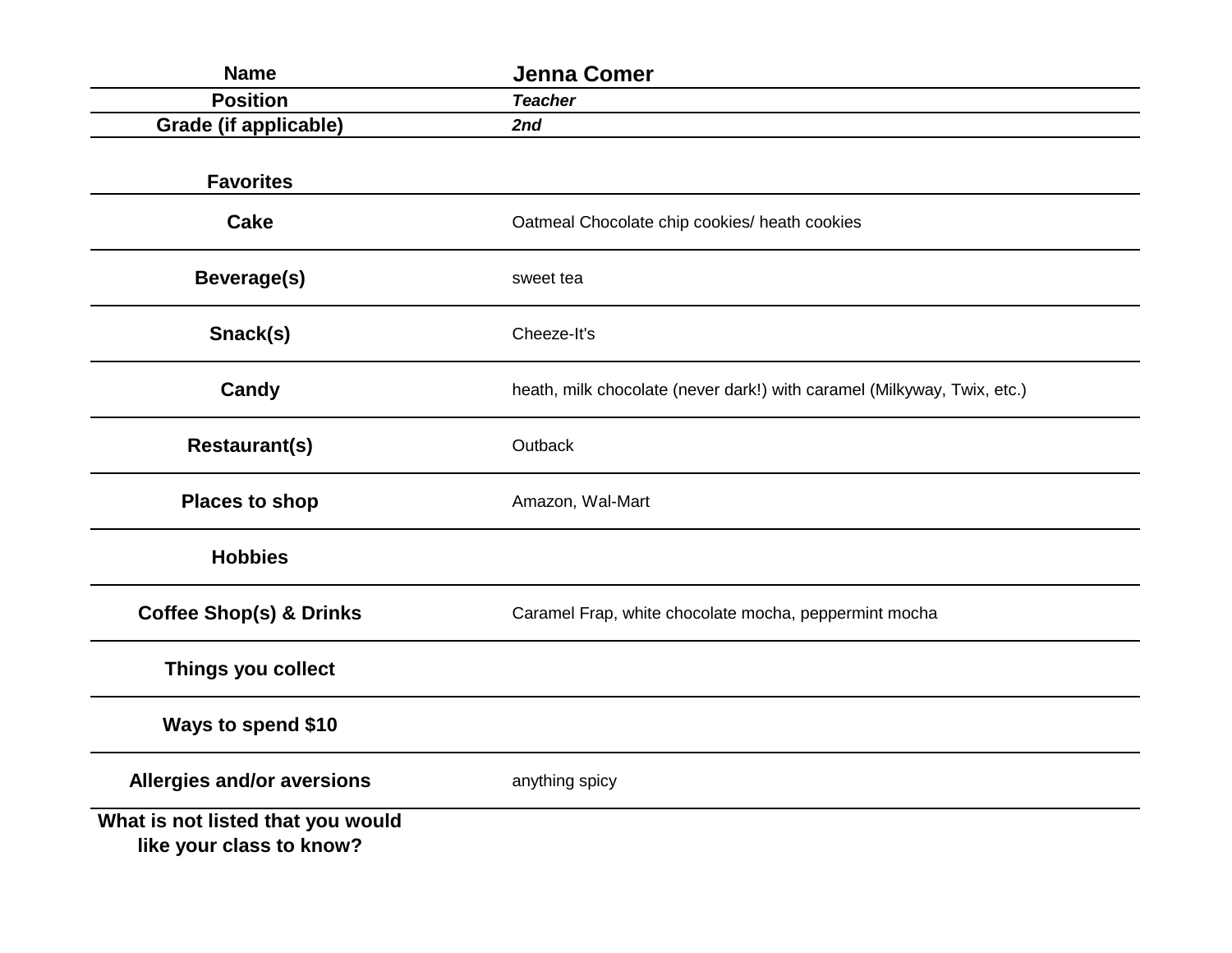| <b>Name</b>                                                   | <b>Page Weethee</b>                                                               |
|---------------------------------------------------------------|-----------------------------------------------------------------------------------|
| <b>Position</b>                                               | <b>Teacher</b>                                                                    |
| <b>Grade (if applicable)</b>                                  | 2nd                                                                               |
| <b>Favorites</b>                                              |                                                                                   |
| <b>Cake</b>                                                   | Harris Teeter white cake, white icing                                             |
| Beverage(s)                                                   | water                                                                             |
| Snack(s)                                                      | caramel popcorn                                                                   |
| Candy                                                         |                                                                                   |
| <b>Restaurant(s)</b>                                          | Pita Delite, Taco Mam                                                             |
| <b>Places to shop</b>                                         | Amazon                                                                            |
| <b>Hobbies</b>                                                |                                                                                   |
| <b>Coffee Shop(s) &amp; Drinks</b>                            | Starbucks - caramel frapp/no whip/double blended (Cold), pumpkin spice latte(hot) |
| Things you collect                                            |                                                                                   |
| Ways to spend \$10                                            | Juice Shoppe, Smoothie King                                                       |
| Allergies and/or aversions                                    |                                                                                   |
| What is not listed that you would<br>like your class to know? |                                                                                   |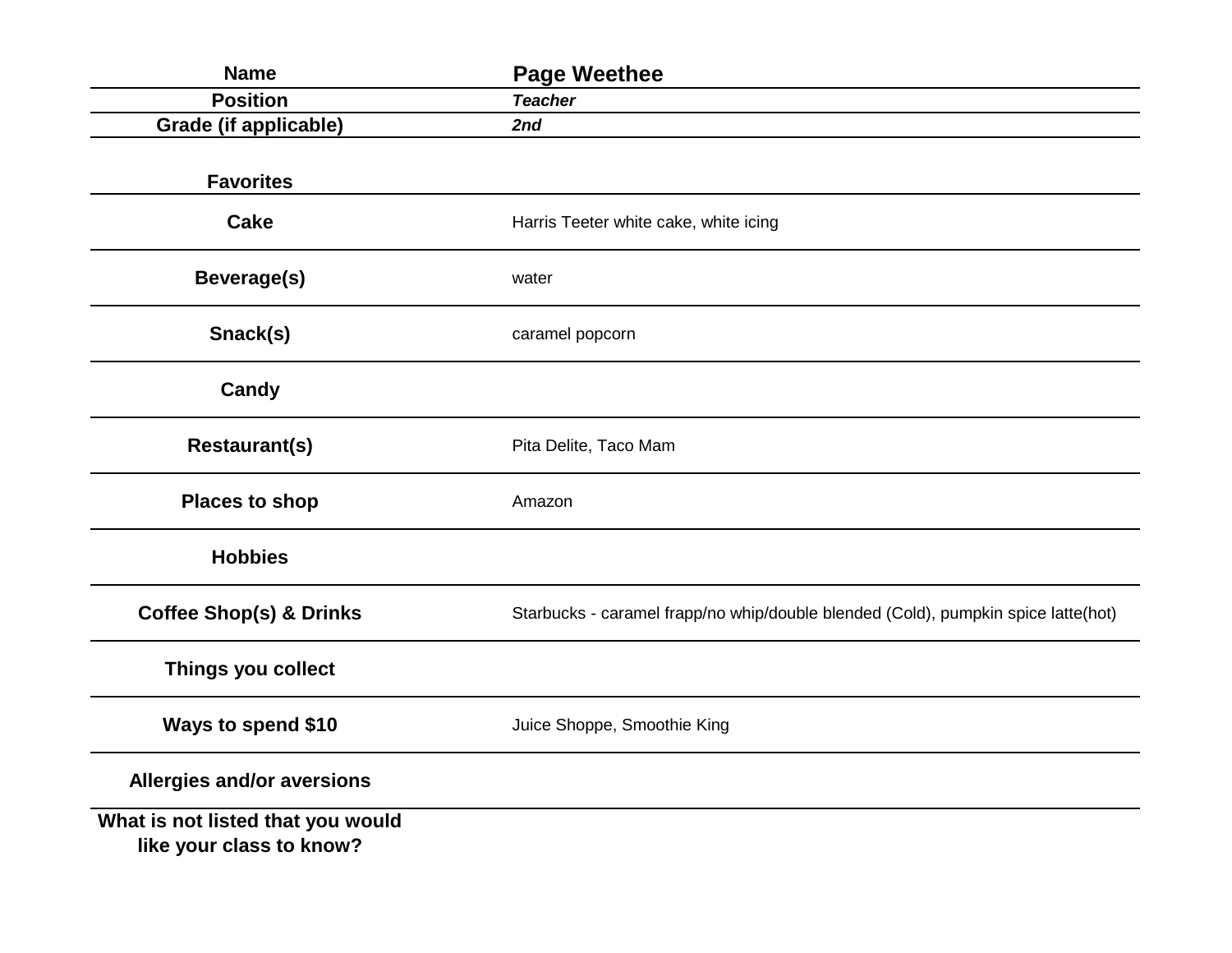| <b>Name</b>                                                   | <b>Charlene Wright</b>                                    |
|---------------------------------------------------------------|-----------------------------------------------------------|
| <b>Position</b>                                               | <b>Teacher</b>                                            |
| <b>Grade (if applicable)</b>                                  | 2nd                                                       |
| <b>Favorites</b>                                              |                                                           |
| <b>Cake</b>                                                   | Hershey chocolate bar or yellow cake with chocolate icing |
| <b>Beverage(s)</b>                                            | diet green tea                                            |
| Snack(s)                                                      | caramel popcorn                                           |
| Candy                                                         | mallo cup, chocolate with caramel                         |
| <b>Restaurant(s)</b>                                          | Olive Garden                                              |
| <b>Places to shop</b>                                         | Belk, Kohls, Amazon                                       |
| <b>Hobbies</b>                                                | Hiking                                                    |
| <b>Coffee Shop(s) &amp; Drinks</b>                            | Caramel Frap 1/2 decaf                                    |
| Things you collect                                            |                                                           |
| Ways to spend \$10                                            | Amazon, Teachers Pay Teachers                             |
| Allergies and/or aversions                                    |                                                           |
| What is not listed that you would<br>like your class to know? |                                                           |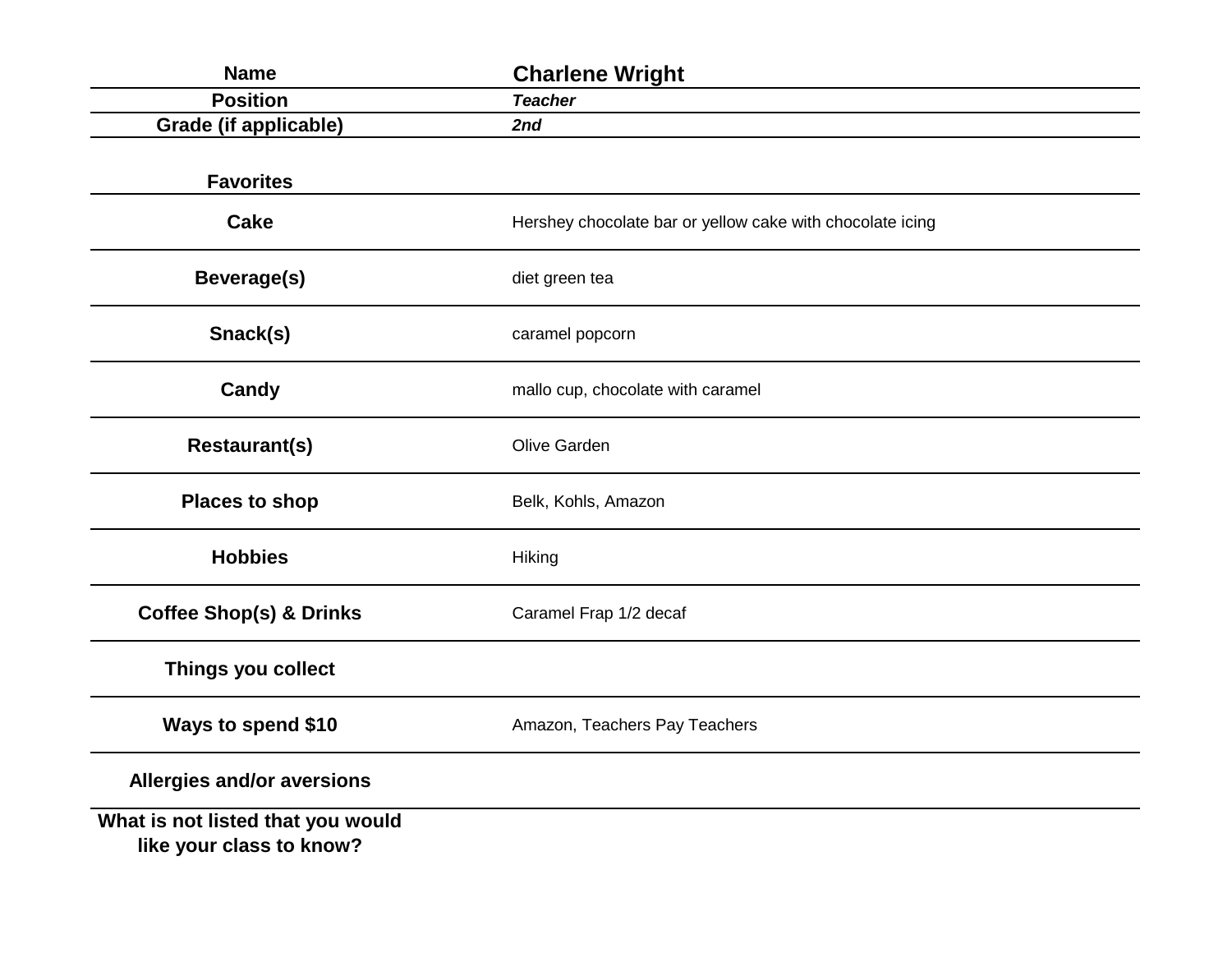| <b>Name</b>                                                   | <b>Jessica Tucker</b>                                                      |
|---------------------------------------------------------------|----------------------------------------------------------------------------|
| <b>Position</b>                                               | <b>Teacher</b>                                                             |
| <b>Grade (if applicable)</b>                                  | 3rd                                                                        |
| <b>Favorites</b>                                              |                                                                            |
| <b>Cake</b>                                                   | Brownie, chocolate                                                         |
| Beverage(s)                                                   | water, coffee, flavored water                                              |
| Snack(s)                                                      | trail mix, Twizzlers                                                       |
| Candy                                                         | peanut M&M's, Andes mint chocolate, reeses pieces                          |
| <b>Restaurant(s)</b>                                          | Hop's, Peking Wok, Elizabeth's, Rody's, Lindley Park Filling Station, Melt |
| <b>Places to shop</b>                                         | Target, Amazon                                                             |
| <b>Hobbies</b>                                                | Running, reading, relaxing at the beach/mountians                          |
| <b>Coffee Shop(s) &amp; Drinks</b>                            | Starbucks - dark roast black, 2 pump peppermint mocha                      |
| Things you collect                                            | fall decor, candles from Bath and Body Works                               |
| Ways to spend \$10                                            | Bath and Body Works, lip gloss                                             |
| Allergies and/or aversions                                    |                                                                            |
| What is not listed that you would<br>like your class to know? |                                                                            |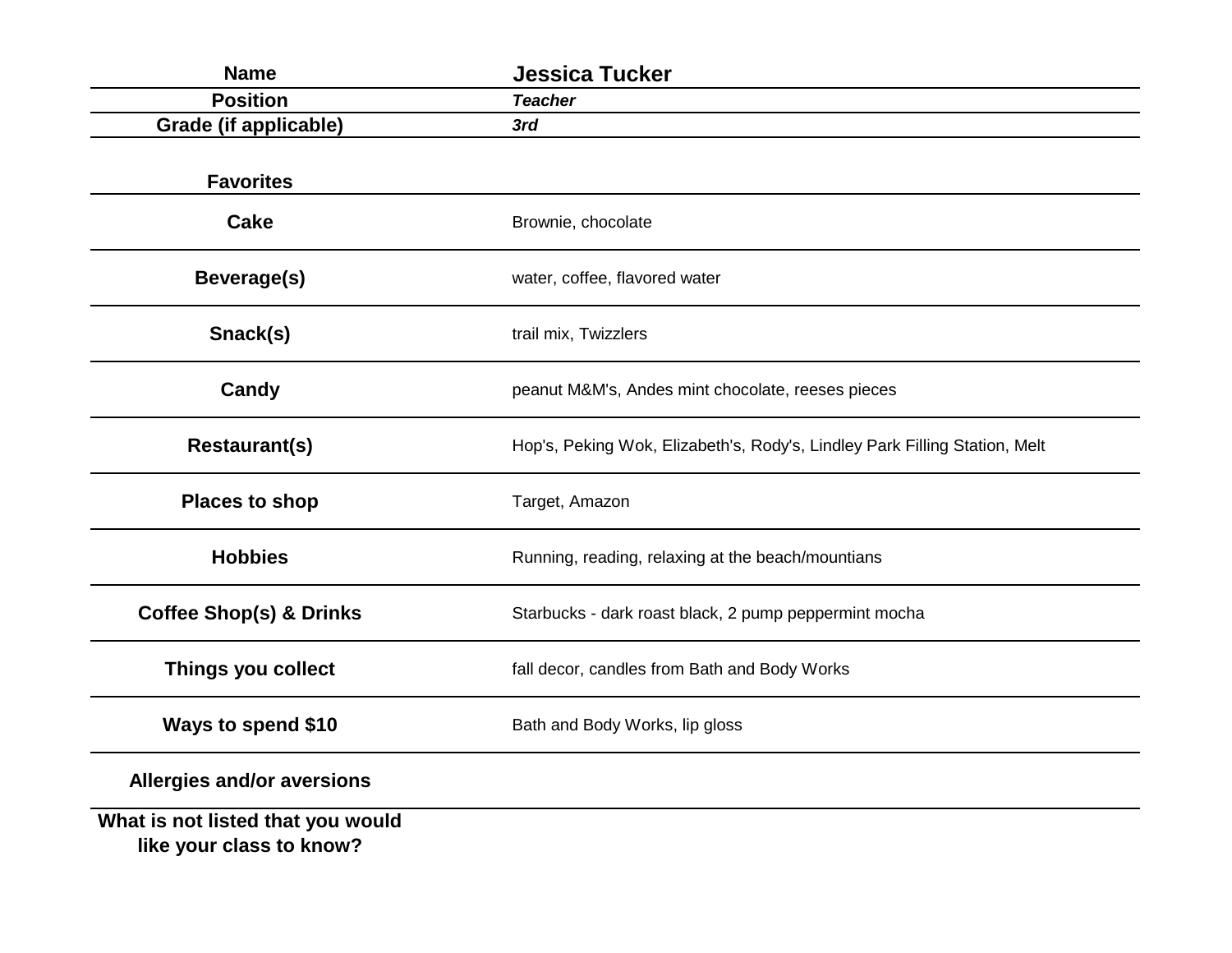| <b>Name</b>                                                   | <b>Kayla Finch</b>                                         |
|---------------------------------------------------------------|------------------------------------------------------------|
| <b>Position</b>                                               | <b>Teacher</b>                                             |
| <b>Grade (if applicable)</b>                                  | 3rd                                                        |
| <b>Favorites</b>                                              |                                                            |
| <b>Cake</b>                                                   | <b>Strawberry Shortcake</b>                                |
| Beverage(s)                                                   | Sparkling water                                            |
| Snack(s)                                                      | Fruit, bark thins, boom chicka pop popcorn (sweet & Salty) |
| Candy                                                         | Dark Chocolate                                             |
| <b>Restaurant(s)</b>                                          | Mythos, Phoenix Asian                                      |
| <b>Places to shop</b>                                         | Athleta, Old Navy, Homegoods                               |
| <b>Hobbies</b>                                                | Crafting, Yoga                                             |
| <b>Coffee Shop(s) &amp; Drinks</b>                            | <b>Caramel Macchiato</b>                                   |
| Things you collect                                            |                                                            |
| Ways to spend \$10                                            | Coffee, Ice crea/frozen yogurt                             |
| <b>Allergies and/or aversions</b>                             |                                                            |
| What is not listed that you would<br>like your class to know? |                                                            |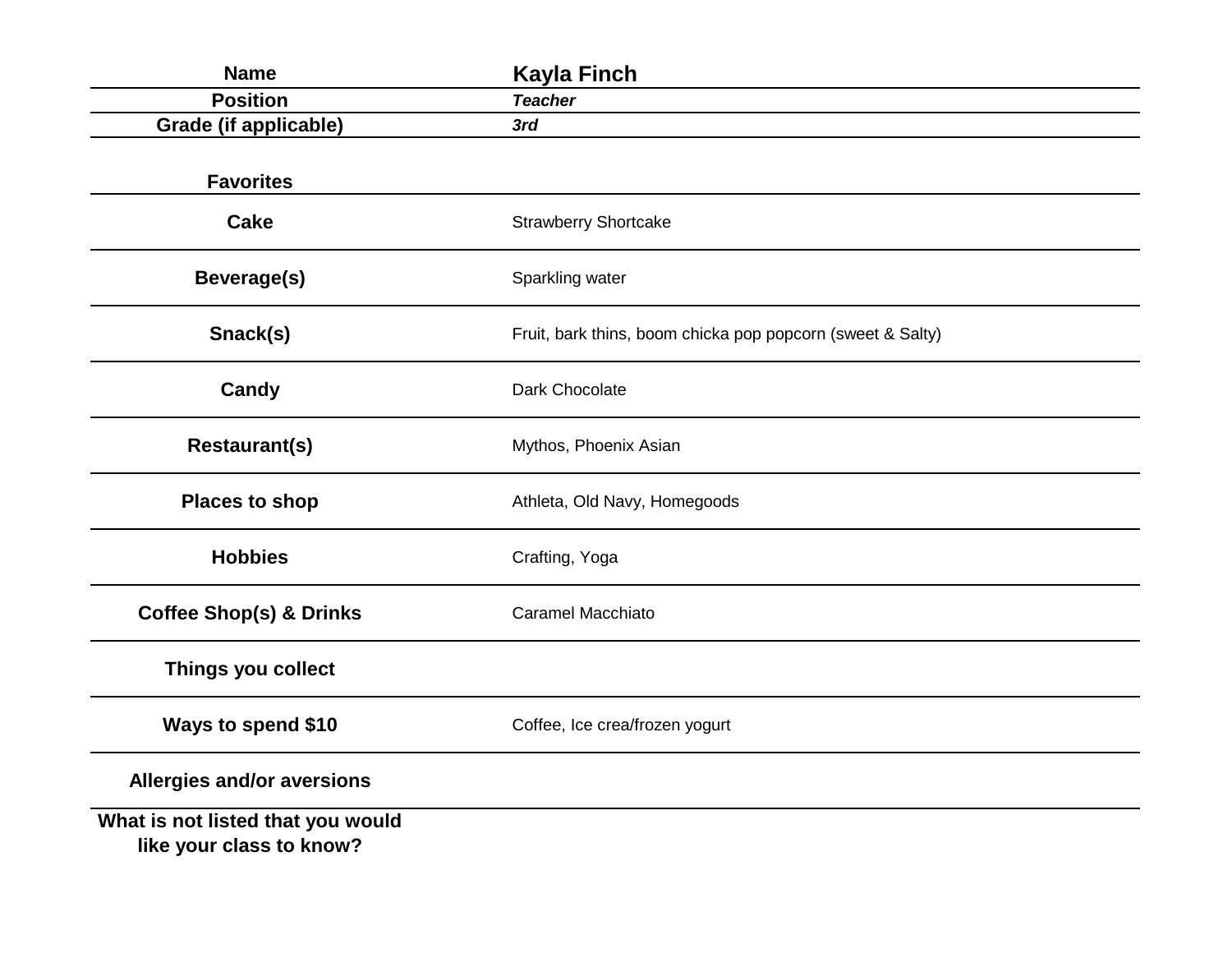| <b>Name</b>                                                   | <b>Tumeka Tripp (Trippster)</b>                                                                                                                        |
|---------------------------------------------------------------|--------------------------------------------------------------------------------------------------------------------------------------------------------|
| <b>Position</b>                                               | <b>Teacher</b>                                                                                                                                         |
| Grade (if applicable)                                         | 3rd                                                                                                                                                    |
| <b>Favorites</b>                                              |                                                                                                                                                        |
| <b>Cake</b>                                                   | Carrot Cake, Rice Crispy Treats, Banana Pudding                                                                                                        |
| Beverage(s)                                                   | Sweet tea, Lipton Teas: half-n-half/citrus green, Sprite, Artic Orange Smoothies                                                                       |
| Snack(s)                                                      | Popcorn (Skinny Pop), Grapes, pepper jack cheese, townhouse crackers                                                                                   |
| Candy                                                         | Bit-O-Honey, Snickers, Bracks Brand Gummie Worms                                                                                                       |
| <b>Restaurant(s)</b>                                          | Tripps, Red Robin, Mellow Mushroom, Texas Roadhouse, Arigatos, Olive Garden,<br>Jet's Pizza, Carrabas, The Cheesecake Factory                          |
| <b>Places to shop</b>                                         | EVERYWHERE LOL, Marshalls, TJ Maxx, Bed, Bath and Beyond, Bath and Body<br>Works, New York & Co., Dillards, H&M, Macy's, Kirklands, At Home, HomeGoods |
| <b>Hobbies</b>                                                | Decorating and SHOPPING                                                                                                                                |
| <b>Coffee Shop(s) &amp; Drinks</b>                            | Starbucks - black tea-lemonade sweetened, Double chocolate frappuccino                                                                                 |
| Things you collect                                            | Papermate Flair Pens                                                                                                                                   |
| Ways to spend \$10                                            | Movies, Pedi/Mani, Michaels/Hobby Lobby, Car Wash                                                                                                      |
| <b>Allergies and/or aversions</b>                             |                                                                                                                                                        |
| What is not listed that you would<br>like your class to know? |                                                                                                                                                        |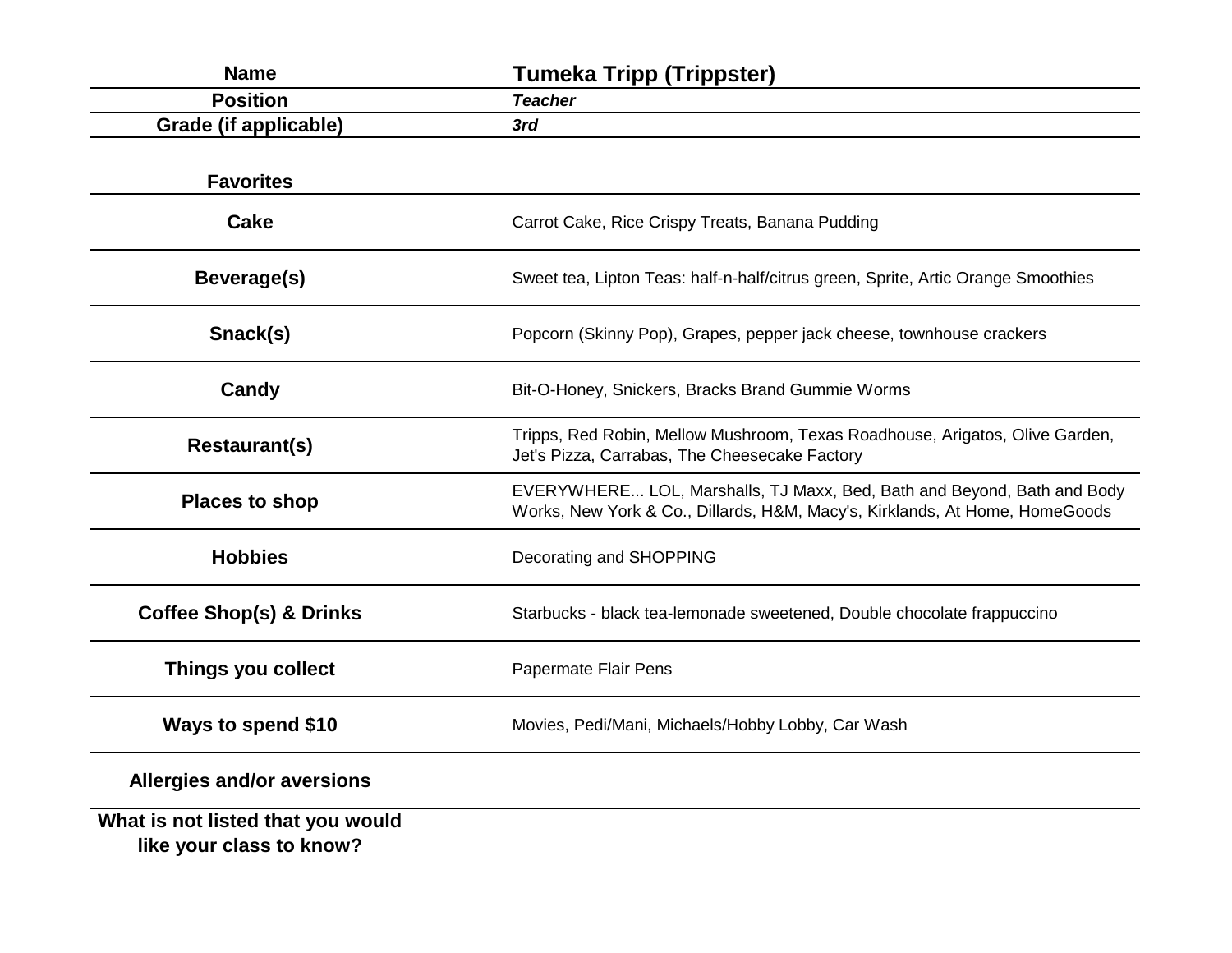| <b>Name</b>                                                   | <b>Ashley Simmons</b>                                                |
|---------------------------------------------------------------|----------------------------------------------------------------------|
| <b>Position</b>                                               | <b>Teacher</b>                                                       |
| <b>Grade (if applicable)</b>                                  | 4th                                                                  |
| <b>Favorites</b>                                              |                                                                      |
| <b>Cake</b>                                                   | Cheesecake or Maxie Bs strawberry or plain white cake w/ white icing |
| Beverage(s)                                                   | unsweet tea, coffee                                                  |
| Snack(s)                                                      | salt and vinegar chips, cashews                                      |
| Candy                                                         | <b>Reese's Pieces</b>                                                |
| <b>Restaurant(s)</b>                                          | Any steak place, K&W                                                 |
| <b>Places to shop</b>                                         | Target, Amazon, Harris Teeter                                        |
| <b>Hobbies</b>                                                | Chasing a toddler and crafting                                       |
| <b>Coffee Shop(s) &amp; Drinks</b>                            | Starbucks Chai latte                                                 |
| Things you collect                                            |                                                                      |
| Ways to spend \$10                                            | starbucks                                                            |
| <b>Allergies and/or aversions</b>                             |                                                                      |
| What is not listed that you would<br>like your class to know? |                                                                      |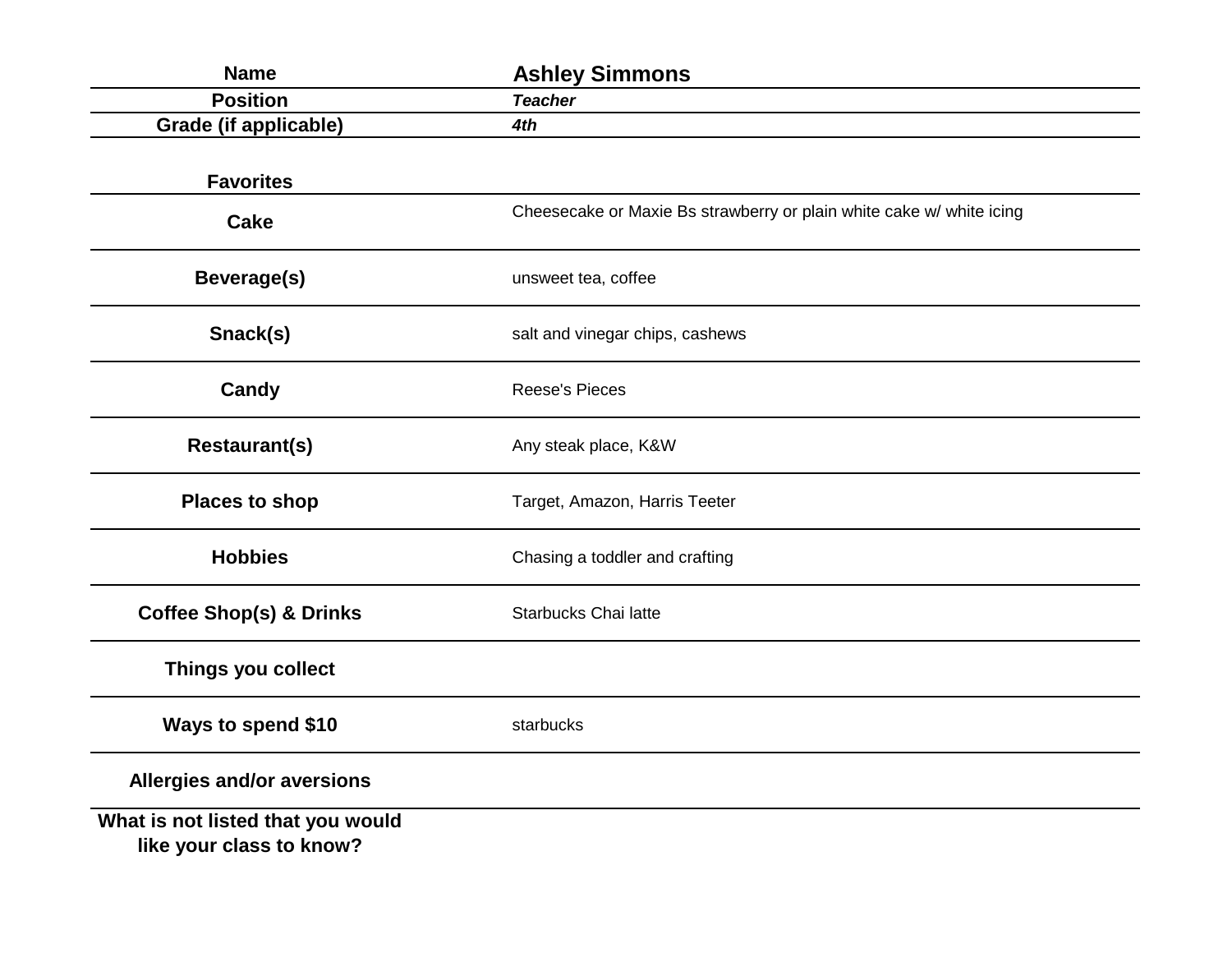| <b>Name</b>                                                   | <b>Kelsey Clougherty</b>                                       |
|---------------------------------------------------------------|----------------------------------------------------------------|
| <b>Position</b>                                               | <b>Teacher</b>                                                 |
| Grade (if applicable)                                         | 4th                                                            |
| <b>Favorites</b>                                              |                                                                |
| <b>Cake</b>                                                   | Chocolate w/ fudge icing                                       |
| <b>Beverage(s)</b>                                            | Diet Coke                                                      |
| Snack(s)                                                      | Cheez-Its, Salt and Vinegar Chips                              |
| Candy                                                         | Twix, Kit-Kats                                                 |
| <b>Restaurant(s)</b>                                          | Village Tavern, Natty Greene's                                 |
| <b>Places to shop</b>                                         | Target, Old Navy, Micheal's                                    |
| <b>Hobbies</b>                                                | Crafting, Painting, Drawing                                    |
| <b>Coffee Shop(s) &amp; Drinks</b>                            | Starbuck's coffee w/ Vanilla and Sugar, Iced Caramel Macchiato |
| Things you collect                                            | Koozies, Cat stuff (Ha, ha)                                    |
| Ways to spend \$10                                            | A craft                                                        |
| Allergies and/or aversions                                    |                                                                |
| What is not listed that you would<br>like your class to know? |                                                                |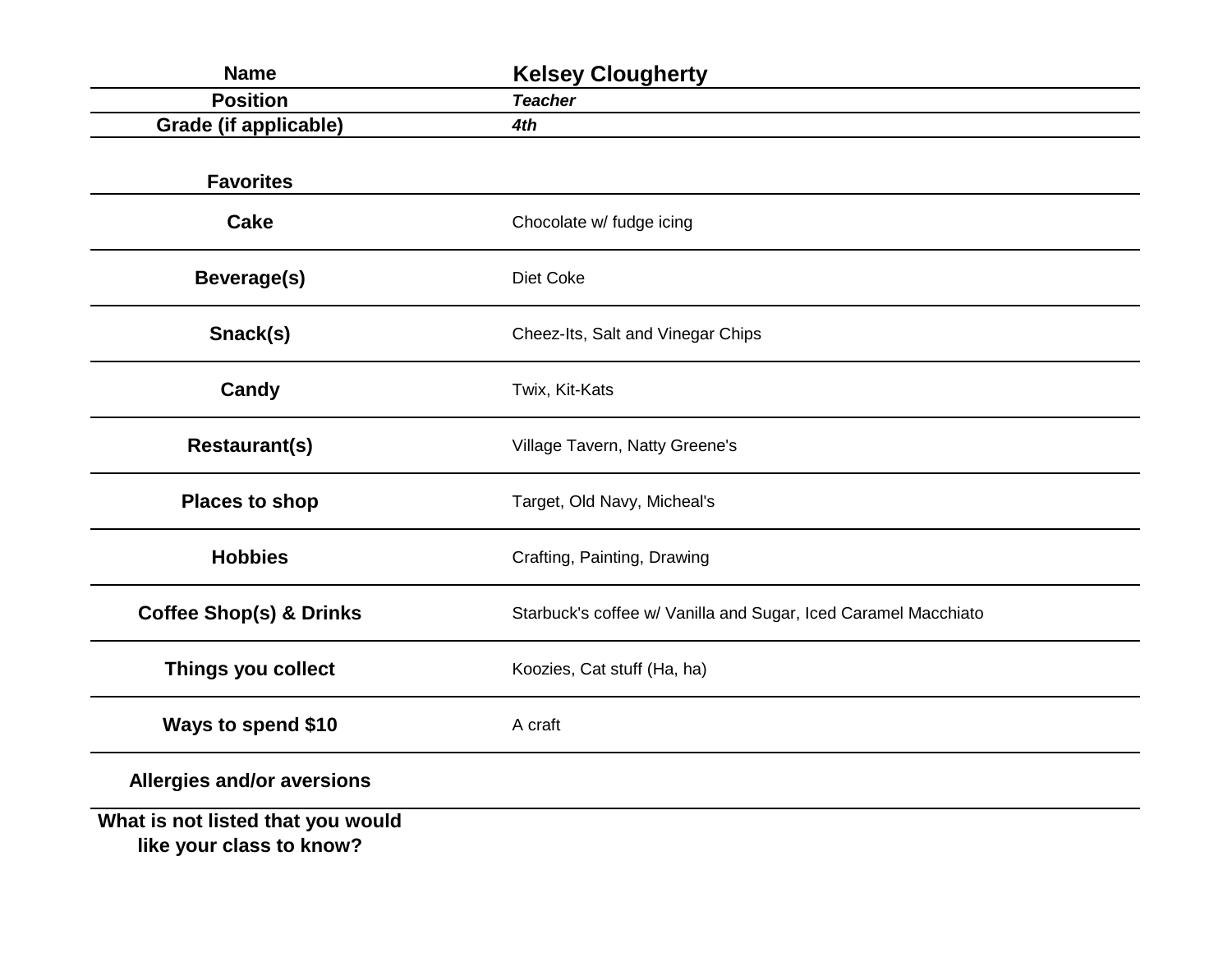| <b>Name</b>                                                   | <b>Christy Morton</b>                      |
|---------------------------------------------------------------|--------------------------------------------|
| <b>Position</b>                                               | Teacher until Jan. 2022 / PE               |
| <b>Grade (if applicable)</b>                                  | 4th                                        |
| <b>Favorites</b>                                              |                                            |
| <b>Cake</b>                                                   | Lemon Bundt Cake                           |
| <b>Beverage(s)</b>                                            | Coffee                                     |
| Snack(s)                                                      | Ice Cream                                  |
| Candy                                                         | Peanut M&M's                               |
| <b>Restaurant(s)</b>                                          | Village Tavern, Salsarita's                |
| <b>Places to shop</b>                                         | Target, Amazon, Old Navy                   |
| <b>Hobbies</b>                                                | Reading, Watching Football                 |
| <b>Coffee Shop(s) &amp; Drinks</b>                            | Starbucks - Pumpkin Spice or Vanilla Latte |
| Things you collect                                            |                                            |
| Ways to spend \$10                                            | Starbucks, Target shopping                 |
| Allergies and/or aversions                                    | I do not like strawberries                 |
| What is not listed that you would<br>like your class to know? |                                            |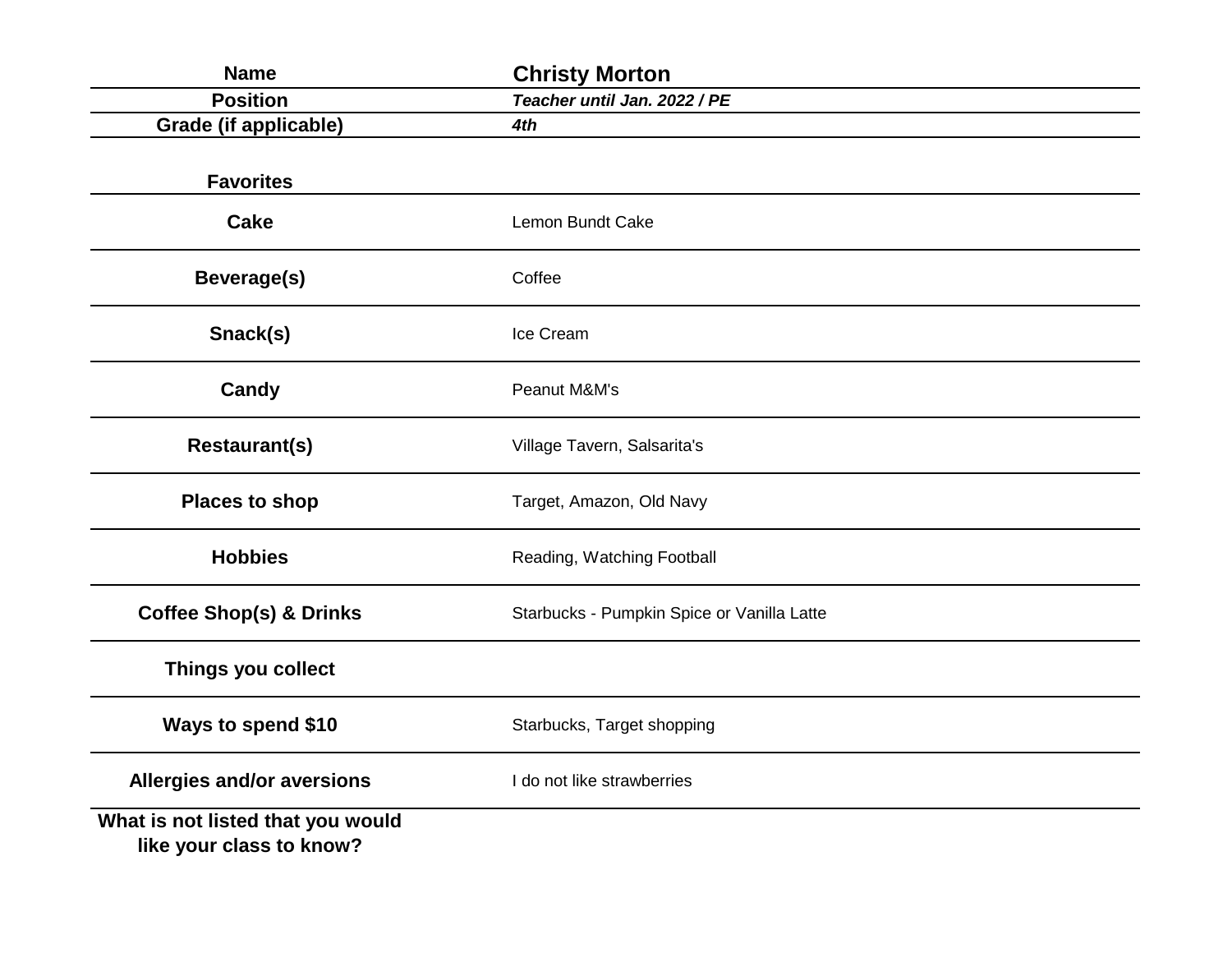| <b>Name</b>                                                   | <b>Maggie Napier</b>                                                 |
|---------------------------------------------------------------|----------------------------------------------------------------------|
| <b>Position</b>                                               | <b>Teacher</b>                                                       |
| <b>Grade (if applicable)</b>                                  | 4th                                                                  |
| <b>Favorites</b>                                              |                                                                      |
| Cake                                                          | Harris Teeter white on white cake                                    |
| Beverage(s)                                                   | water, gatorade zero "glacier cherry"                                |
| Snack(s)                                                      | boom chicka pop - sweet and salty, fritos, doritos, baked lays, guac |
| Candy                                                         | Reese's, butterfingers, heath bar, skittles, peanut butter M&Ms      |
| <b>Restaurant(s)</b>                                          | outback, chick fil a, mythos, zoes kitchen, jason's deli, qdoba      |
| <b>Places to shop</b>                                         | belk, target, marleylilly, swoozies                                  |
| <b>Hobbies</b>                                                | Shopping, volunteering                                               |
| <b>Coffee Shop(s) &amp; Drinks</b>                            | Starbucks decaf caramel macchiato                                    |
| Things you collect                                            | doozies, headbands, monogrammed anything                             |
| Ways to spend \$10                                            | Target, Bath & Body works                                            |
| <b>Allergies and/or aversions</b>                             |                                                                      |
| What is not listed that you would<br>like your class to know? |                                                                      |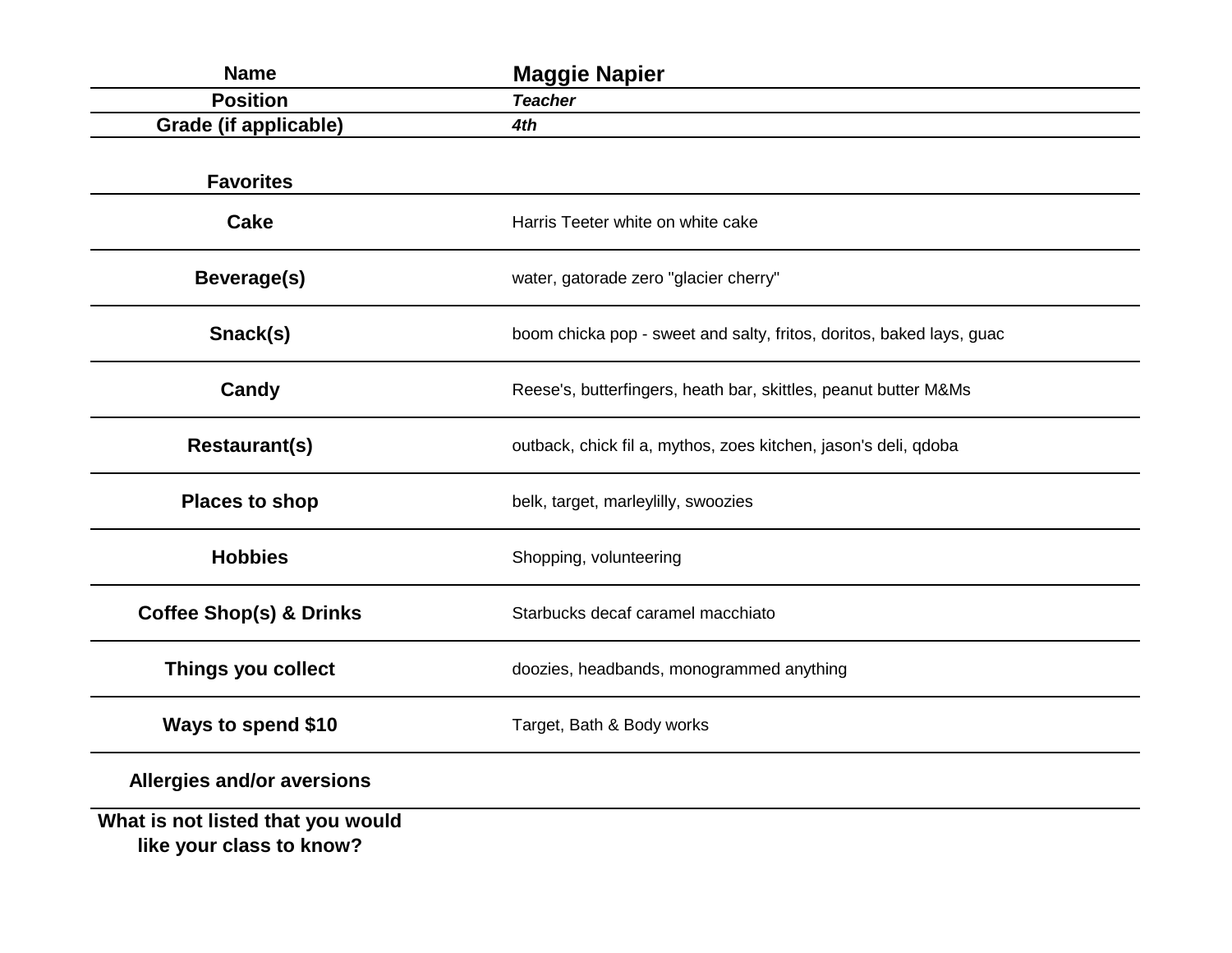| <b>Name</b>                                                   | <b>Janell Gilbride</b>                                 |
|---------------------------------------------------------------|--------------------------------------------------------|
| <b>Position</b>                                               | <b>Teacher</b>                                         |
| <b>Grade (if applicable)</b>                                  | 5th                                                    |
| <b>Favorites</b>                                              |                                                        |
| <b>Cake</b>                                                   | <b>Strawberry Shortcake</b>                            |
| Beverage(s)                                                   | Water, Coffee, Wine                                    |
| Snack(s)                                                      | Any                                                    |
| Candy                                                         | None listed                                            |
| <b>Restaurant(s)</b>                                          | Any                                                    |
| <b>Places to shop</b>                                         | Boho Blue, Target, Versona, Hobby Lobby                |
| <b>Hobbies</b>                                                | Spending time with family and friends, golf (not much) |
| <b>Coffee Shop(s) &amp; Drinks</b>                            | Coffee with milk and Splenda, Black Tea Lemonade       |
| Things you collect                                            | Wine                                                   |
| Ways to spend \$10                                            | Target or Amazon gift card                             |
| <b>Allergies and/or aversions</b>                             | None listed                                            |
| What is not listed that you would<br>like your class to know? | I love the beach and go as often as I can              |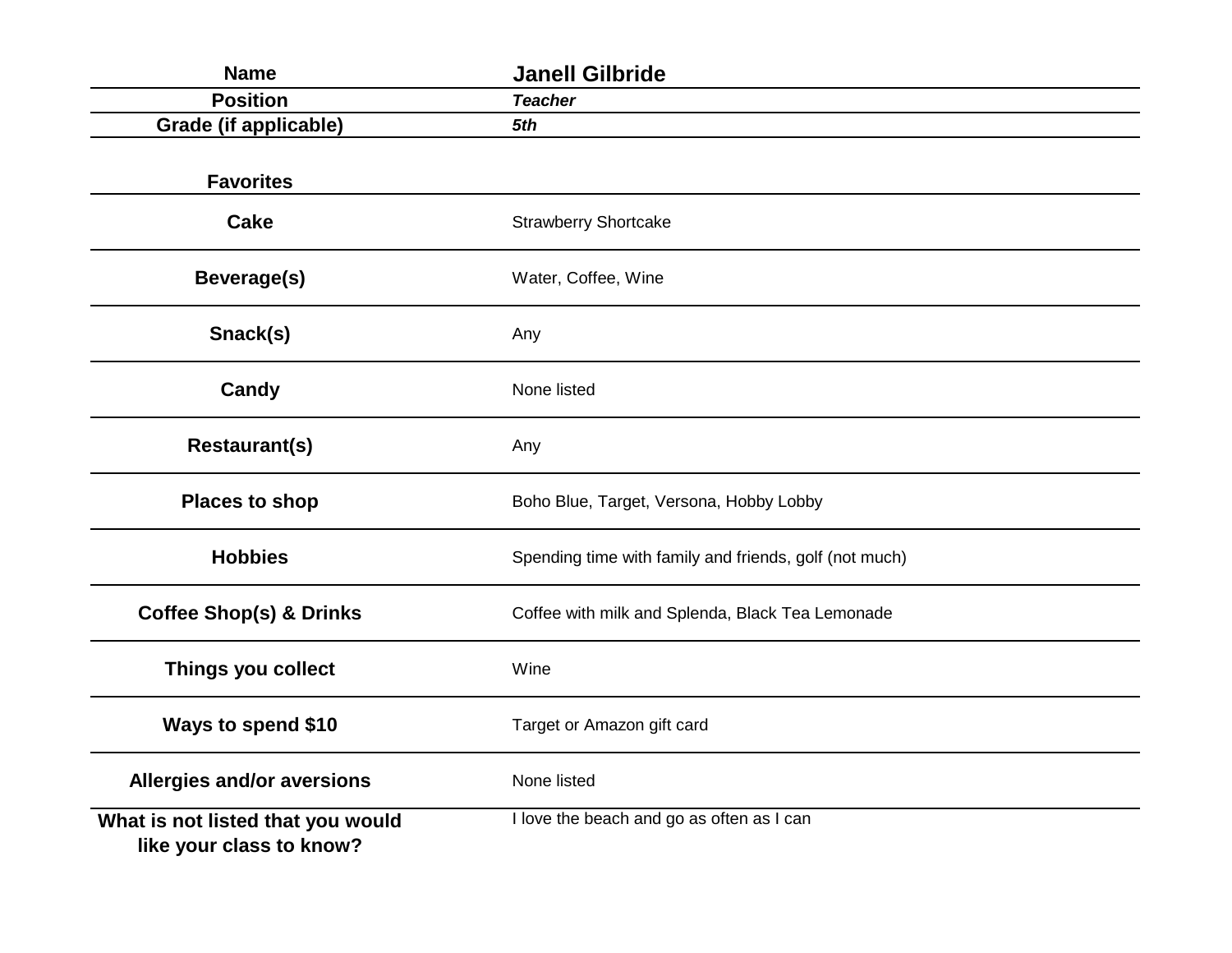| <b>Name</b>                                                   | <b>Kasey Bullard</b>                                          |
|---------------------------------------------------------------|---------------------------------------------------------------|
| <b>Position</b>                                               | <b>Teacher</b>                                                |
| <b>Grade (if applicable)</b>                                  | 5th                                                           |
| <b>Favorites</b>                                              |                                                               |
| <b>Cake</b>                                                   | Lemon                                                         |
| Beverage(s)                                                   | Water - flavored and/or sparkling                             |
| Snack(s)                                                      | Popcorn, SunChips, kind bars, luna bars                       |
| Candy                                                         | Reese's                                                       |
| <b>Restaurant(s)</b>                                          | Love to try new places; blue rock pizza, thai food            |
| <b>Places to shop</b>                                         | Athleta, Target                                               |
| <b>Hobbies</b>                                                | Reading; Pilates; Going to the beach                          |
| <b>Coffee Shop(s) &amp; Drinks</b>                            | Iced brown sugar oat milk espresso                            |
| Things you collect                                            |                                                               |
| <b>Ways to spend \$10</b>                                     | Target!                                                       |
| Allergies and/or aversions                                    |                                                               |
| What is not listed that you would<br>like your class to know? | I love the beach! We love to explore new parks and be outside |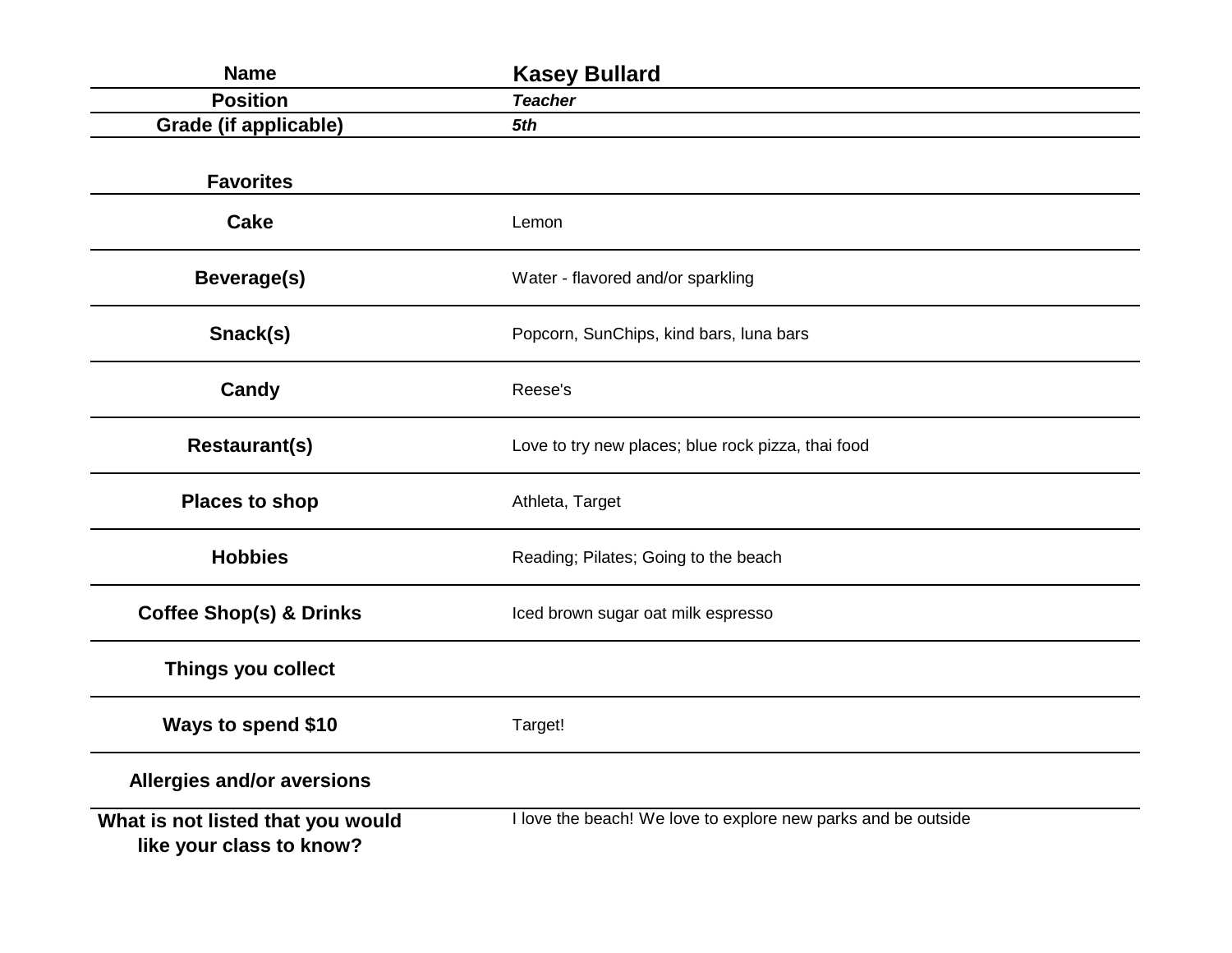| <b>Name</b>                                                   | <b>Kimberley Barrow</b>                                                        |
|---------------------------------------------------------------|--------------------------------------------------------------------------------|
| <b>Position</b>                                               | <b>Teacher</b>                                                                 |
| <b>Grade (if applicable)</b>                                  | 5th                                                                            |
| <b>Favorites</b>                                              |                                                                                |
| <b>Cake</b>                                                   | red velvet w/ cream cheese frosting                                            |
| Beverage(s)                                                   | sweet tea/ water/ sparkling flavored water (waterloo)                          |
| Snack(s)                                                      | munchies cheese fix, cheeze-its                                                |
| Candy                                                         | Chocolate, milky way                                                           |
| <b>Restaurant(s)</b>                                          | Chick Fil A, taco bell, mcdonalds, Rody's, Melt, Chipotle                      |
| <b>Places to shop</b>                                         | Target, TJ Maxx, Home Goods, Amazon, Trader joe's                              |
| <b>Hobbies</b>                                                | Trying new restaurants with my husband, brunch is our favorite, traveling      |
| <b>Coffee Shop(s) &amp; Drinks</b>                            | Starbucks, Pumpkin Cream cold brew, cold brew w/ vanilla sweet cream cold foam |
| Things you collect                                            | Travel cups, fuzzy socks                                                       |
| Ways to spend \$10                                            | Target Dollar Spot, Starbucks coffee & Coffee Cake                             |
| <b>Allergies and/or aversions</b>                             |                                                                                |
| What is not listed that you would<br>like your class to know? | I love chicken minis from Chick-Fil-A                                          |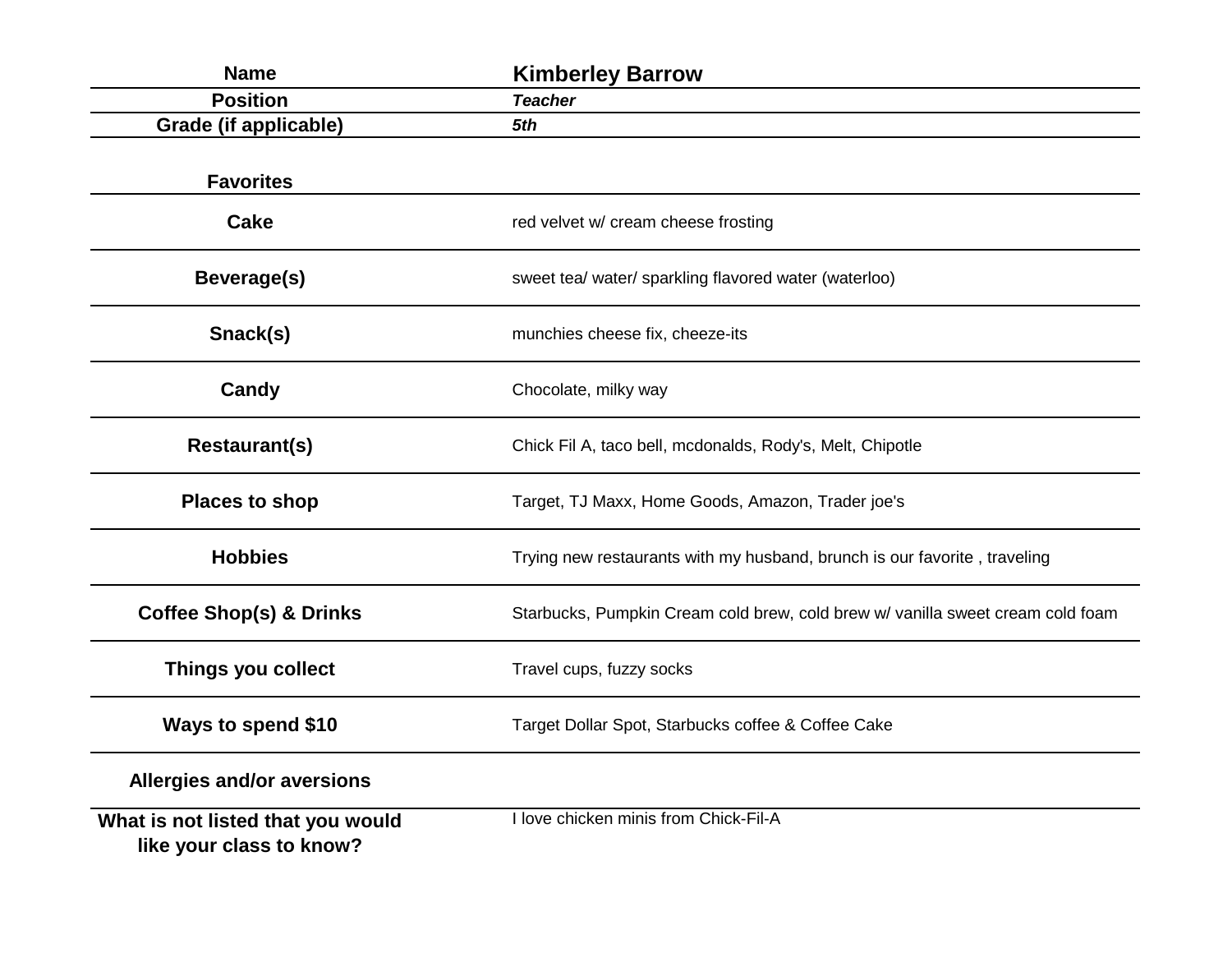| <b>Name</b>                                                   | <b>April Harris</b>                                                                                    |
|---------------------------------------------------------------|--------------------------------------------------------------------------------------------------------|
| <b>Position</b>                                               | <b>Teacher</b>                                                                                         |
| Grade (if applicable)                                         | 6th                                                                                                    |
| <b>Favorites</b>                                              |                                                                                                        |
| <b>Cake</b>                                                   | yellow cupcakes, chocolate icing                                                                       |
| Beverage(s)                                                   | Sundrop, coke zero, sweet tea                                                                          |
| Snack(s)                                                      | cheddar cheese combos, honey BBQ chips, spicy sweet chili doritos                                      |
| Candy                                                         | milk chocolate, Reese's, nerds gummy clusters                                                          |
| <b>Restaurant(s)</b>                                          | Rody's, Char Bar, mexican restaurants, that little pork shop (Eden, NC), Celtic Fringe<br>(Reidsville) |
| <b>Places to shop</b>                                         | Target, Michaels, Amazon!                                                                              |
| <b>Hobbies</b>                                                | Reading, making shirts                                                                                 |
| <b>Coffee Shop(s) &amp; Drinks</b>                            | don't drink coffee but mango dragonfruit refresher (no dragonfruit) or hot chocolate                   |
| Things you collect                                            | Flair pens, sharpies, thin writing pens                                                                |
| Ways to spend \$10                                            | Target, Amazon                                                                                         |
| <b>Allergies and/or aversions</b>                             | I don't eat seafood, mayo and most fruits/veggies                                                      |
| What is not listed that you would<br>like your class to know? | I also love the sunrise sunset smoothie at Tropical Smoothie Cafe.                                     |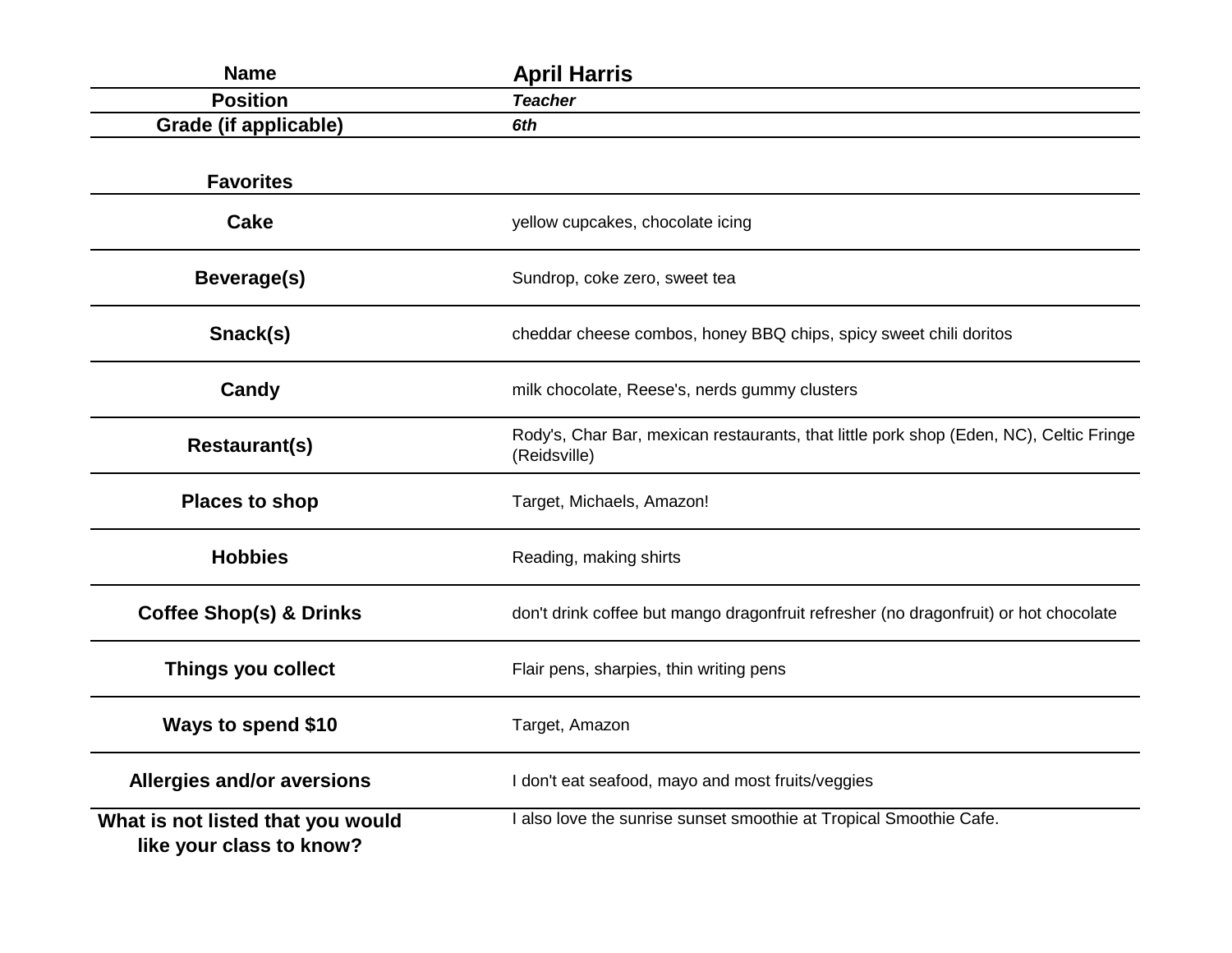| <b>Name</b>                                                   | <b>Cindi Quinlan</b>                                             |
|---------------------------------------------------------------|------------------------------------------------------------------|
| <b>Position</b>                                               | <b>Teacher</b>                                                   |
| <b>Grade (if applicable)</b>                                  | 6th                                                              |
| <b>Favorites</b>                                              |                                                                  |
| <b>Cake</b>                                                   | White; fruity                                                    |
| <b>Beverage(s)</b>                                            | unsweet ice tea w/ lemon                                         |
| Snack(s)                                                      | popcorn/ trail mix                                               |
| Candy                                                         | caramel (I do not like chocolate); red vines                     |
| <b>Restaurant(s)</b>                                          | Panera, Chick Fil a, Elizabeths, Mythos                          |
| <b>Places to shop</b>                                         | Target, Silver Gallery                                           |
| <b>Hobbies</b>                                                | Walking, reading                                                 |
| <b>Coffee Shop(s) &amp; Drinks</b>                            | Starbucks - chai tea Frappuccino; hot tea; black tea w/ lemonade |
| Things you collect                                            | seashells, bracelets                                             |
| Ways to spend \$10                                            | Lip Gloss                                                        |
| <b>Allergies and/or aversions</b>                             | chocolate                                                        |
| What is not listed that you would<br>like your class to know? |                                                                  |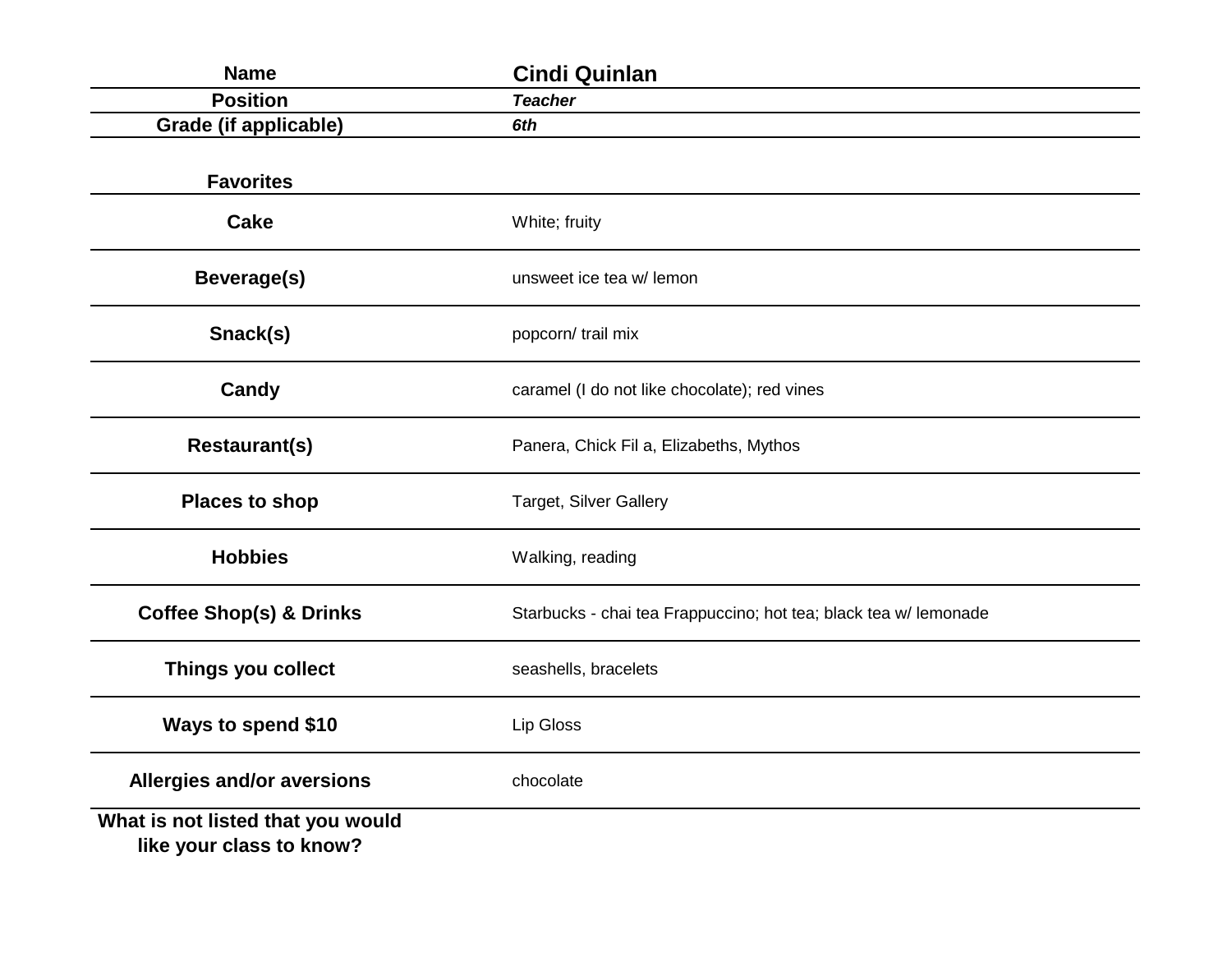| <b>Name</b>                                                   | <b>Tabatha Conti</b>                                            |
|---------------------------------------------------------------|-----------------------------------------------------------------|
| <b>Position</b>                                               | <b>Teacher</b>                                                  |
| <b>Grade (if applicable)</b>                                  | 6th                                                             |
| <b>Favorites</b>                                              |                                                                 |
| <b>Cake</b>                                                   | yellow cake with frosting                                       |
| Beverage(s)                                                   | unsweet tea with lemon, Coke Zero                               |
| Snack(s)                                                      | pretzels, crackers                                              |
| Candy                                                         | Twizzlers                                                       |
| <b>Restaurant(s)</b>                                          | Rody's Tavern, Monterrey Mexican Restaurant, Char Bar, Polished |
| <b>Places to shop</b>                                         | Amazon, Target, Friendly Center                                 |
| <b>Hobbies</b>                                                | reading                                                         |
| <b>Coffee Shop(s) &amp; Drinks</b>                            | black tea lemonade-no sugar and 2 Splenda, unsweet tea          |
| Things you collect                                            |                                                                 |
| Ways to spend \$10                                            | earrings, food (eating out), nails                              |
| <b>Allergies and/or aversions</b>                             | Coffee                                                          |
| What is not listed that you would<br>like your class to know? | NO COFFEE                                                       |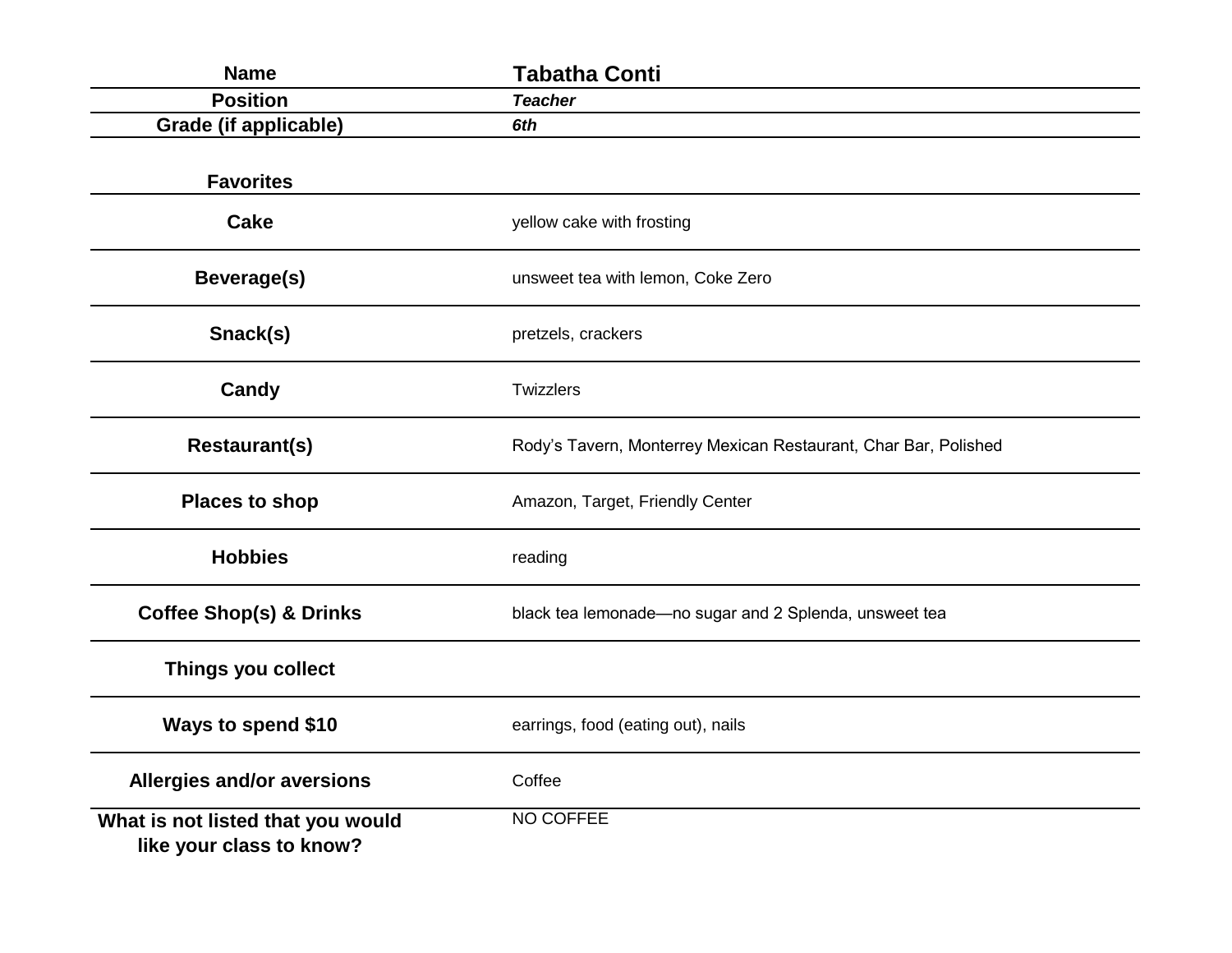| <b>Name</b>                                                   | <b>Emily Adams</b>                          |
|---------------------------------------------------------------|---------------------------------------------|
| <b>Position</b>                                               | <b>Teacher</b>                              |
| <b>Grade (if applicable)</b>                                  | 7th                                         |
| <b>Favorites</b>                                              |                                             |
| <b>Cake</b>                                                   | Maxie B's or Nothing Bundt Cake - Chocolate |
| <b>Beverage(s)</b>                                            | Vitamin Water Zero - Lemonade               |
| Snack(s)                                                      | Cheez-it Grooves, white cheddar             |
| Candy                                                         | No Candy                                    |
| <b>Restaurant(s)</b>                                          | Chipotle, Zoe's, Chopt, Chick-fil-A         |
| <b>Places to shop</b>                                         | Target, Zappos, Amazon                      |
| <b>Hobbies</b>                                                | Outside, riding bike, kayaking, walking     |
| <b>Coffee Shop(s) &amp; Drinks</b>                            | Caramel Macchiato or Caramel Latte          |
| Things you collect                                            |                                             |
| Ways to spend \$10                                            | Target, HomeGoods, Starbucks                |
| <b>Allergies and/or aversions</b>                             | No Nuts                                     |
| What is not listed that you would<br>like your class to know? |                                             |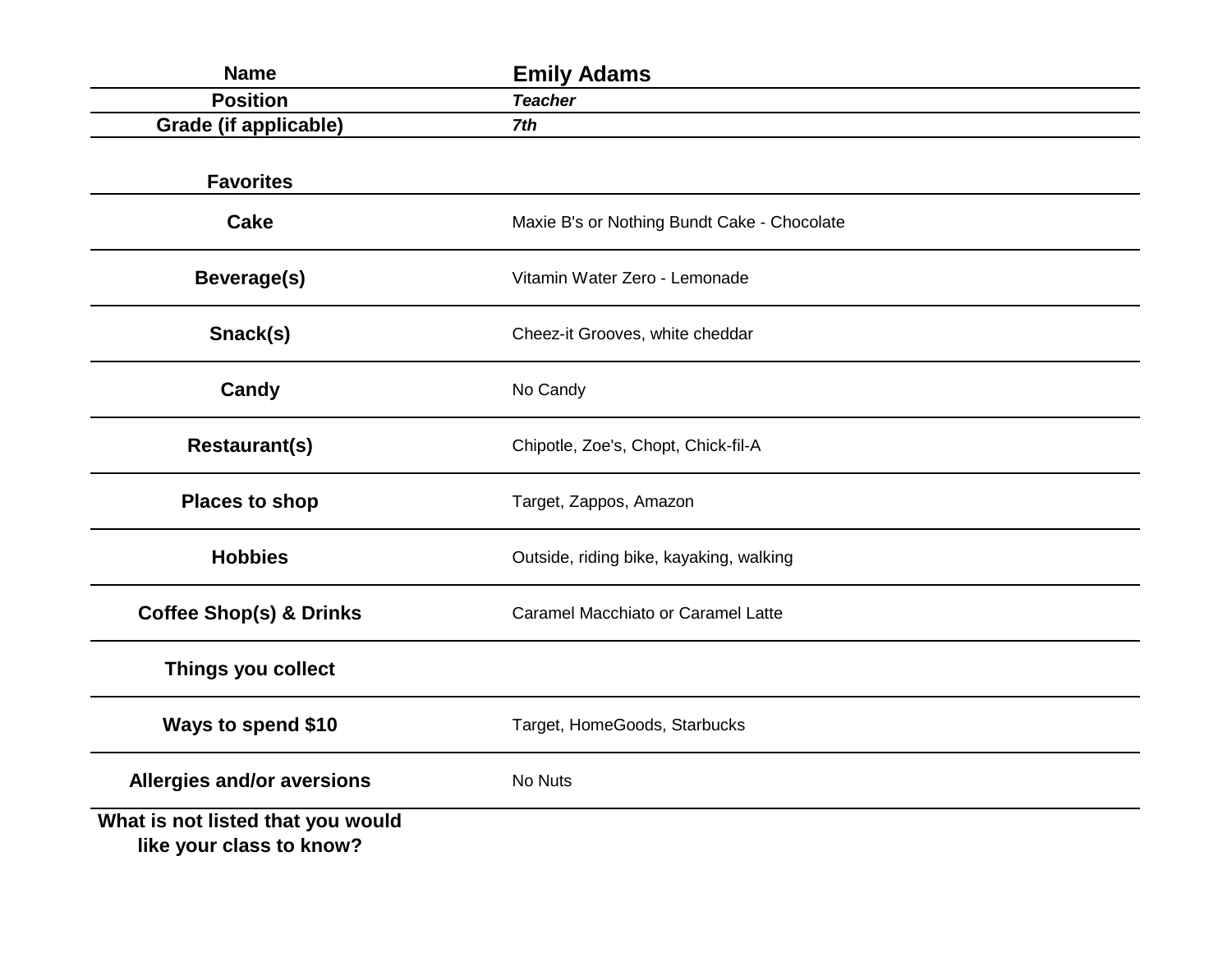| <b>Name</b>                                                   | <b>Amber Mirise</b>                                                                                                                              |
|---------------------------------------------------------------|--------------------------------------------------------------------------------------------------------------------------------------------------|
| <b>Position</b>                                               | <b>Teacher</b>                                                                                                                                   |
| Grade (if applicable)                                         | 7th                                                                                                                                              |
| <b>Favorites</b>                                              |                                                                                                                                                  |
| <b>Cake</b>                                                   | German Chocolate                                                                                                                                 |
| <b>Beverage(s)</b>                                            | Coffee                                                                                                                                           |
| Snack(s)                                                      | Protein Bars, PopCorner Chips, Yogurt and Granola and Cheese                                                                                     |
| Candy                                                         | Chocolate                                                                                                                                        |
| <b>Restaurant(s)</b>                                          | CoreLife, Panera, Greenfields Deli                                                                                                               |
| <b>Places to shop</b>                                         | Amazon, Target, Barnes and Noble                                                                                                                 |
| <b>Hobbies</b>                                                | Running, Working Out, Puzzles, Yard Work                                                                                                         |
| <b>Coffee Shop(s) &amp; Drinks</b>                            | Starbucks Hot - Misto with almond milk and 2 pumps of Sugar Free Vanilla<br>Cold- Iced Coffee with almond milk and 2 pumps of Sugar free Vanilla |
| Things you collect                                            | <b>Books</b>                                                                                                                                     |
| Ways to spend \$10                                            | Books, OPI nail polish, candles                                                                                                                  |
| Allergies and/or aversions                                    |                                                                                                                                                  |
| What is not listed that you would<br>like your class to know? |                                                                                                                                                  |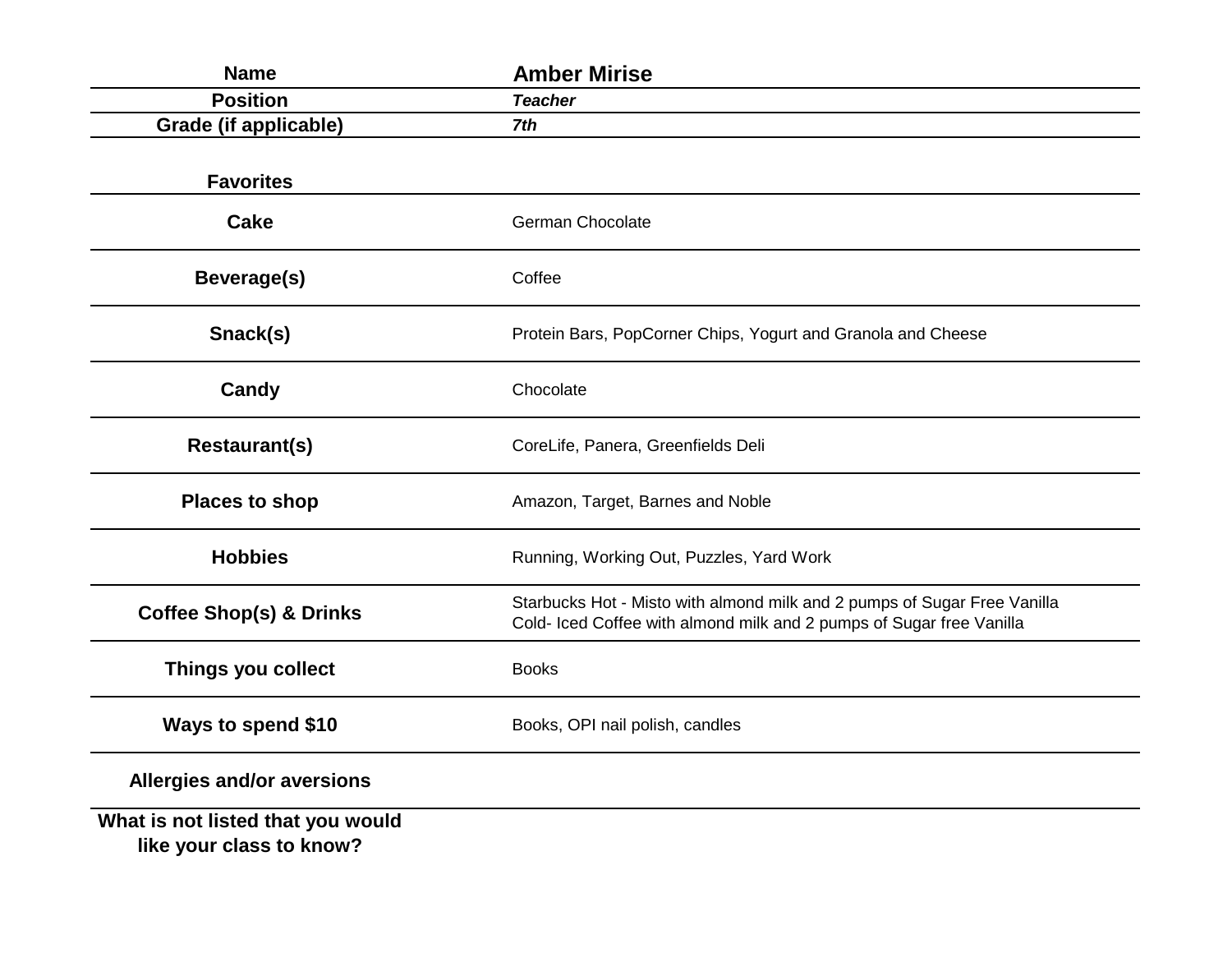| <b>Name</b>                                                   | <b>Brooks Rudd</b>                                                |
|---------------------------------------------------------------|-------------------------------------------------------------------|
| <b>Position</b>                                               | <b>Teacher</b>                                                    |
| <b>Grade (if applicable)</b>                                  | 7-8 Science                                                       |
| <b>Favorites</b>                                              |                                                                   |
| <b>Cake</b>                                                   | Cheesecake                                                        |
| Beverage(s)                                                   | Cheerwine                                                         |
| Snack(s)                                                      | Butterfinger/Pizza                                                |
| Candy                                                         | <b>Butterfinger</b>                                               |
| <b>Restaurant(s)</b>                                          | Outback, Big Burger Spot                                          |
| <b>Places to shop</b>                                         | Lowes/Home Depot                                                  |
| <b>Hobbies</b>                                                | Fishing                                                           |
| <b>Coffee Shop(s) &amp; Drinks</b>                            | Black tea lemonade sweet                                          |
| Things you collect                                            | Baseball caps (fimeo?) (not sure what is in parenthesis on paper) |
| Ways to spend \$10                                            | movies                                                            |
| Allergies and/or aversions                                    |                                                                   |
| What is not listed that you would<br>like your class to know? |                                                                   |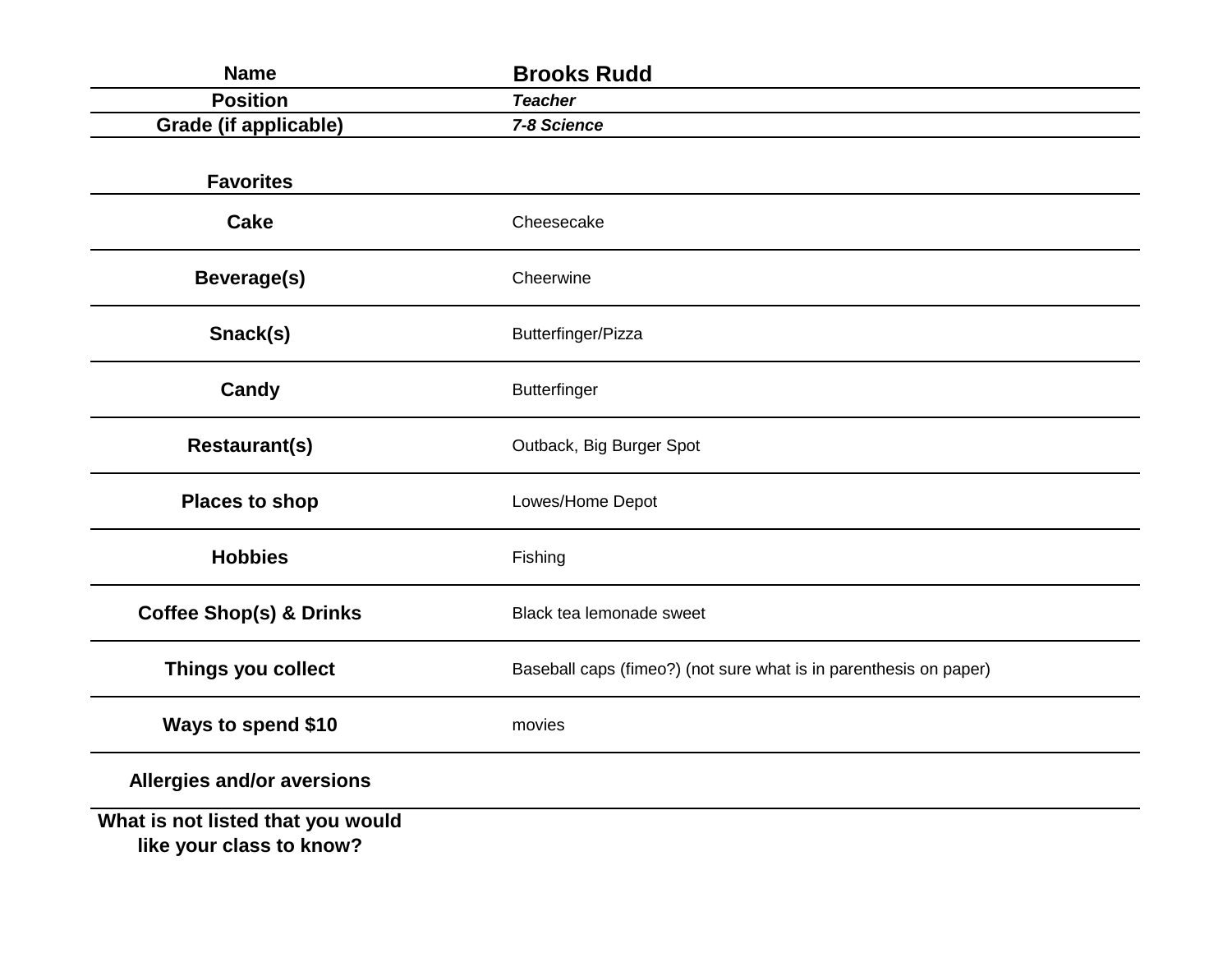| <b>Name</b>                                                   | <b>Chad Johnson</b>              |
|---------------------------------------------------------------|----------------------------------|
| <b>Position</b>                                               | <b>Teacher</b>                   |
| <b>Grade (if applicable)</b>                                  | 7-8 History                      |
| <b>Favorites</b>                                              |                                  |
| <b>Cake</b>                                                   | Maxie B's Strawberry Buttercream |
| <b>Beverage(s)</b>                                            | Diet Lipton Green Tea            |
| Snack(s)                                                      | Cashews                          |
| Candy                                                         | Reese's                          |
| <b>Restaurant(s)</b>                                          | Hops                             |
| <b>Places to shop</b>                                         | Amazon                           |
| <b>Hobbies</b>                                                | Golf, fishing, woodworking       |
| <b>Coffee Shop(s) &amp; Drinks</b>                            | Starbucks Americano with cream   |
| Things you collect                                            | <b>Brewery glasses</b>           |
| Ways to spend \$10                                            | Amazon                           |
| Allergies and/or aversions                                    |                                  |
| What is not listed that you would<br>like your class to know? |                                  |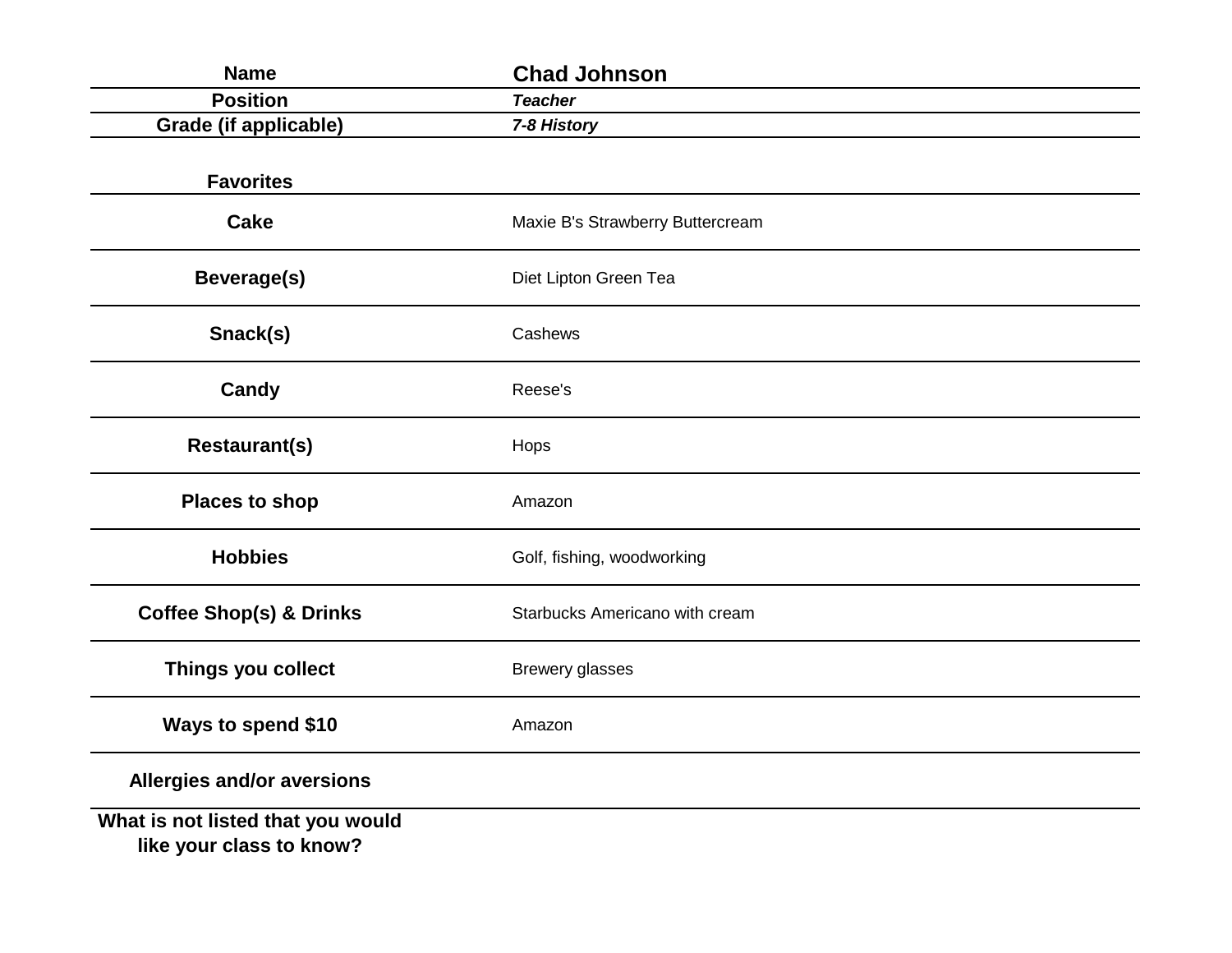| <b>Name</b>                                                   | <b>Michael Emmert</b>                                                                |
|---------------------------------------------------------------|--------------------------------------------------------------------------------------|
| <b>Position</b>                                               | <b>Teacher</b>                                                                       |
| Grade (if applicable)                                         | 8th                                                                                  |
| <b>Favorites</b>                                              |                                                                                      |
| <b>Cake</b>                                                   | Dark chocolate cake with dark chocolate icing                                        |
| Beverage(s)                                                   | coffee, diet Dr. Pepper, Sweetwater 420, Hoppyum, Pernicious (Wicked Weed),<br>water |
| Snack(s)                                                      | lightly salted cashews, almonds, etc.                                                |
| Candy                                                         | dark chocolate                                                                       |
| <b>Restaurant(s)</b>                                          | Rody's, CharBar, Salsaritas, Freddies                                                |
| <b>Places to shop</b>                                         | Home Depot, Lowes, Total Wine                                                        |
| <b>Hobbies</b>                                                | Golf, Tennis, fishing                                                                |
| <b>Coffee Shop(s) &amp; Drinks</b>                            | Green Joes - just coffee                                                             |
| Things you collect                                            |                                                                                      |
| Ways to spend \$10                                            | Dark Roast Keurig pods                                                               |
| Allergies and/or aversions                                    | trying to reduce sodium                                                              |
| What is not listed that you would<br>like your class to know? | I love this country and the freedoms that are enumerated in the US Constitution.     |